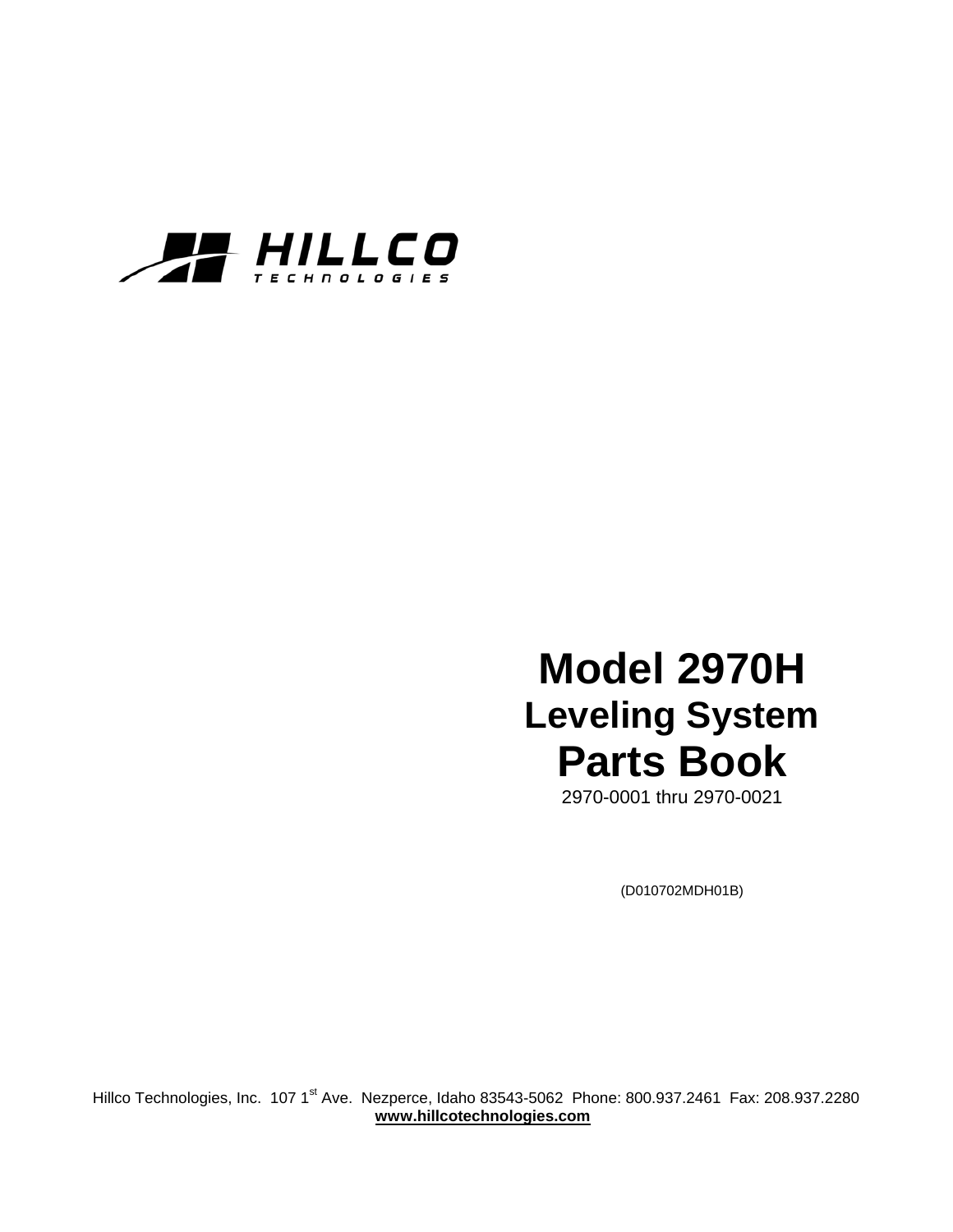

# **TABLE OF CONTENTS**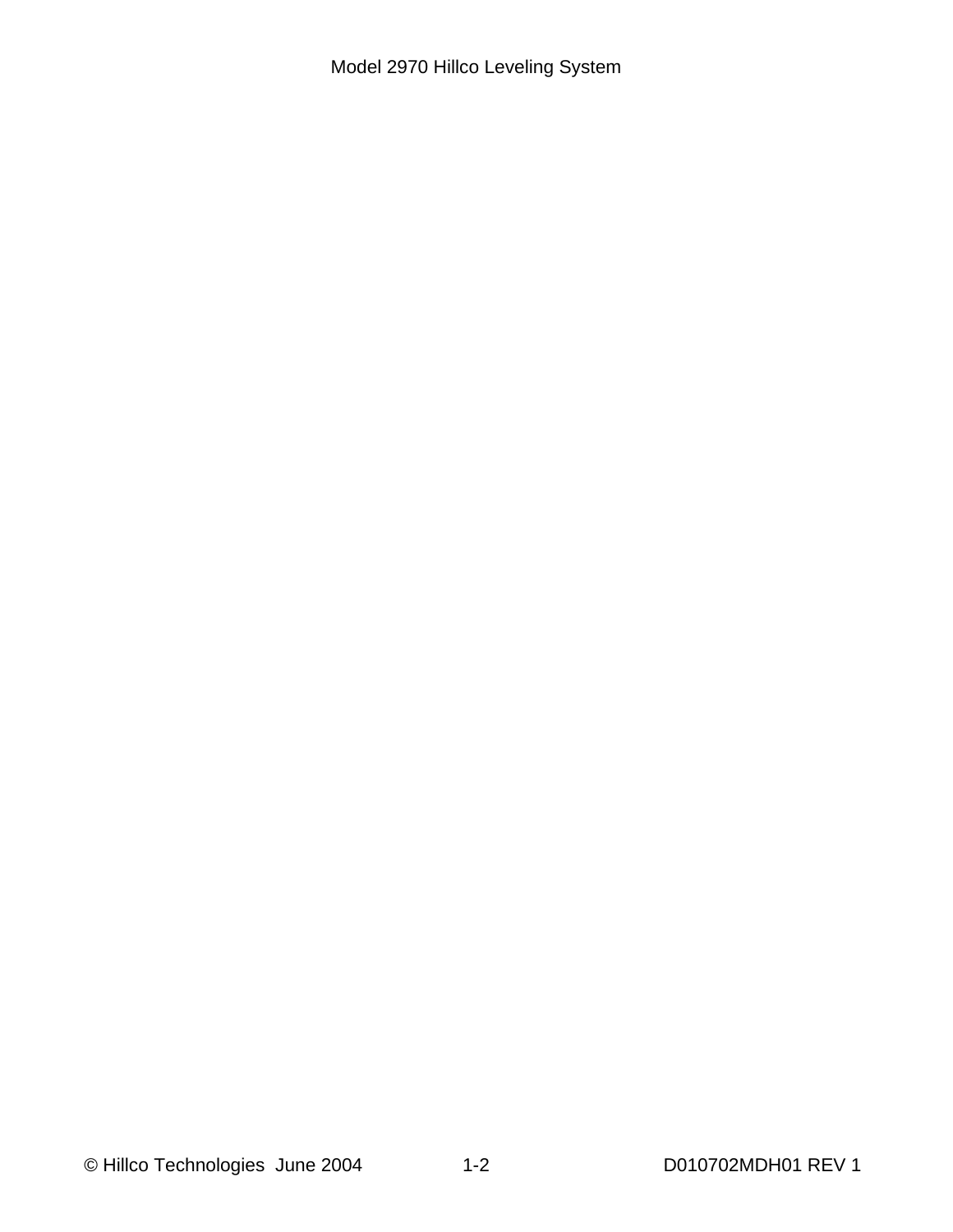## **1** *GENERAL INFORMATION*

### *SERIAL NUMBER LOCATION*



#### *TEXT FORMAT AND ILLUSTRATIONS*

The arrangement of this parts catalog is for easy identification of parts. All parts are illustrated in exploded views in proper relation to each other. Reference numbers used in the illustrations refer to line numbers in the part lists for each grouping. The part lists reference number, part number, part description and the quantity required per leveling system. Some part lists also include the page numbers of additional part breakdown information and reference the location of the part on the combine.

#### *ABBREVIATIONS*

**SN** "Serial Number" The four digits shown in the SN column refer to the last four digits in the Hillco serial number. Each Model 2970 system uses the following format: 2970-XXXX (sequential numbers).

**ASM** "Assembly" refers to a permanent grouping of parts not sold separately.

**NSS** "Not Sold Separately" refers to items depicted in illustrations that are not available to be purchased.

**NS** "Not Shown" refers to a part that is not depicted in the illustration.

#### *RIGHT AND LEFT IDENTIFICATION*

The reference to right-hand and left-hand in this catalog is identified by the operator standing at the rear of the machine looking toward the front of the machine (in normal forward travel).

#### *CATALOG REVISIONS AND SUPPLEMENTS*

Changes to the product may make it necessary to revise or add pages to this catalog. A cover sheet will list all pages released in a revision or supplement. All revised and new pages must be put into the parts catalog as soon as they are received.

#### *PARTS ORDERS*

Orders must specify product model, serial number, correct part number, complete description, quantity required, method of shipment, shipping address, and billing address.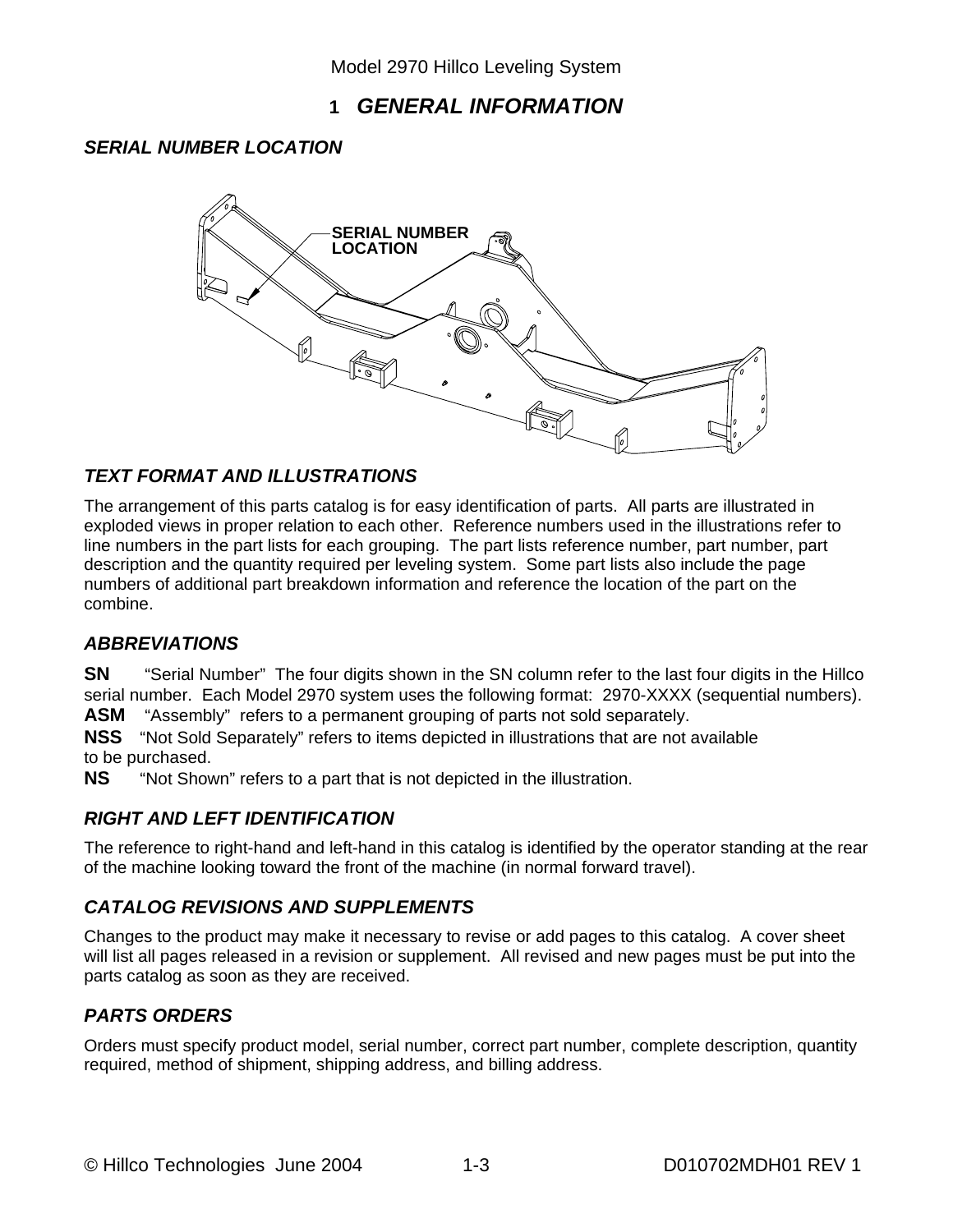# *TRANSITION*



*SEE PAGE 2-7 FOR TRANSITION FASTENERS*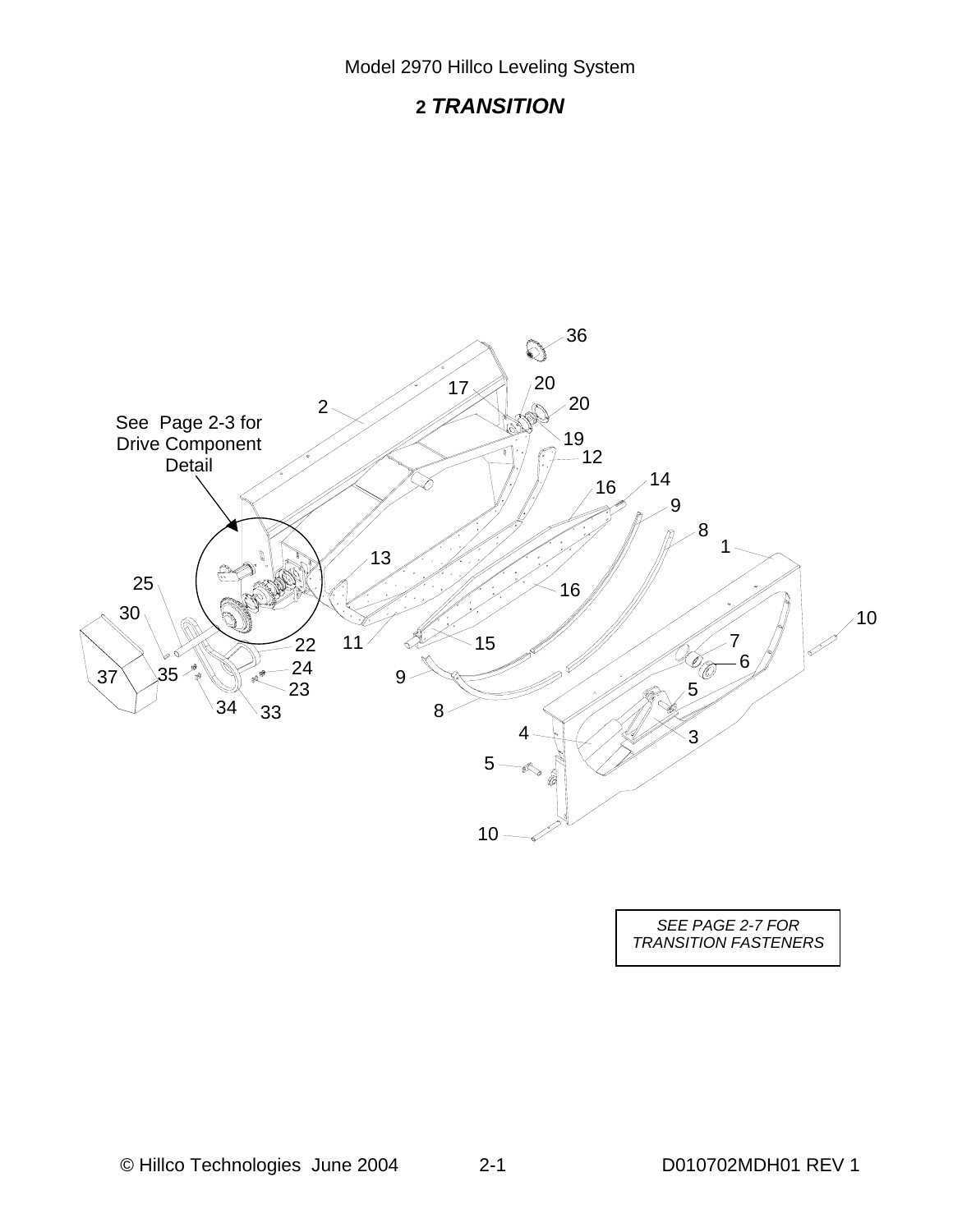|    | <b>TRANSITION</b>    |           |                |                                     |                                          |  |  |  |
|----|----------------------|-----------|----------------|-------------------------------------|------------------------------------------|--|--|--|
|    | <b>REFI PART NO.</b> | <b>SN</b> | QTY.           | <b>PART NAME</b>                    | <b>NOTES</b>                             |  |  |  |
| 1  | LA-228891            | 0001-0013 | 1              | <b>TA ADAPTER ASM</b>               |                                          |  |  |  |
|    | LA-228892            | 0014-     | $\mathbf{1}$   | <b>TA ADAPTER ASM</b>               |                                          |  |  |  |
| 2  | LA-234951            | 0001-0013 | 1              | TT THROAT ASM                       |                                          |  |  |  |
|    | LA-234952            | 0014-     | 1              | <b>TT THROAT ASM</b>                |                                          |  |  |  |
| 3  | LA-229021            | 0001-0013 | 1              | TM MOUNT ASM, ROD                   |                                          |  |  |  |
|    | LA-229022            | $0014 -$  | 1              | TM MOUNT ASM, ROD                   |                                          |  |  |  |
| 4  | HC-100706            |           | 1              | CYLINDER, SLAVE                     |                                          |  |  |  |
|    | HC-134191            |           | 1              | <b>SEAL KIT</b>                     |                                          |  |  |  |
| 5  | LA-229071            |           | 2              | TM PIN ASM, TRIM CYLINDER           |                                          |  |  |  |
| 6  | LM-226841            |           | 1              | TM COLLAR, PIVOT                    |                                          |  |  |  |
| 7  | LM-226831            |           | 1              | TM BUSHING, PIVOT                   |                                          |  |  |  |
| 8  | LM-229201            |           | 2              | TM PAD, BACKING WEAR                |                                          |  |  |  |
| 9  | LM-229181            |           | 2              | TM ANGLE, BACKING                   |                                          |  |  |  |
| 10 | LM-229191            | 0001-0013 | 2              | TM ROD, LOCK                        |                                          |  |  |  |
|    | LM-229192            | 0014-     | 2              | TM ROD, LOCK                        |                                          |  |  |  |
| 11 | LM-229151            | 0001-0013 | 1              | TM PLATE, WEAR BOTTOM               |                                          |  |  |  |
|    | LM-229152            | 0014-     | 1              | TM PLATE, WEAR BOTTOM               |                                          |  |  |  |
| 12 | LM-229161            |           | 1              | TM PLATE, WEAR LH                   |                                          |  |  |  |
| 13 | LM-229171            |           | $\mathbf{1}$   | TM PLATE, WEAR RH                   |                                          |  |  |  |
|    |                      |           |                | <b>BEATER SHAFT</b>                 |                                          |  |  |  |
| 14 | LM-228871            | 0001-0013 | 1              | TB SHAFT, MAIN                      |                                          |  |  |  |
|    | LM-228872            | $0014 -$  | $\mathbf{1}$   | TB SHAFT, MAIN                      |                                          |  |  |  |
| 15 | LM-228441            |           | 2              | TB PLATE, PADDLE BACKING            | OPTIONAL (USE FOR CORN AND EDIBLE BEANS) |  |  |  |
| 16 | LP-228881            |           | $\overline{2}$ | TB PADDLE, RUBBER                   | OPTIONAL (USE FOR CORN AND EDIBLE BEANS) |  |  |  |
|    | LM-238341            |           | 2              | TB PADDLE, METAL                    | OPTIONAL (USE FOR CORN AND EDIBLE BEANS) |  |  |  |
| 17 | LA-229051            |           | 2              | TM MOUNT ASM, BEATER                | OPTIONAL (USE FOR SMALL GRAIN)           |  |  |  |
| 18 | LM-212701            |           | 1              | TM KEY, BEATER DRIVE, 3/8 X 2       |                                          |  |  |  |
| 19 | MC-100548            |           | 2              | INSERT, BEARING, 1-7/16             |                                          |  |  |  |
| 20 | MC-101339            |           | 2              | FLANGETTES, RND BEARING (PAIR)      |                                          |  |  |  |
| 21 | MC-101881            | 0001-0013 | 1              | SPROCKET, 17T, 80P, 1-7/16B, HARD   | SUB TO MC-135501 AND MC-135511           |  |  |  |
|    | MC-135501            | 0014-     | 1              | SPROCKET, 16T 80P TAPER BORE HRD    |                                          |  |  |  |
|    | MC-135511            | 0014-     | 1              | HUB, SPLIT TAPER 1-7/16             |                                          |  |  |  |
| 22 | LM-232161            |           | 1              | TM ROLLER CHAIN, 28 PIN 80P         | SUB TO LP-232162                         |  |  |  |
|    | LP-232162            |           | 1              | TM ROLLER CHAIN, 28 PIN 80P         |                                          |  |  |  |
| 23 | MC-101333            |           | 1              | LINK, CONNECTING, 80P               | SUB TO MC-139341                         |  |  |  |
|    | MC-139341            |           | $\mathbf{1}$   | LINK, CONNECTING, 80P               |                                          |  |  |  |
| 24 | MC-101332            |           | 1              | LINK, HALF, 80P                     | <b>SUB TO MC-139351</b>                  |  |  |  |
|    | MC-139351            |           | 1              | LINK, HALF, 80P                     |                                          |  |  |  |
|    |                      |           |                | <b>TRANSITION THROAT JACK SHAFT</b> |                                          |  |  |  |
| 25 | LM-229141            | 0001-0013 | 1              | TM SHAFT, JACK                      |                                          |  |  |  |
|    | LM-229142            | 0014-     | 1              | TM SHAFT, JACK                      | USE WITH RADIAL PIN SLIP CLUTCH          |  |  |  |
| 26 | MC-100548            |           | 2              | INSERT, BEARING, 1-7/16             |                                          |  |  |  |
| 27 | MC-101339            |           | 2              | FLANGETTES, RND BEARING (PAIR)      |                                          |  |  |  |
|    | 28 MC-102153         | 0001-0013 | $\mathbf{1}$   | CLUTCH, SLIP, 60P, 1-7/16B          |                                          |  |  |  |
|    | MC-136921            | $0014 -$  | 1              | RADIAL PIN SLIP CLUTCH 1-7/16B      |                                          |  |  |  |
| 29 | LM-232141            | 0001-0013 | 1              | TM SPROCKET, PLATE, 39T 60P         | SUB TO LM-226531                         |  |  |  |
|    | LM-226531            |           | 1              | TM SPROCKET, PLATE, 33T 60P         | USE WITH TORQUE TAMER CLUTCH             |  |  |  |
|    | LM-226532            | 0014-     | 1              | TM SPROCKET, PLATE, 33T 60P         | USE WITH RADIAL PIN SLIP CLUTCH          |  |  |  |
| 30 | LM-234231            | 0001-0013 | 1              | TM KEY, TORQUE TAMER, 3/8 X 4       | USE WITH TORQUE TAMER CLUTCH             |  |  |  |
|    | LM-244471            | 0014-     | 1              | TM KEY, RADIAL PIN SLIP CLUTCH      | USE WITH RADIAL PIN SLIP CLUTCH          |  |  |  |
| 31 | MC-103066            | 0001-0013 | 1              | SPROCKET, 80P, 11T, 1-7/16B, HD     | SUB TO MC-135491 AND MC-135511           |  |  |  |
|    | MC-135491            | 0014-     | 1              | SPROCKET, 11T 80P TAPER BORE HRD    |                                          |  |  |  |
|    | MC-135511            | 0014-     | 1              | HUB, SPLIT TAPER 1-7/16             |                                          |  |  |  |
| 32 | LM-212701            |           | 1              | TM KEY, BEATER DRIVE, 3/8 X 2       |                                          |  |  |  |
| 33 | LM-232151            |           | 1              | TM ROLLER CHAIN, 58 PIN 60P         | SUB TO LP-213252                         |  |  |  |
|    | LP-213252            |           | 1              | TM ROLLER CHAIN, 62 PIN 60P         |                                          |  |  |  |
| 34 | MC-100239            |           | 1              | LINK, CONNECTING, 60P               | SUB TO MC-139361                         |  |  |  |
|    | MC-139361            |           | 1              | LINK, CONNECTING, 60P               |                                          |  |  |  |
| 35 | MC-100240            |           | 1              | LINK, HALF, 60P                     | SUB TO MC-139371                         |  |  |  |
|    | MC-139371            |           | 1              | LINK, HALF, 60P                     |                                          |  |  |  |
|    |                      |           |                | <b>FEEDER HOUSE BEATER DRIVE</b>    |                                          |  |  |  |
| 36 | LA-235891            |           | 1              | TM DRIVE ASM, TRAN. 21T 60P         |                                          |  |  |  |
| 37 | LA-229121            | 0001-0013 | 1              | TM SHIELD ASM, BEATER DRIVE         |                                          |  |  |  |
|    | LM-236232            | $0014 -$  | 1              | TM SHIELD ASM, BEATER DRIVE         | USE WITH RADIAL PIN SLIP CLUTCH          |  |  |  |
|    |                      |           |                | <b>TENSIONER</b>                    |                                          |  |  |  |
|    | 38 MC-100546         |           | 1              | <b>TENSIONER</b>                    |                                          |  |  |  |
|    | 39 MC-100237         |           | 1              | SPROCKET, IDLER, 15T, 60P, 5/8B     |                                          |  |  |  |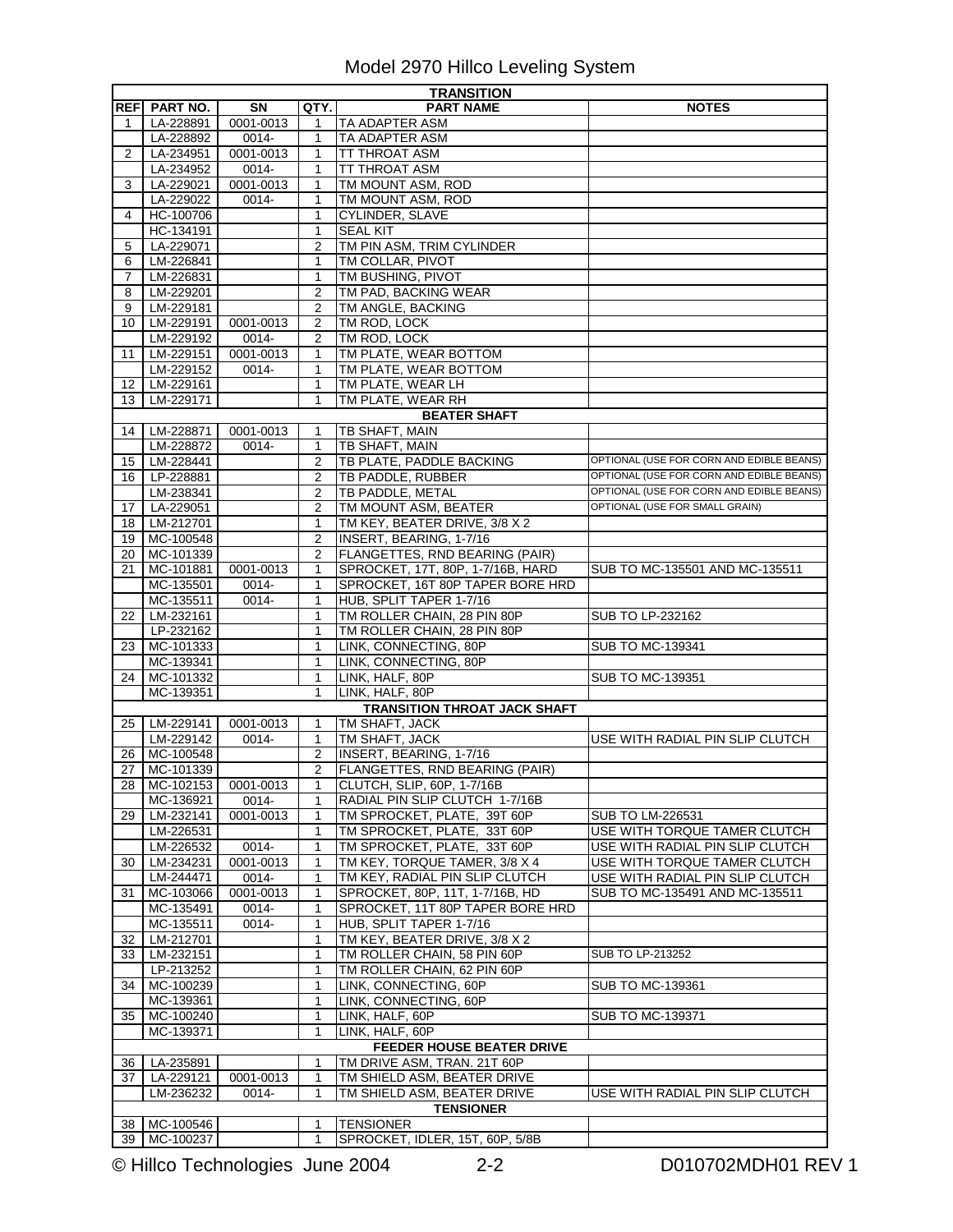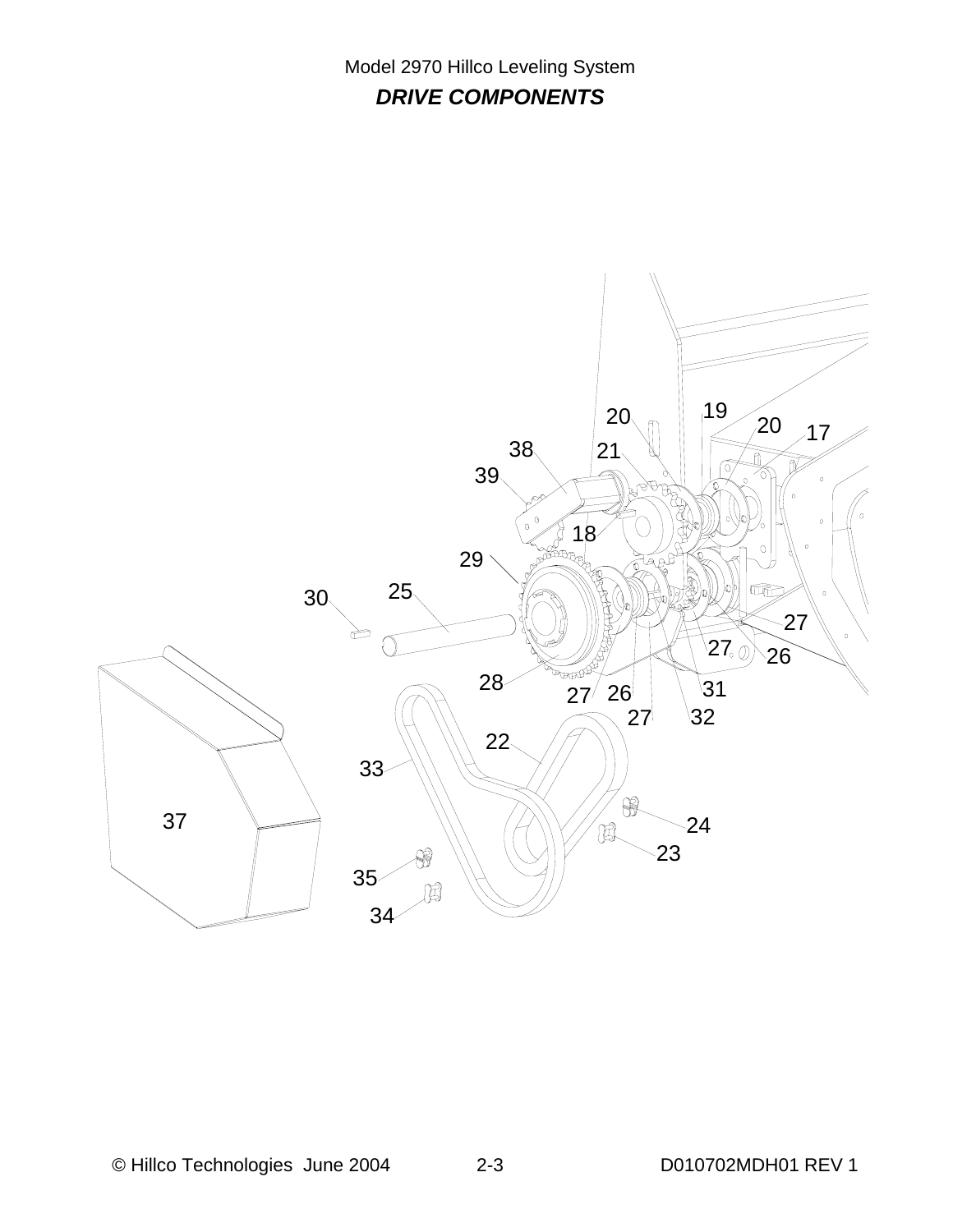|    | <b>DRIVE COMPONENTS</b> |                    |                   |                                                                 |                                                                 |  |  |  |  |  |
|----|-------------------------|--------------------|-------------------|-----------------------------------------------------------------|-----------------------------------------------------------------|--|--|--|--|--|
|    | <b>BEATER SHAFT</b>     |                    |                   |                                                                 |                                                                 |  |  |  |  |  |
| 14 | LM-228871               | 0001-0013          | 1                 | TB SHAFT, MAIN                                                  |                                                                 |  |  |  |  |  |
|    | LM-228872               | 0014-              | $\mathbf{1}$      | TB SHAFT, MAIN                                                  |                                                                 |  |  |  |  |  |
| 15 | LM-228441               |                    | 2                 | TB PLATE, PADDLE BACKING                                        | OPTIONAL (USE FOR CORN AND EDIBLE BEANS)                        |  |  |  |  |  |
| 16 | LP-228881               |                    | 2                 | TB PADDLE, RUBBER                                               | OPTIONAL (USE FOR CORN AND EDIBLE BEANS)                        |  |  |  |  |  |
|    | LM-238341               |                    | 2                 | <b>TB PADDLE, METAL</b>                                         | OPTIONAL (USE FOR CORN AND EDIBLE BEANS)                        |  |  |  |  |  |
| 17 | LA-229051               |                    | $\overline{2}$    | TM MOUNT ASM, BEATER                                            | OPTIONAL (USE FOR SMALL GRAIN)                                  |  |  |  |  |  |
| 18 | LM-212701               |                    | $\mathbf{1}$      | TM KEY, BEATER DRIVE, 3/8 X 2                                   |                                                                 |  |  |  |  |  |
| 19 | MC-100548               |                    | 2                 | INSERT, BEARING, 1-7/16                                         |                                                                 |  |  |  |  |  |
| 20 | MC-101339               |                    | 2                 | FLANGETTES, RND BEARING (PAIR)                                  |                                                                 |  |  |  |  |  |
| 21 | MC-101881               | 0001-0013          | $\mathbf{1}$      | SPROCKET, 17T, 80P, 1-7/16B, HARD                               | SUB TO MC-135501 AND MC-135511                                  |  |  |  |  |  |
|    | MC-135501               | 0014-              | 1                 | SPROCKET, 16T 80P TAPER BORE HRD                                |                                                                 |  |  |  |  |  |
|    | MC-135511               | 0014-              | 1                 | HUB, SPLIT TAPER 1-7/16                                         |                                                                 |  |  |  |  |  |
| 22 | $LM-232161$             |                    | $\mathbf{1}$      | TM ROLLER CHAIN, 28 PIN 80P                                     | SUB TO LP-232162                                                |  |  |  |  |  |
|    | LP-232162               |                    | $\mathbf{1}$      | TM ROLLER CHAIN, 28 PIN 80P                                     |                                                                 |  |  |  |  |  |
| 23 | MC-101333               |                    | 1                 | LINK, CONNECTING, 80P                                           | <b>SUB TO MC-139341</b>                                         |  |  |  |  |  |
|    | MC-139341               |                    | 1                 | LINK, CONNECTING, 80P                                           |                                                                 |  |  |  |  |  |
| 24 | MC-101332               |                    | 1                 | LINK, HALF, 80P                                                 | <b>SUB TO MC-139351</b>                                         |  |  |  |  |  |
|    | MC-139351               |                    | 1                 | LINK, HALF, 80P                                                 |                                                                 |  |  |  |  |  |
|    |                         |                    |                   | <b>TRANSITION THROAT JACK SHAFT</b>                             |                                                                 |  |  |  |  |  |
| 25 | LM-229141               | 0001-0013          | 1                 | TM SHAFT, JACK                                                  |                                                                 |  |  |  |  |  |
|    | LM-229142               | 0014-              | 1                 | TM SHAFT, JACK                                                  | USE WITH RADIAL PIN SLIP CLUTCH                                 |  |  |  |  |  |
| 26 | MC-100548               |                    | $\overline{2}$    | INSERT, BEARING, 1-7/16                                         |                                                                 |  |  |  |  |  |
| 27 | MC-101339               |                    | $\overline{2}$    | FLANGETTES, RND BEARING (PAIR)                                  |                                                                 |  |  |  |  |  |
| 28 | MC-102153               | 0001-0013          | $\mathbf{1}$      | CLUTCH, SLIP, 60P, 1-7/16B                                      |                                                                 |  |  |  |  |  |
|    | MC-136921               | 0014-              | 1                 | RADIAL PIN SLIP CLUTCH 1-7/16B                                  |                                                                 |  |  |  |  |  |
| 29 | LM-232141               | 0001-0013          | 1                 | TM SPROCKET, PLATE, 39T 60P                                     | SUB TO LM-226531                                                |  |  |  |  |  |
|    | LM-226531               |                    | $\mathbf{1}$      | TM SPROCKET, PLATE, 33T 60P                                     | USE WITH TORQUE TAMER CLUTCH                                    |  |  |  |  |  |
|    | LM-226532               | $0014 -$           | 1                 | TM SPROCKET, PLATE, 33T 60P                                     | USE WITH RADIAL PIN SLIP CLUTCH                                 |  |  |  |  |  |
| 30 | LM-234231<br>LM-244471  | 0001-0013          | 1<br>$\mathbf{1}$ | TM KEY, TORQUE TAMER, 3/8 X 4<br>TM KEY, RADIAL PIN SLIP CLUTCH | USE WITH TORQUE TAMER CLUTCH<br>USE WITH RADIAL PIN SLIP CLUTCH |  |  |  |  |  |
| 31 | MC-103066               | 0014-<br>0001-0013 | $\mathbf{1}$      | SPROCKET, 80P, 11T, 1-7/16B, HD                                 | SUB TO MC-135491 AND MC-135511                                  |  |  |  |  |  |
|    | MC-135491               | 0014-              | 1                 | SPROCKET, 11T 80P TAPER BORE HRD                                |                                                                 |  |  |  |  |  |
|    | MC-135511               | 0014-              | 1                 | HUB, SPLIT TAPER 1-7/16                                         |                                                                 |  |  |  |  |  |
| 32 | LM-212701               |                    | 1                 | TM KEY, BEATER DRIVE, 3/8 X 2                                   |                                                                 |  |  |  |  |  |
| 33 | LM-232151               |                    | 1                 | TM ROLLER CHAIN, 58 PIN 60P                                     | SUB TO LP-213252                                                |  |  |  |  |  |
|    | LP-213252               |                    | 1                 | TM ROLLER CHAIN, 62 PIN 60P                                     |                                                                 |  |  |  |  |  |
|    | 34 MC-100239            |                    | 1                 | LINK, CONNECTING, 60P                                           | SUB TO MC-139361                                                |  |  |  |  |  |
|    | MC-139361               |                    | 1                 | LINK, CONNECTING, 60P                                           |                                                                 |  |  |  |  |  |
| 35 | MC-100240               |                    | 1                 | LINK, HALF, 60P                                                 | SUB TO MC-139371                                                |  |  |  |  |  |
|    | MC-139371               |                    | 1                 | LINK, HALF, 60P                                                 |                                                                 |  |  |  |  |  |
|    |                         |                    |                   | FEEDER HOUSE BEATER DRIVE                                       |                                                                 |  |  |  |  |  |
| 36 | LA-235891               |                    | 1                 | TM DRIVE ASM, TRAN. 21T 60P                                     |                                                                 |  |  |  |  |  |
| 37 | LA-229121               | 0001-0013          | 1                 | TM SHIELD ASM, BEATER DRIVE                                     |                                                                 |  |  |  |  |  |
|    | LM-236232               | 0014-              | 1                 | TM SHIELD ASM, BEATER DRIVE                                     | USE WITH RADIAL PIN SLIP CLUTCH                                 |  |  |  |  |  |
|    |                         |                    |                   | <b>TENSIONER</b>                                                |                                                                 |  |  |  |  |  |
| 38 | MC-100546               |                    | 1                 | <b>TENSIONER</b>                                                |                                                                 |  |  |  |  |  |
| 39 | MC-100237               |                    | $\mathbf{1}$      | SPROCKET, IDLER, 15T, 60P, 5/8B                                 |                                                                 |  |  |  |  |  |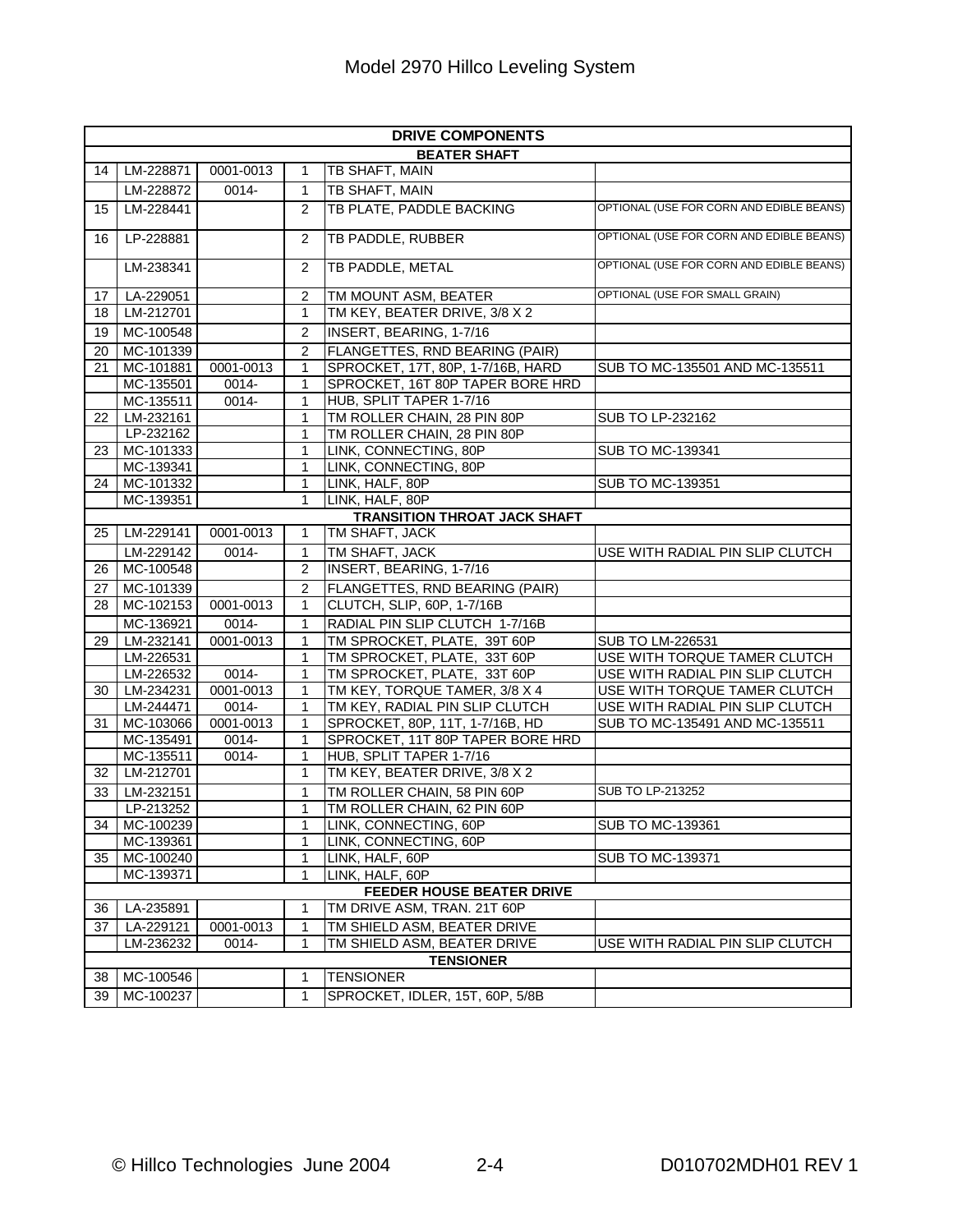## **SLIP CLUTCH**

![](_page_8_Picture_2.jpeg)

![](_page_8_Figure_3.jpeg)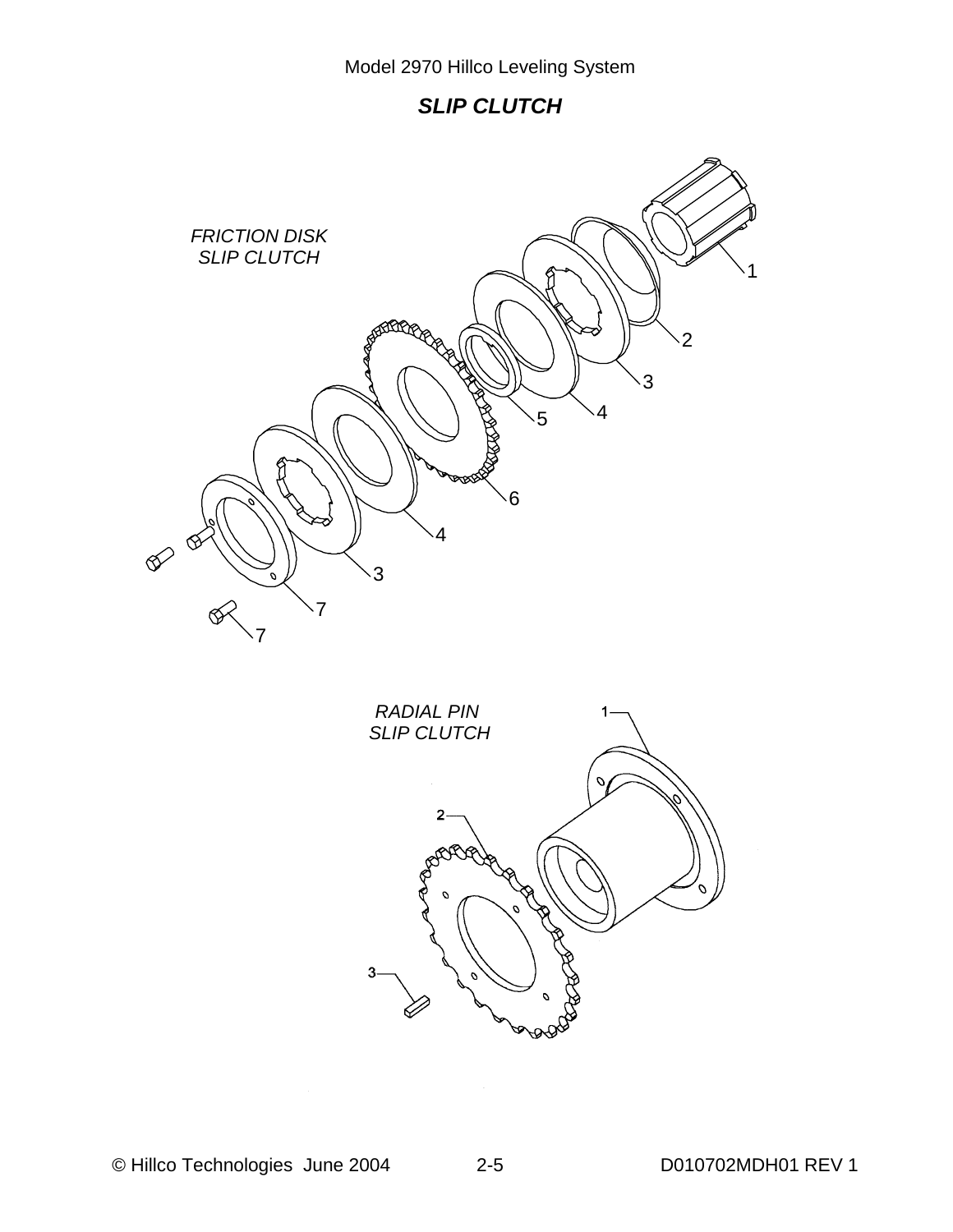| <b>FRICTION DISK SLIP CLUTCH ASM</b> |            |           |      |                               |                        |  |  |  |
|--------------------------------------|------------|-----------|------|-------------------------------|------------------------|--|--|--|
| REF.                                 | PART NO.   | <b>SN</b> | QTY. | <b>PART NAME</b>              | <b>DESCRIPTION</b>     |  |  |  |
| <b>ASM</b>                           | MC-102153  | 0001-0013 |      | CLUTCH, SLIP, 60P, 1-7/16B    |                        |  |  |  |
|                                      | NSS.       | 0001-0013 |      | HUB, 1-7/16B                  |                        |  |  |  |
| 2                                    | MC-100321  | 0001-0013 |      | SPRING, BELVILLE              |                        |  |  |  |
| 3                                    | NSS.       | 0001-0013 | 2    | PLATE, BACK UP                |                        |  |  |  |
| 4                                    | MC-100323  | 0001-0013 |      | <b>DISK, FRICTION PAIR</b>    |                        |  |  |  |
| 5                                    | MC-100325  | 0001-0013 |      | <b>BUSHING, SINTERED, 3/8</b> | <b>NOT INCLUDED IN</b> |  |  |  |
|                                      |            |           |      |                               | MC-102153              |  |  |  |
| 6                                    | LM-232141  | 0001-0013 |      | TM SPROCKET, PLATE, 39T 60P   | NOT INCLUDED IN        |  |  |  |
|                                      |            |           |      |                               | MC-102153              |  |  |  |
| 7                                    | <b>NSS</b> | 0001-0013 |      | NUT, TENSIONING WITH BOLTS    |                        |  |  |  |

| <b>RADIAL PIN SLIP CLUTCH ASM</b> |                                                   |          |   |                                           |  |  |  |  |
|-----------------------------------|---------------------------------------------------|----------|---|-------------------------------------------|--|--|--|--|
| REF.                              | PART NO.<br>QTY.<br><b>PART NAME</b><br><b>SN</b> |          |   |                                           |  |  |  |  |
|                                   | MC-136921                                         | $0014 -$ |   | <b>RADIAL PIN SLIP CLUTCH ASM 1-7/16B</b> |  |  |  |  |
| $\overline{2}$                    | LM-226532                                         | $0014 -$ |   | TM SPROCKET, PLATE, 33T 60P               |  |  |  |  |
| 3                                 | LM-244471                                         | $0014 -$ |   | <b>ITM KEY, RADIAL PIN SLIP CLUTCH</b>    |  |  |  |  |
| <b>NS</b>                         | F-HC8-08F20                                       | $0014 -$ | 4 | HC8 1/2-20 X 1-1/4                        |  |  |  |  |
| <b>NS</b>                         | <b>F-LW-08A</b>                                   | 0014-    | 4 | $LW$ 1/2 HD                               |  |  |  |  |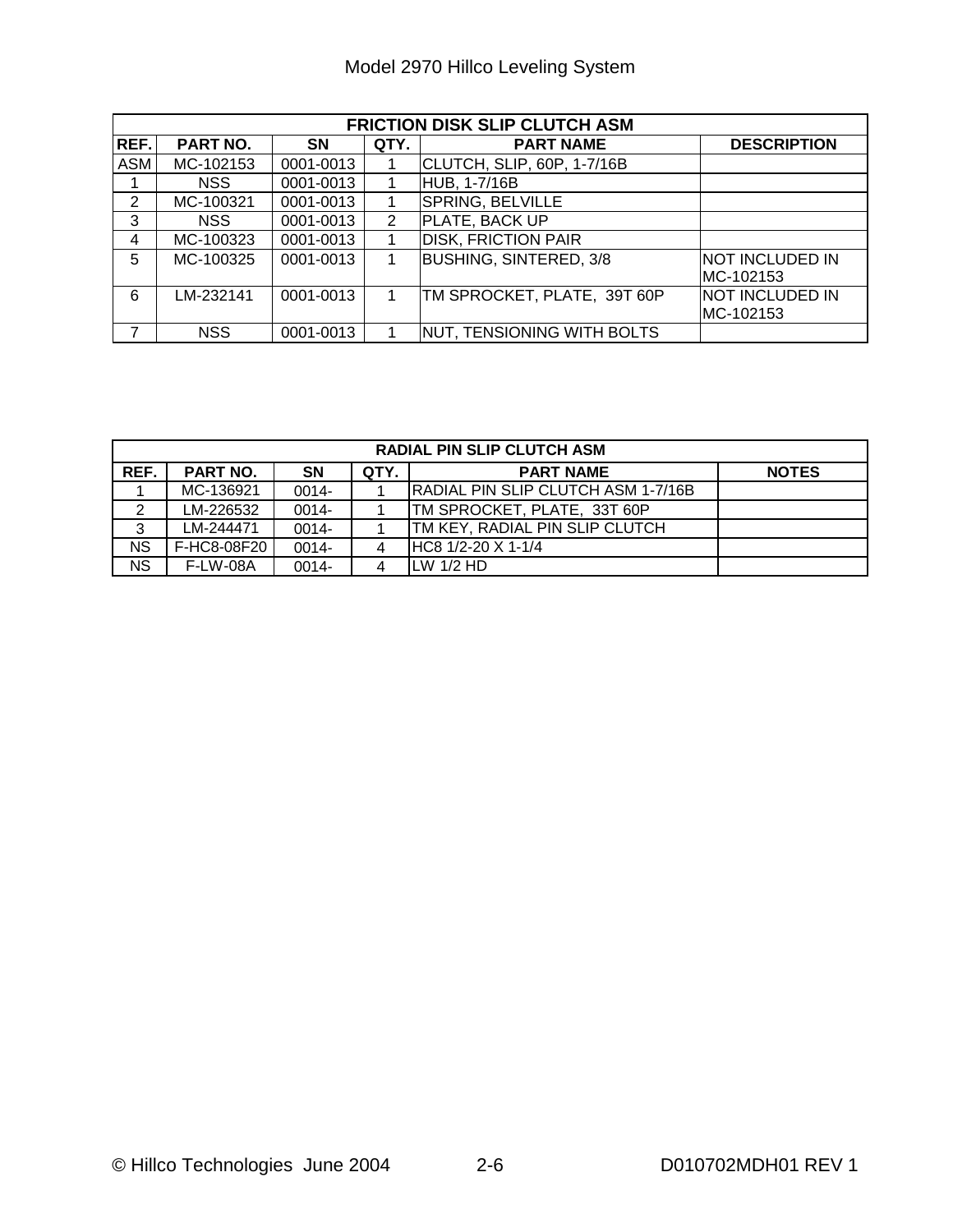# *TRANSITION FASTENERS*

![](_page_10_Figure_2.jpeg)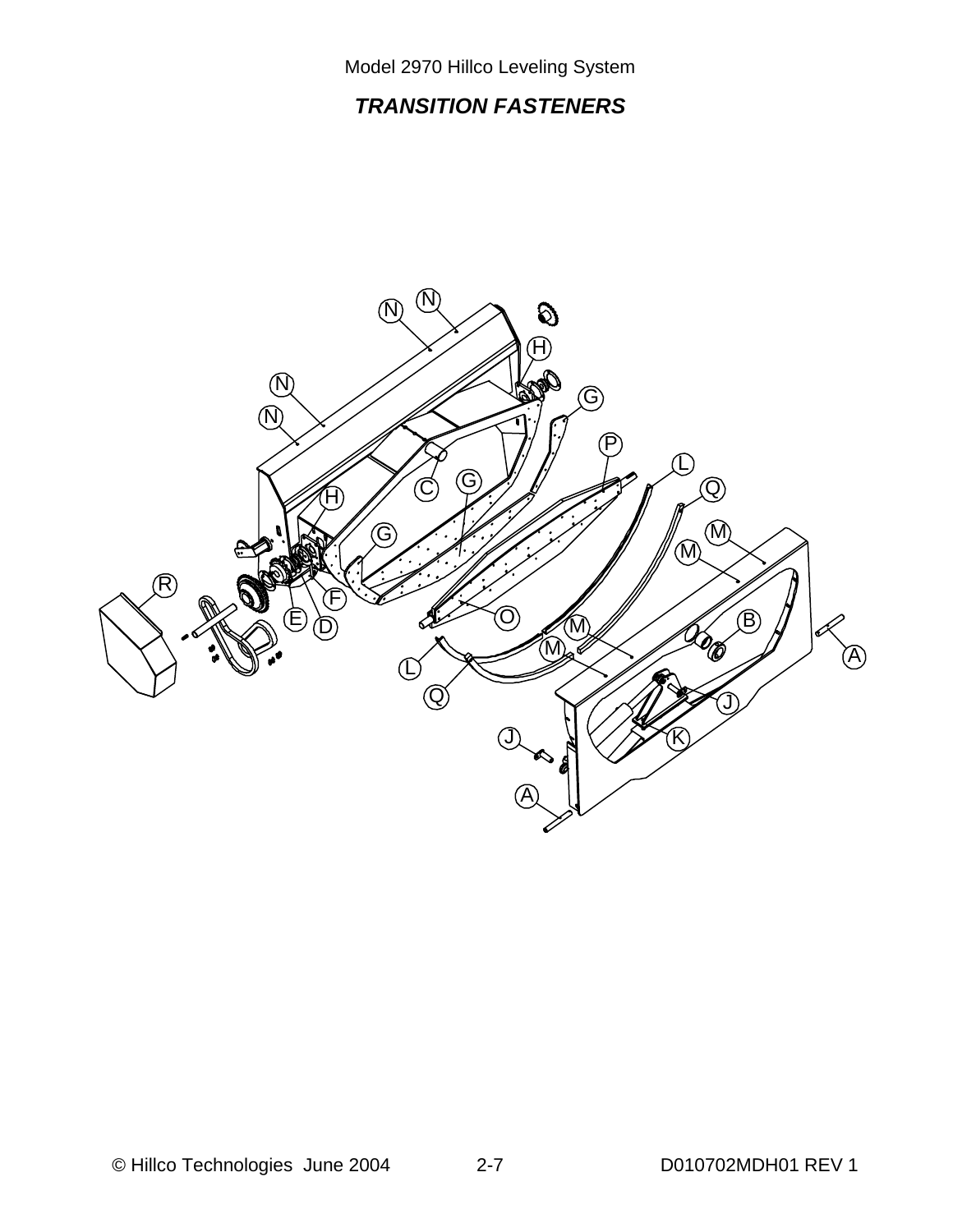|                         | <b>TRANSITION FASTENERS</b> |           |                 |                                                                             |                                                      |  |  |  |
|-------------------------|-----------------------------|-----------|-----------------|-----------------------------------------------------------------------------|------------------------------------------------------|--|--|--|
| REF.                    | PART NO.                    | <b>SN</b> | <b>QTY.</b>     | <b>PART NAME</b>                                                            | <b>DESCRIPTION</b>                                   |  |  |  |
| A                       | F-HC-10M070F                |           | $2^{\circ}$     | MM HC 8.8 M10 X 1.5O X 70                                                   | THA HEADER LOCK                                      |  |  |  |
| A                       | F-PR-05X20                  |           | $\overline{2}$  | PIN, ROLL 5/16 X 1-1/4                                                      | THA HEADER LOCK                                      |  |  |  |
| B                       | F-HC-16M140E                |           | $\mathbf 1$     | MM HC-10.9 M16 X 2.00 X 120                                                 | <b>MAIN PIVOT PIN COLLAR</b>                         |  |  |  |
| B                       | F-HNS-16ME                  |           | $\mathbf{1}$    | MM HN-10.9 M16 X 2.00 STOVER                                                | <b>MAIN PIVOT PIN COLLAR</b>                         |  |  |  |
| $\overline{\text{C}}$   | F-MB-14NR40                 |           | 3               | MACH BUSH 14 GA NR 2-1/2 ID                                                 | <b>MAIN PIVOT PIN</b>                                |  |  |  |
| $\overline{\text{C}}$   | F-PZS-02                    |           | $\mathbf{1}$    | PIPE ZERK, 1/8 NPT, STR.                                                    | <b>MAIN PIVOT PIN</b>                                |  |  |  |
| D                       | F-HCF-10M020F               |           | 3               | MM HC 8.8 M10 X 1.50 X 20, FLNG.                                            | INNER 3-BOLT PB BEARING                              |  |  |  |
| E                       | F-CB-10M030F                |           | $\overline{3}$  | MM CARR 8.8 M10 X 1.50 X 30                                                 | <b>OUTER 3-BOLT JACK SHAFT</b><br><b>BEARING</b>     |  |  |  |
| E                       | F-HNF-10MF                  |           | 3               | MM HN-8.8 M10 X 1.50, FLNG.                                                 | <b>OUTER 3-BOLT JACK SHAFT</b><br><b>BEARING</b>     |  |  |  |
| $\overline{F}$          | F-FWH-12M                   |           | 4               | 1/2 FW HD                                                                   | <b>BEATER BRNG TAKE-UP BLT</b>                       |  |  |  |
| F                       | F-HN-12MF                   |           | 4               | MM HN-8.8 M12 X 1.75 JAM                                                    | BEATER BRNG TAKE-UP BLT                              |  |  |  |
| G                       | F-FHS-8M015E                |           | 34              | MM FHSC-10.9 M8 X 1.25 X 15                                                 | <b>TT FACE PLATE</b>                                 |  |  |  |
| H                       | F-CB-12M040F                |           | 8               | MM CARR-8.8 M12 X 1.75 X 40                                                 | <b>TT BEATER BRNG MNT PLT</b>                        |  |  |  |
| H                       | F-HCF-10M020F               |           | 6               | MM HC 8.8 M10 X 1.50 X 20, FLNG.                                            | <b>TT BEATER BRNG MNT PLT</b>                        |  |  |  |
| H                       | F-HNF-12MF                  |           | 6               | MM HN 8.8 M12 X 1.75, FLNG.                                                 | TT BEATER BRNG MNT PLT                               |  |  |  |
| J                       | F-HCF-10M020F               |           | $\overline{2}$  | MM HC 8.8 M10 X 1.50 X 20, FLNG.                                            | <b>SLAVE CYL MNT PIN</b>                             |  |  |  |
| K                       | F-HCF-16M050E               | $0001 -$  | 3               | MM HC 10.9 M16 X 2.00 X 50,                                                 | <b>ROD MNT</b>                                       |  |  |  |
|                         |                             | 0007      |                 | FLNG.                                                                       | SUBS TO F-HC-16M050E                                 |  |  |  |
| K.                      | F-HNF-16ME                  | $0001 -$  | $\overline{3}$  | MM HN 10.9 M16 X 2.00, FLNG.                                                | <b>ROD MNT</b>                                       |  |  |  |
|                         |                             | 0007      |                 |                                                                             | SUBS TO F-HNSF-16ME                                  |  |  |  |
| K                       | F-HNSF-16ME                 | 0008-     | 3 <sup>1</sup>  | <b>FLHN 10.9 M16 X 2.00 STOVER</b>                                          | <b>ROD MNT</b>                                       |  |  |  |
| $\overline{\mathsf{K}}$ | F-HC-16M050E                | 0008-     | $\overline{3}$  | HC 10.9 M16 X 2.00 X 50                                                     | <b>ROD MNT</b>                                       |  |  |  |
| Г                       | F-HNF-10ME                  |           | 12 <sup>2</sup> | MM HN 10.9 M10 X 1.50, FLNG.                                                | <b>BACKING ANGLE</b>                                 |  |  |  |
| L                       | F-FWH-10M                   |           | 12 <sup>°</sup> | MM FW 10 HD                                                                 | <b>BACKING ANGLE</b>                                 |  |  |  |
| L                       | F-HC-10M030F                |           | 12              | MM HC 8.8 M10 X 1.50 X 30                                                   | <b>BACKING ANGLE</b>                                 |  |  |  |
| M                       | F-HNF-12ME                  |           | 4               | JD SN 686329 AND BELOW MM HN-THA DOGBONE<br>10.9 M12 X 1.75, FLNG.          |                                                      |  |  |  |
| M                       | F-HNF-16ME                  |           | $\overline{4}$  | JD SN 686330 AND ABOVE MM HN- THA DOGBONE<br>10.9 M16 X 2.00, FLNG.         |                                                      |  |  |  |
| N                       | F-HCF-12M050E               |           | $\overline{4}$  | JD SN 686329 AND BELOW MM HC-TRANSITION MNT<br>10.9 M12 X 1.75 X 40, FLNG.  |                                                      |  |  |  |
| N                       | F-HCF-16M060E               |           | 4               | JD SN 686330 AND ABOVE MM HC- TRANSITION MNT<br>10.9 M16 X 2.00 X 40, FLNG. |                                                      |  |  |  |
| O                       | F-HCF-10M060E               |           | 9               | MM HC 10.9 M10 X 1.50 X 60,<br>FLNG.                                        | <b>BEATER BACKING MNT PLT</b><br>SUBS TO F-HNSF-10ME |  |  |  |
| O                       | F-HNF-10ME                  |           | 9               | MM HN 10.9 M10 X 1.50, FLNG.                                                | BEATER BACKING MNT PLT                               |  |  |  |
| O                       | F-HNSF-10ME                 |           | 9               | FLHN 10.9 M10 X 1.50 STOVER                                                 | BEATER BACKING MNT PLT                               |  |  |  |
| P                       | F-EB-04C20                  |           | 34              | BOLT, ELEVATOR, 1/4-20 x 1-1/4                                              | <b>PB PADDLES</b>                                    |  |  |  |
| P                       | F-HNF-04C                   |           | 34              | HN 1/4-20, FLNG., SERR.                                                     | PB PADDLES                                           |  |  |  |
| Q                       | F-FHS-8M025E                |           | 14              | MM FHSC 10.9 M8 X 1.25 X 25                                                 | UHMW BACKING WEAR PAD                                |  |  |  |
| Q                       | F-HNN-8ME                   |           | 14              | MM HN 10.9 M8 X 1.25 NYLOCK                                                 | UHMW BACKING WEAR PAD                                |  |  |  |
| R                       | F-HNF-10MF                  |           | $\overline{2}$  | MM HN 8.8 M10 X 1.25, FLNG.                                                 | TM DRIVE SHIELD                                      |  |  |  |
| R.                      | F-HC-10M020F                |           | $\overline{2}$  | MM HC 8.8 M10 X 1.5 X 20                                                    | TM DRIVE SHIELD                                      |  |  |  |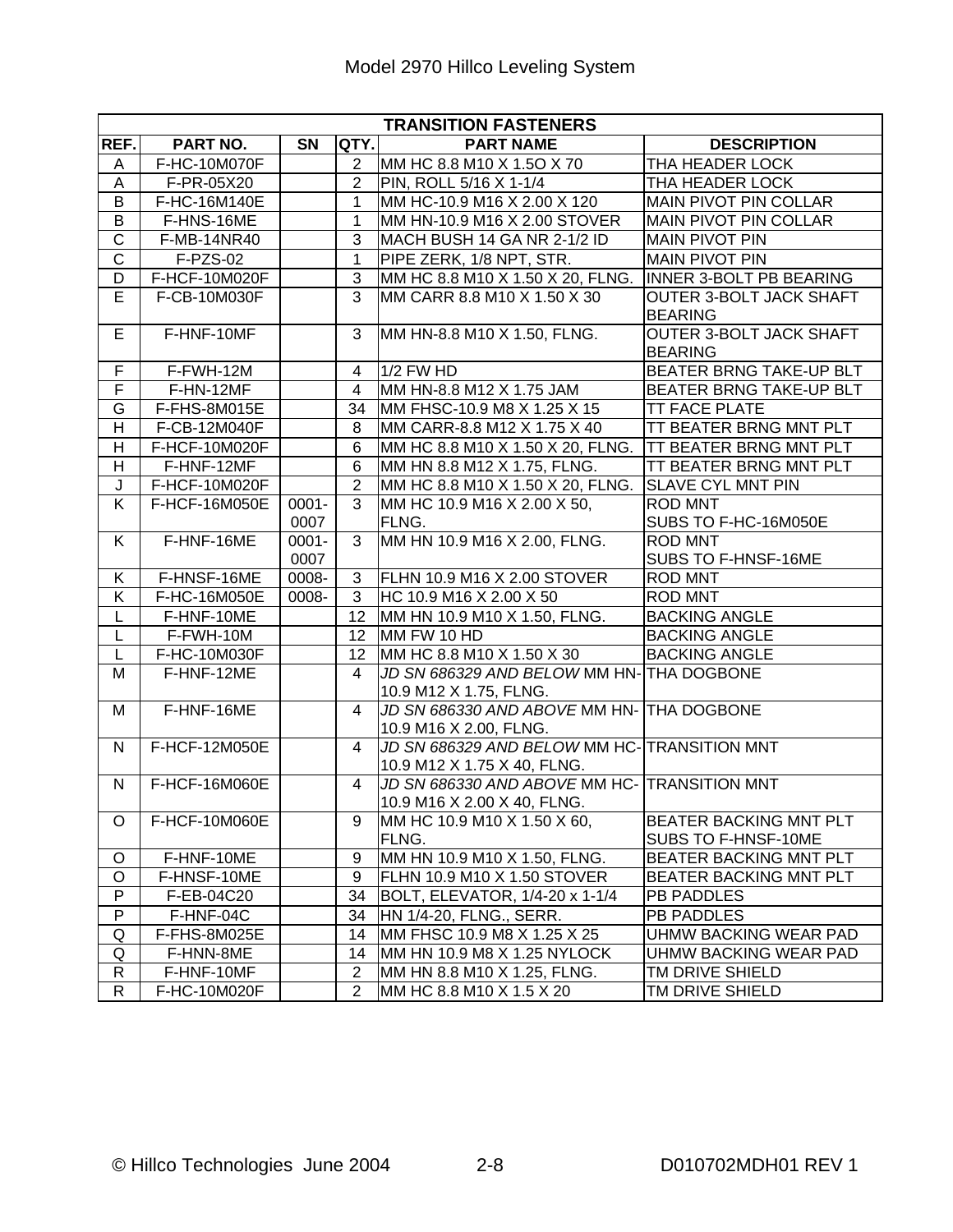![](_page_12_Figure_1.jpeg)

*FRONT VIEW*

![](_page_12_Picture_3.jpeg)

  $1 \times 3$  $\Omega$   $\frac{8}{6}$  5  $11^{10}$  ó  $\dot{10}$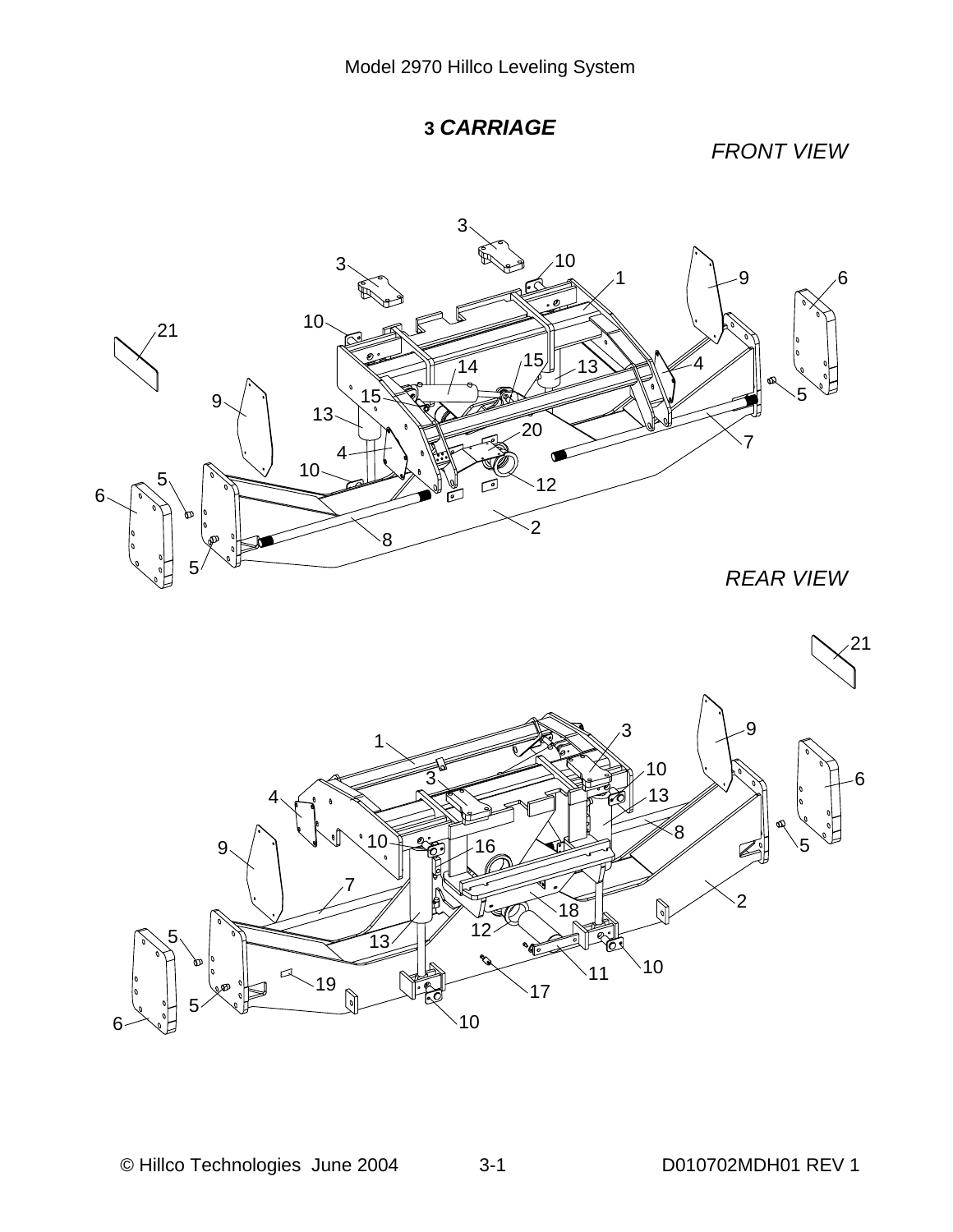|                         | <b>CARRIAGE</b> |           |                         |                                                  |                                                     |  |  |  |  |  |
|-------------------------|-----------------|-----------|-------------------------|--------------------------------------------------|-----------------------------------------------------|--|--|--|--|--|
| REF.                    | PART NO.        | <b>SN</b> | QTY.                    | <b>PART NAME</b>                                 | <b>DESCRIPTION</b>                                  |  |  |  |  |  |
| 1                       | LA-234921       |           | $\mathbf 1$             | CO ASM, 2970                                     |                                                     |  |  |  |  |  |
| $\overline{2}$          | LA-234961       |           | $\mathbf{1}$            | CU ASM, 122.5 IN. WIDTH                          | <b>SHOWN</b>                                        |  |  |  |  |  |
|                         | LA-234941       |           | $\mathbf{1}$            | CU ASM, 114.5 IN. WIDTH                          |                                                     |  |  |  |  |  |
| 3                       | LA-235711       |           | $\overline{2}$          | CM PLATE ASM, TOP                                |                                                     |  |  |  |  |  |
| $\overline{\mathbf{4}}$ | LP-235691       | 0002-     | $\overline{2}$          | CM SPACER, FRONT                                 |                                                     |  |  |  |  |  |
| $\overline{5}$          | LM-230271       |           | $\overline{\mathbf{4}}$ | CM DOWEL, FINAL                                  |                                                     |  |  |  |  |  |
| 6                       | LM-237201       |           | $\overline{2}$          | OPTIONAL CM PLATE, EXTENSION 2<br>IN.            |                                                     |  |  |  |  |  |
| $\overline{7}$          | MC-134261       |           | $\overline{1}$          | COUNTER SHAFT, 1228MM, LEFT                      | RG&P, 122.5 UNDERCARRIAGE,<br>NO EXTENSIONS         |  |  |  |  |  |
|                         | MC-134281       |           | $\mathbf{1}$            | COUNTER SHAFT, 1126.5MM, LEFT                    | RG&P, 114.5 UNDERCARRIAGE,<br><b>NO EXTENSIONS</b>  |  |  |  |  |  |
|                         | MC-134301       |           | $\mathbf{1}$            | COUNTER SHAFT, 1175.5MM, LEFT                    | RG&P, 114.5 UNDERCARRIAGE<br><b>WITH EXTENSIONS</b> |  |  |  |  |  |
| 8                       | MC-134271       |           | $\mathbf{1}$            | COUNTER SHAFT, 951MM, RIGHT                      | RG&P, 122.5 UNDERCARRIAGE,<br><b>NO EXTENSIONS</b>  |  |  |  |  |  |
|                         | MC-134291       |           | $\mathbf{1}$            | COUNTER SHAFT, 849.5MM, RIGHT                    | RG&P, 114.5 UNDERCARRIAGE,<br><b>NO EXTENSIONS</b>  |  |  |  |  |  |
|                         | MC-134311       |           | $\mathbf{1}$            | COUNTER SHAFT, 898.5MM, RIGHT                    | RG&P, 114.5 UNDERCARRIAGE<br><b>WITH EXTENSIONS</b> |  |  |  |  |  |
| 9                       | LP-230241       |           | $\overline{2}$          | CM CAP, AXLE                                     |                                                     |  |  |  |  |  |
| 10                      | LA-230551       |           | $\overline{4}$          | CM PIN ASM, MAIN CYLINDER                        |                                                     |  |  |  |  |  |
| 11                      | LA-229251       |           | $\mathbf{1}$            | CM PIN ASM, MAIN PIVOT                           |                                                     |  |  |  |  |  |
| 12                      | LP-103871       |           | $\overline{2}$          | CO BUSHING, PIVOT                                |                                                     |  |  |  |  |  |
| 13                      | HC-103227       |           | $\overline{2}$          | CYLINDER, MAIN LEVELING                          |                                                     |  |  |  |  |  |
| 14                      | HC-101842       |           | $\mathbf{1}$            | <b>CYLINDER, MASTER</b>                          |                                                     |  |  |  |  |  |
| 15                      | LA-229071       |           | $\overline{2}$          | TM PIN ASM, TRIM CYLINDER                        |                                                     |  |  |  |  |  |
| 16                      | HC-101265       |           | 2                       | VALVE, COUNTER BALANCE                           | SEE HYDRAULIC CYLINDER<br><b>PAGE</b>               |  |  |  |  |  |
| 17                      | LM-234571       |           | $\overline{2}$          | <b>EM MOUNT, LIMIT SWITCH</b><br><b>ACTUATOR</b> |                                                     |  |  |  |  |  |
| 18                      | LM-234651       |           | $\mathbf{1}$            | EM MOUNT, CONTROL BOX                            |                                                     |  |  |  |  |  |
| 19                      | LL20-100790     |           | 1                       | PLATE, SERIAL NUMBER                             |                                                     |  |  |  |  |  |
| 20                      | LM-236201       |           | 1                       | LM TRANS HYDRO HOSE PLATE                        |                                                     |  |  |  |  |  |
| 21                      | LP-236171       |           | 1                       | <b>LM TEMPLATE</b>                               |                                                     |  |  |  |  |  |
|                         |                 |           |                         | <b>HOSE CLAMPS</b>                               |                                                     |  |  |  |  |  |
| <b>NS</b>               | MC-135171       |           | 2                       | <b>HOSE CLAMP, SINGLE</b>                        |                                                     |  |  |  |  |  |
| <b>NS</b>               | MC-135181       |           | 2                       | HOSE CLAMP, SINGLE COVER PLT                     |                                                     |  |  |  |  |  |
| <b>NS</b>               | MC-137521       |           | $\overline{2}$          | <b>HOSE CLAMP, TANDEM</b>                        |                                                     |  |  |  |  |  |
| <b>NS</b>               | MC-137531       |           | 3                       | HOSE CLAMP, TANDEM COVER PLT                     |                                                     |  |  |  |  |  |
|                         |                 |           |                         | <b>OPTIONAL</b>                                  |                                                     |  |  |  |  |  |
| <b>NS</b>               | LA-243131       |           | 1.                      | <b>HEADER LIFT CYL DROP KIT</b>                  | FOR 12 ROW CORN HEAD                                |  |  |  |  |  |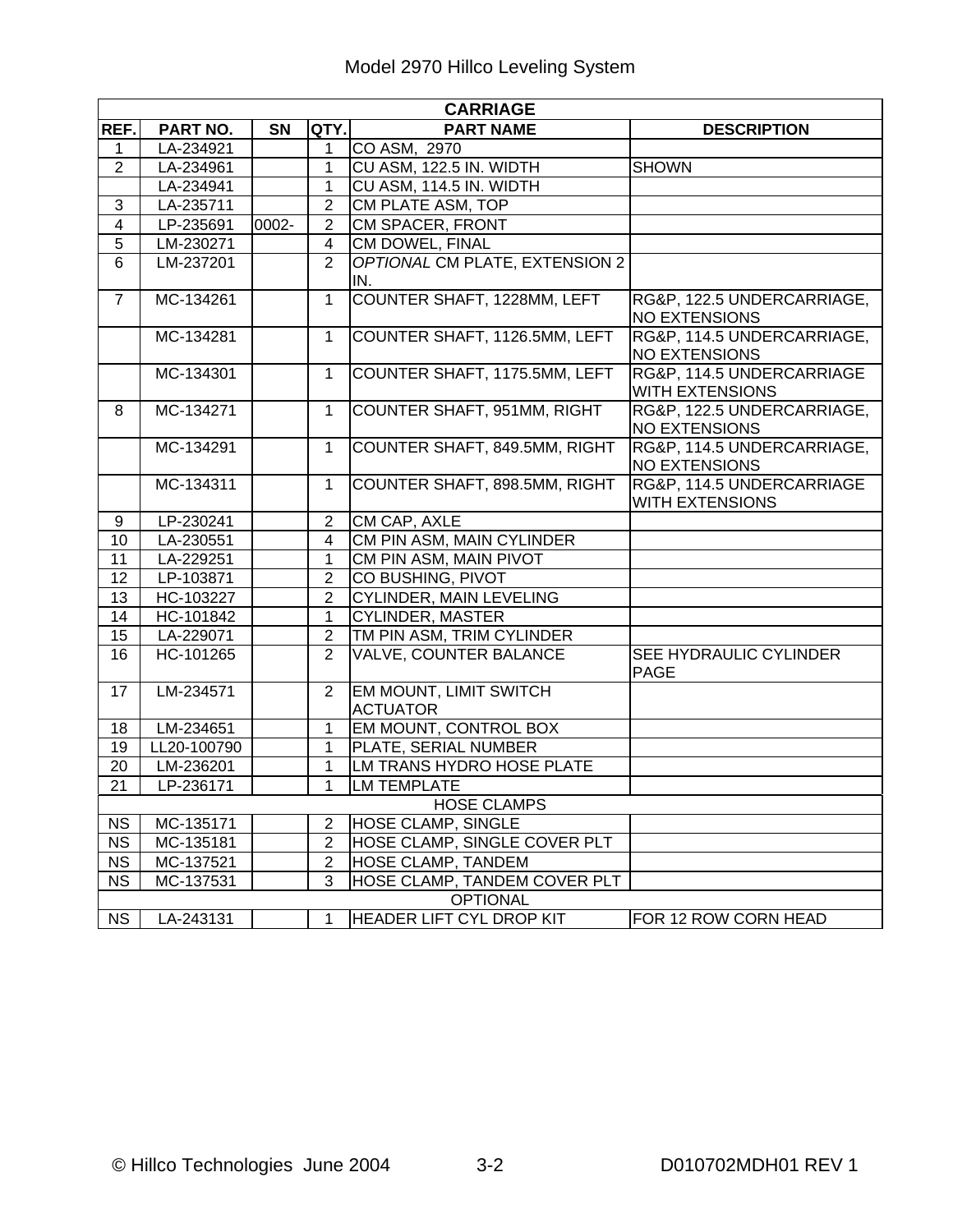# *CARRIAGE FASTENERS*

*FRONT VIEW*

![](_page_14_Picture_3.jpeg)

*REAR VIEW* 

![](_page_14_Picture_5.jpeg)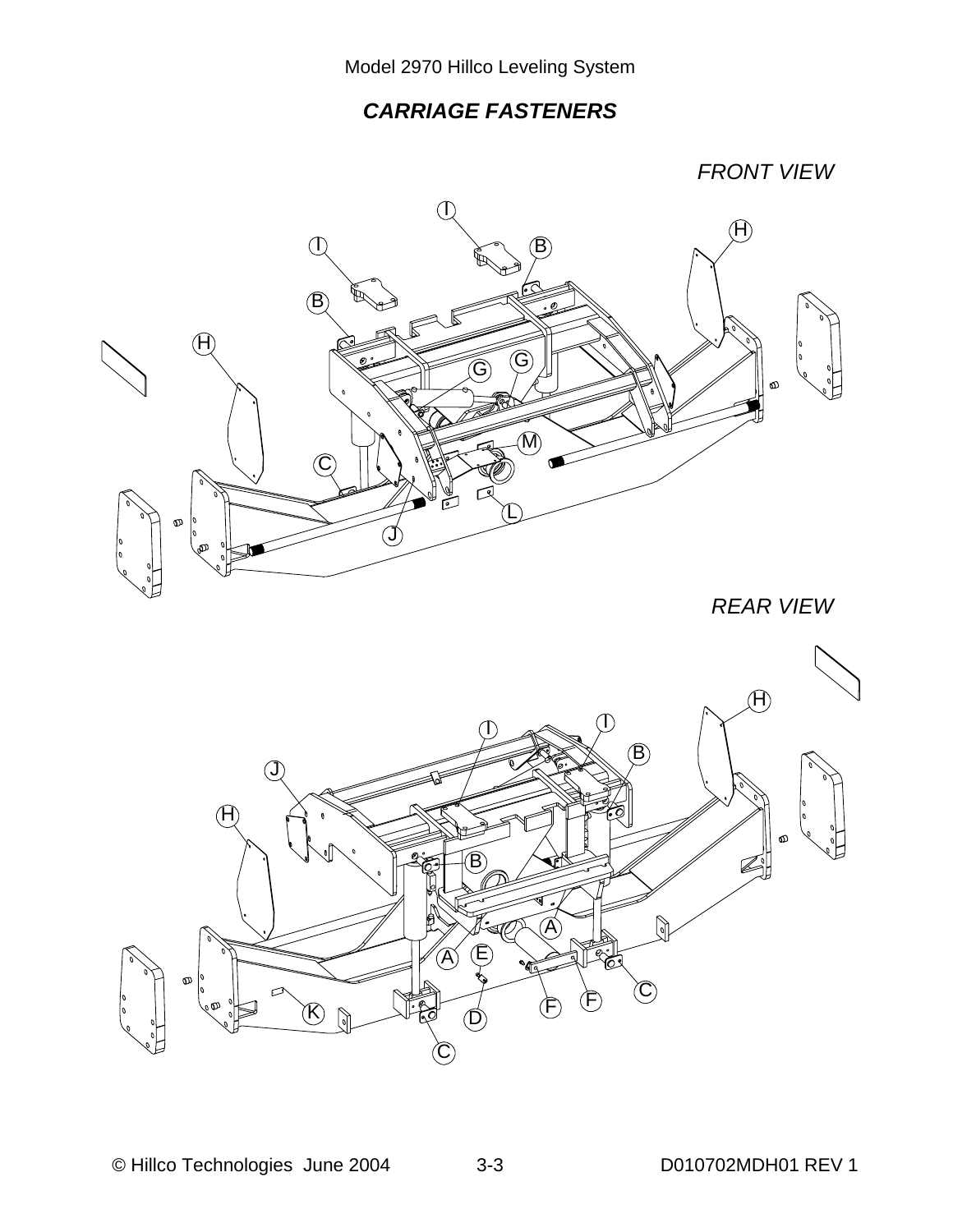|                | <b>CARRIAGE FASTENERS</b> |  |                                     |                                                       |                              |  |  |  |
|----------------|---------------------------|--|-------------------------------------|-------------------------------------------------------|------------------------------|--|--|--|
| REF.           | PART NO.                  |  | $\overline{\text{SN}}$ $\vert$ QTY. | <b>PART NAME</b>                                      | <b>DESCRIPTION</b>           |  |  |  |
| A              | F-HNF-10MF                |  | $\overline{4}$                      | MM FLHN 8.8 M10 X 1.50                                | EM MOUNT, CONTROL BOX        |  |  |  |
| A              | F-HCF-10M025F             |  | $\overline{\mathbf{4}}$             | MM HC 8.8 M10 X 1.50 X 25, FLNG.,                     | EM MOUNT, CONTROL BOX        |  |  |  |
|                |                           |  |                                     | SLT.                                                  |                              |  |  |  |
| В              | F-HCF-12M025F             |  | $\overline{2}$                      | MM HC 8.8 M12 X 1.75 X 25, FLNG.                      | LEVELING CYL MNT PIN (OC)    |  |  |  |
| C              | F-HCF-12M025F             |  | $\overline{2}$                      | MM HC 8.8 M12 X 1.75 X 25, FLNG.                      | LEVELING CYL MNT PIN (UC)    |  |  |  |
| D              | F-HNF-10ME                |  | $\overline{2}$                      | MM HN 10.9 M10 X 1.50, FLNG.                          | <b>LIMIT SWITCH ACTUATOR</b> |  |  |  |
| D              | <b>F-SHC-10M020E</b>      |  | $\overline{2}$                      | MM SHCS 10.9 M10 X 1.50 X 20                          | <b>LIMIT SWITCH ACTUATOR</b> |  |  |  |
| $\overline{E}$ | F-EB-04C20                |  | $\overline{2}$                      | BOLT, ELEVATOR, 1/4-20 X 1-1/4                        | <b>LIMIT SWITCH STOPS</b>    |  |  |  |
| Ē              | F-HNF-04C                 |  | 4                                   | HN 1/4-20, FLNG., SERR.                               | <b>LIMIT SWITCH STOPS</b>    |  |  |  |
| F              | F-HCF-16M060E             |  | $\overline{2}$                      | MM HC 10.9 M16 X 2.00 X 60, FLNG.                     | <b>IMAIN PVT PIN</b>         |  |  |  |
| F              | F-HNF-16ME                |  | $\overline{2}$                      | MM HN 10.9 M16 X 2.00, FLNG.                          | <b>MAIN PVT PIN</b>          |  |  |  |
| G              | F-HCF-10M020F             |  | $\overline{2}$                      | MM HC 8.8 M10 X 1.50 X 20, FLNG.                      | <b>MASTER CYL MNT PIN</b>    |  |  |  |
| H              | F-HCF-10M040F             |  | 8                                   | MM HC 8.8 M10 X 1.50 X 40, FLNG.                      | <b>ORIGINAL AXLE COVER</b>   |  |  |  |
| H              | F-HNF-10MF                |  | 8                                   | MM HN 8.8 M10 X 1.50, FLNG.                           | ORIGINAL AXLE COVER          |  |  |  |
| H              | F-FWF-06020               |  | $\overline{8}$                      | FW 3/8 X 1-1/4, FENDER                                | ORIGINAL AXLE COVER          |  |  |  |
|                | F-HC8-12C240              |  | $\overline{8}$                      | HC8 3/4-10 X 15                                       | <b>OVERCARRIAGE CLAMP</b>    |  |  |  |
|                | F-HN8-12C                 |  | 8                                   | HN8 3/4-10                                            | <b>OVERCARRIAGE CLAMP</b>    |  |  |  |
| J              | F-HCF-16M110E             |  | 8                                   | MM HC 10.9 M16 X 2.00 X 110, FLNG. OVERCARRIAGE FRONT |                              |  |  |  |
|                |                           |  |                                     |                                                       | <b>MOUNT</b>                 |  |  |  |
| J              | F-FWH-10                  |  | 8                                   | <b>FW 5/8 HD</b>                                      | <b>OVERCARRIAGE FRONT</b>    |  |  |  |
|                |                           |  |                                     |                                                       | <b>MOUNT</b>                 |  |  |  |
| K.             | F-UDS-#7X06               |  | $\overline{2}$                      | SCREW, U-DRIVE, #7 X 3/8                              | <b>SERIAL NUMBER PLATE</b>   |  |  |  |
|                | F-HCF-16M070E             |  | $\overline{2}$                      | MM HC 10.9 M16 X 2.00 X 70, FLNG.                     | <b>TRANSMISSION</b>          |  |  |  |
| M              | F-HCF-8M025F              |  | 4                                   | MM HC 8.8 M8 X 1.25 X 25, FLNG.                       | <b>HYDRO HOSE PLATE</b>      |  |  |  |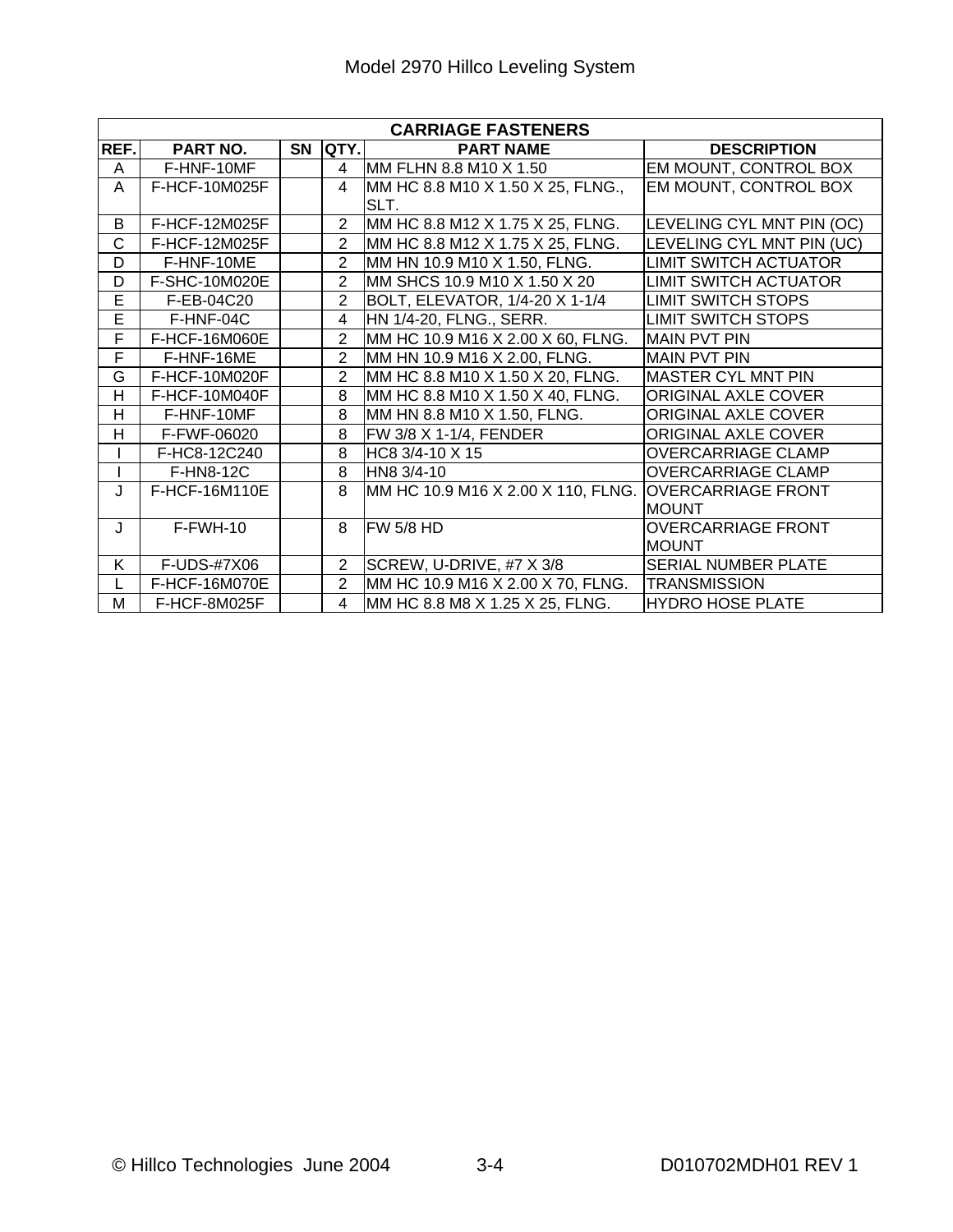# **4** *Y-BRACE*

![](_page_16_Figure_2.jpeg)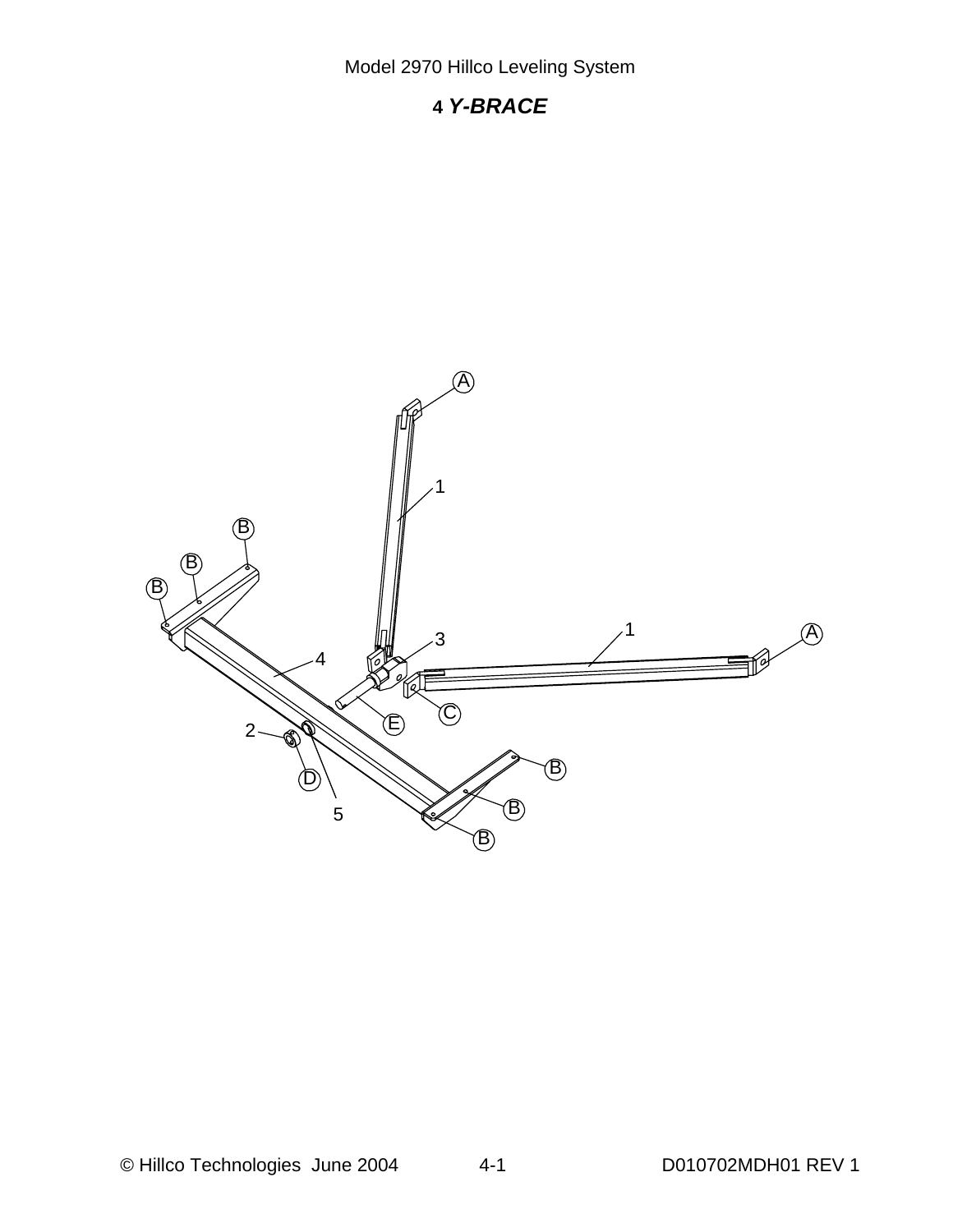| <b>Y-BRACE</b> |                 |           |                |                                                |                              |  |  |
|----------------|-----------------|-----------|----------------|------------------------------------------------|------------------------------|--|--|
| REF.           | <b>PART NO.</b> | <b>SN</b> | <b>QTY.</b>    | <b>PART NAME</b>                               | <b>DESCRIPTION</b>           |  |  |
|                | LA-228701       |           | 2              | IYB ARM ASM                                    |                              |  |  |
| 2              | LM-234101       |           | 1              | YB COLLAR, PIVOT PIN                           |                              |  |  |
| 3              | LA-228761       |           |                | YB PIN ASM, PIVOT                              |                              |  |  |
| 4              | LA-234931       |           | 1              | YB SUPPORT ASM, CROSS                          |                              |  |  |
| 5              | LM-245431       |           | $\overline{2}$ | <b>YB BUSHING, PLANE</b>                       |                              |  |  |
|                |                 |           |                | <b>Y-BRACE FASTENERS</b>                       |                              |  |  |
| A              | F-HCF-24M070E   |           | $\overline{2}$ | MM HC 10.9 M24 X 3.00 X 70, FLNG.              | Y-BRACE FRNT MNT             |  |  |
| A              | F-HNSF-24ME     |           | 2              | MM HN 10.9 M24 X 3.00, FLNG.,<br><b>STOVER</b> | Y-BRACE FRNT MNT             |  |  |
| B              | F-HCF-12M040E   |           | 6              | MM HC 10.9 M12 X 1.75 X 40, FLNG.              | Y-BRACE CROSS SUPPORT        |  |  |
| B              | F-HNSF-12ME     |           | $6\phantom{1}$ | MM HN 10.9 M12 X 1.75, FLNG.,<br><b>STOVER</b> | <b>Y-BRACE CROSS SUPPORT</b> |  |  |
| С              | F-HCF-24M100E   |           | 1              | MM HC 10.9 M24 X 3.00 X 110, FLNG.             | Y-BRACE REAR MNT             |  |  |
| С              | F-HNSF-24ME     |           | 1              | MM HN 10.9 M24 X 3.00, FLNG.,<br><b>STOVER</b> | <b>Y-BRACE REAR MNT</b>      |  |  |
| D              | F-HC-12M080E    |           | 1              | MM HC 10.9 M12 X 1.75 X 80                     | Y-BRACE PVT PIN COLLAR       |  |  |
| D              | F-HNS-12ME      |           | 1              | MM HN 10.9 M12 X 1.75 STOVER                   | Y-BRACE PVT PIN COLLAR       |  |  |
| E              | F-MB-18NR24     |           | 10             | MACH BUSH 18GA NR 1-1/2 ID                     | Y-BRACE PVT PIN              |  |  |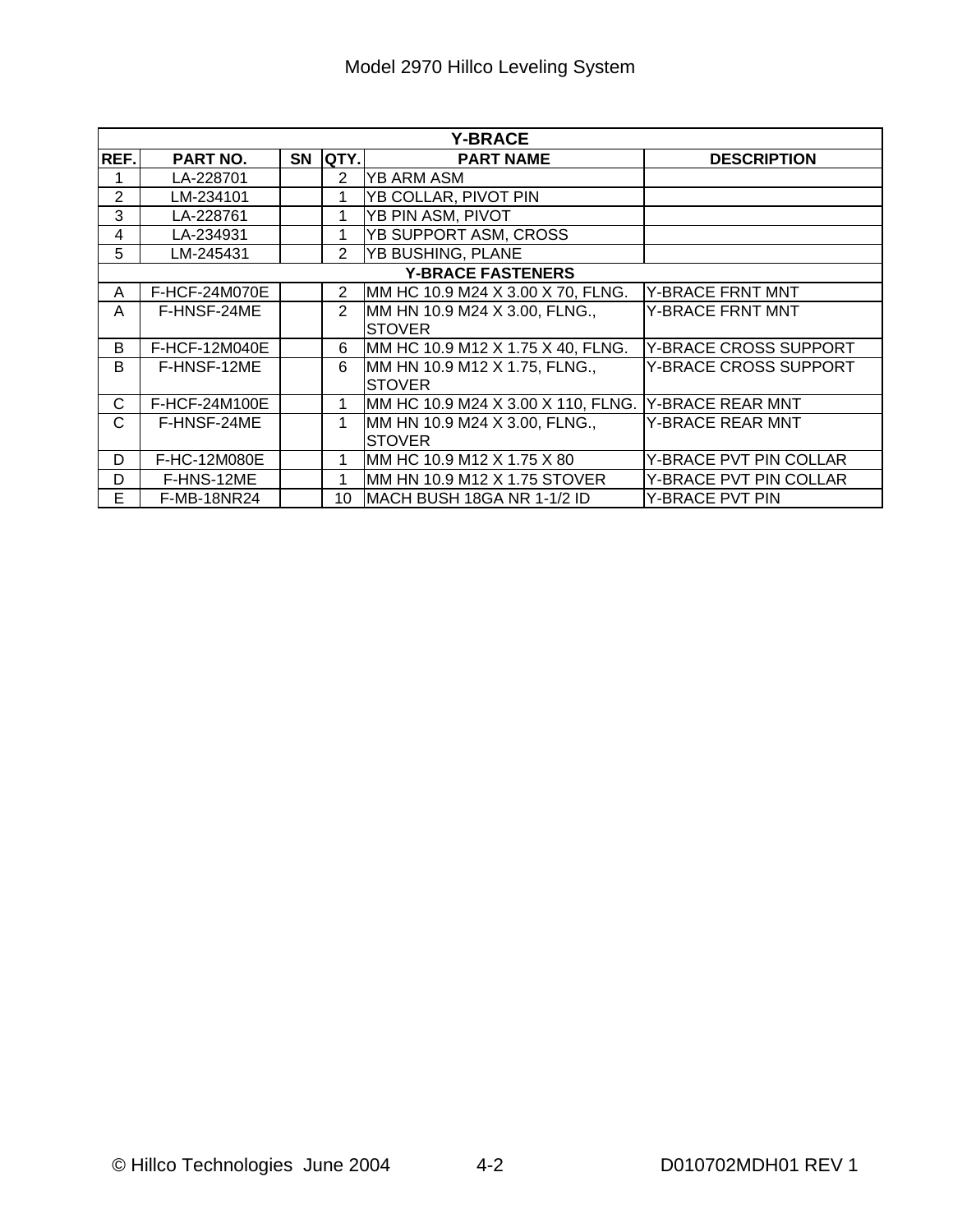![](_page_18_Figure_1.jpeg)

![](_page_18_Picture_2.jpeg)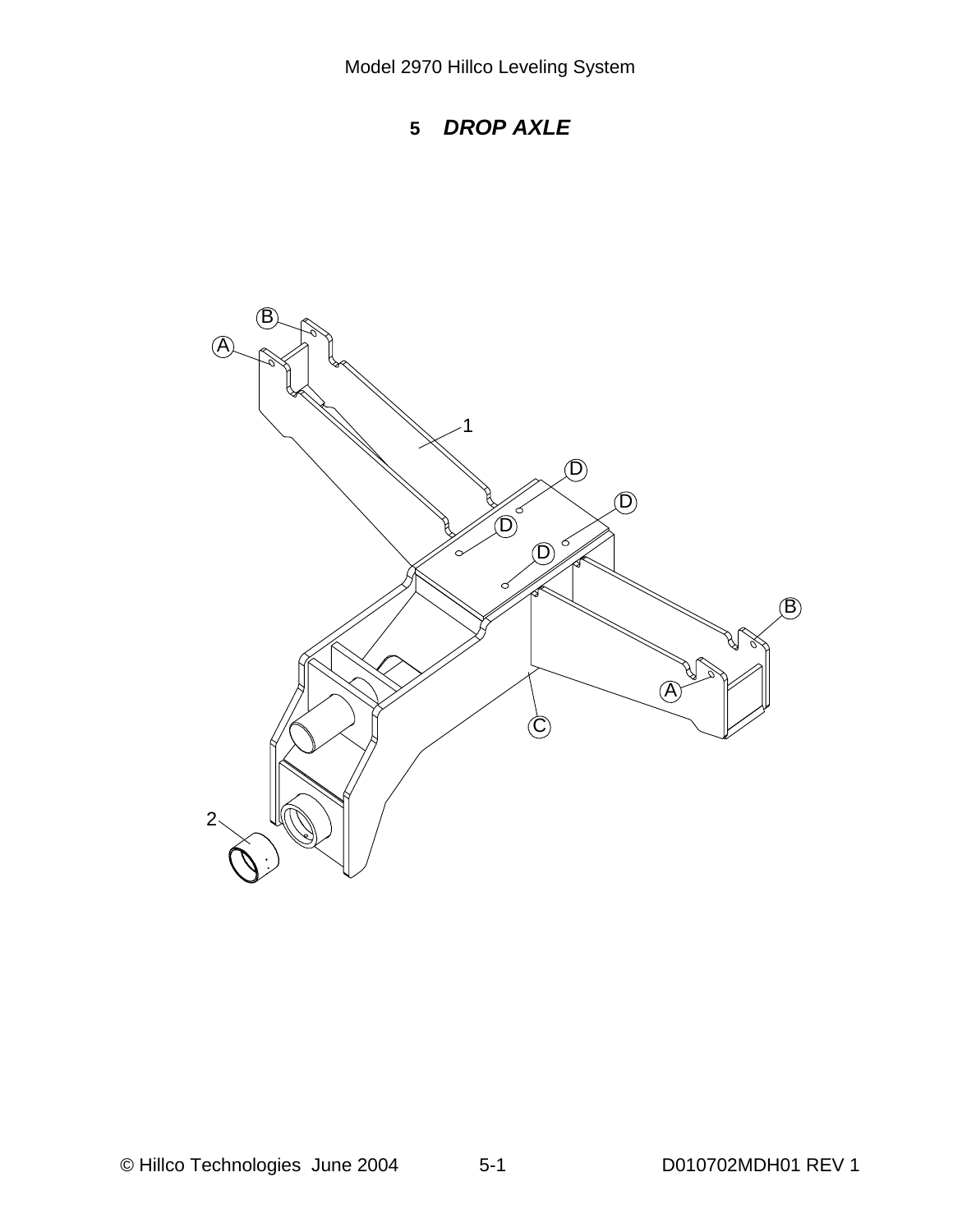| <b>DROP AXLE</b> |                            |    |             |                                                        |                                 |  |  |  |
|------------------|----------------------------|----|-------------|--------------------------------------------------------|---------------------------------|--|--|--|
| REF.             | PART NO.                   | SN | <b>QTY.</b> | <b>PART NAME</b>                                       | <b>DESCRIPTION</b>              |  |  |  |
|                  | LA-234971                  |    |             | DA ASM                                                 |                                 |  |  |  |
| $\overline{2}$   | LM-235091                  |    |             | LM BUSHING, DA PIVOT                                   |                                 |  |  |  |
|                  | <b>DROP AXLE FASTENERS</b> |    |             |                                                        |                                 |  |  |  |
| A                | F-HNF-16ME                 |    | 2           | MM HN 10.9 M16 X 2, FLNG.                              | <b>DROP AXLE TOP WING FRONT</b> |  |  |  |
| A                | $F-FWH-10$                 |    | 2           | FW 5/8 HD                                              | <b>DROP AXLE TOP WING FRONT</b> |  |  |  |
| B                | F-HC-16M190E               |    | 2           | MM HC 10.9 M16 X 2 X 190                               | <b>DROP AXLE TOP WING REAR</b>  |  |  |  |
| B                | $F-FWH-10$                 |    | 2           | IFW 5/8 HD                                             | <b>DROP AXLE TOP WING REAR</b>  |  |  |  |
| С                | F-HC-16M250E               |    | 4           | MM HC 10.9 M16 X 2 X 250                               | <b>DROP AXLE LOWER PLATE</b>    |  |  |  |
| C.               | F-HNSF-16ME                |    | 4           | MM HN 10.9 M16 X 2 STOVER, FLNG. DROP AXLE LOWER PLATE |                                 |  |  |  |
| D                | F-HC-16M050E               |    | 4           | MM HC 10.9 M16 X 2 X 50                                | <b>DROP AXLE UPPER PLATE</b>    |  |  |  |
| D                | F-HNSF-16ME                |    | 4           | MM HN 10.9 M16 X 2 STOVER, FLNG. DROP AXLE UPPER PLATE |                                 |  |  |  |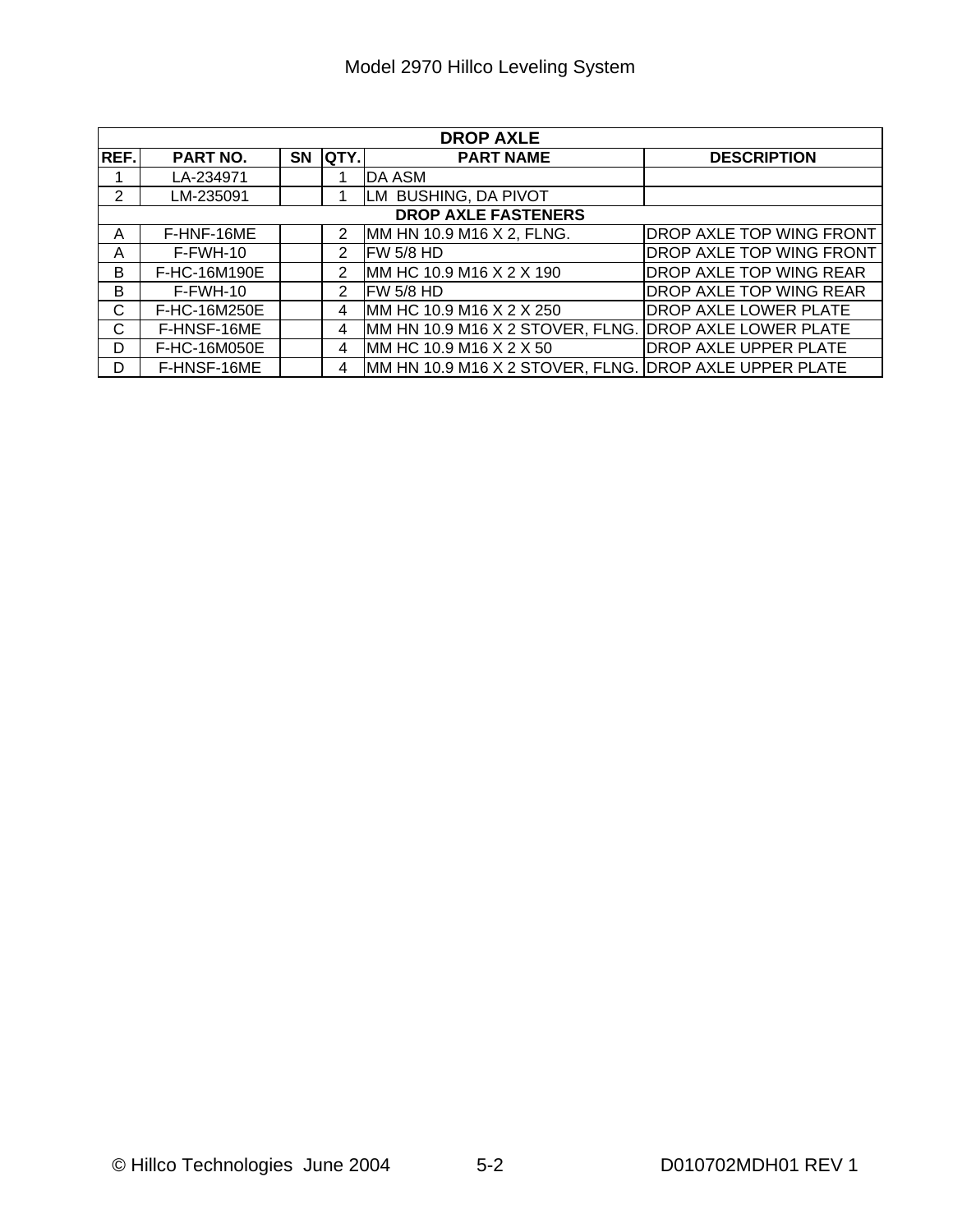# **6** *LADDER*

![](_page_20_Picture_2.jpeg)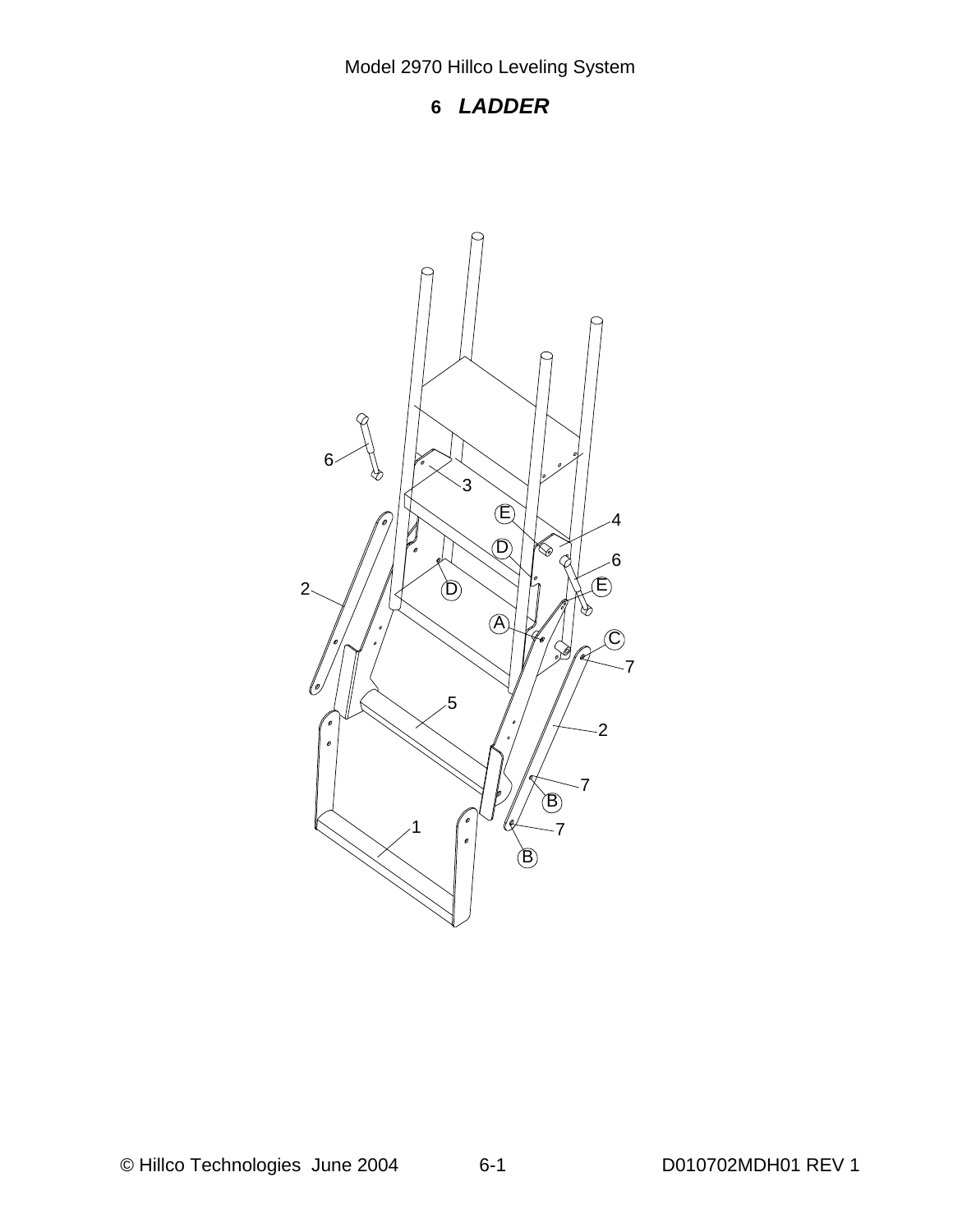|                        | <b>LADDER</b> |               |                |                                   |                                 |  |  |  |
|------------------------|---------------|---------------|----------------|-----------------------------------|---------------------------------|--|--|--|
| REF.                   | PART NO.      | <b>SN</b>     | <b>QTY</b>     | <b>PART NAME</b>                  | <b>NOTES</b>                    |  |  |  |
|                        |               |               |                |                                   |                                 |  |  |  |
| 1                      | LA-236561     | 0001-0013     | $\mathbf{1}$   | LM STEP ASM, FOLDING LDR LWR      |                                 |  |  |  |
|                        | LA-236562     |               | $\mathbf{1}$   | LM STEP ASM, FOLDING LDR LWR      | <b>SUB LA-236563</b>            |  |  |  |
|                        | LA-236563     | $0014 -$      | $\mathbf{1}$   | LM STEP ASM, FOLDING LDR LWR      |                                 |  |  |  |
| $\overline{2}$         | LM-236051     | 0001-0013     | $\overline{2}$ | LM LINK, FOLDING LADDER           |                                 |  |  |  |
|                        | LM-236052     | $0014 -$      | $\overline{2}$ | LM LINK, FOLDING LADDER           |                                 |  |  |  |
| 3                      | LA-236541     | 0001-0013     | 1              | LM PLT ASM, LFT SIDE FOLDING LDR  |                                 |  |  |  |
|                        | LA-236542     | 0014-         | $\mathbf{1}$   | LM PLT ASM, LFT SIDE FOLDING LDR  |                                 |  |  |  |
| 4                      | LA-236551     | $0001 - 0013$ | $\mathbf{1}$   | LM PLT ASM, RHT SIDE FOLDING LDR  |                                 |  |  |  |
|                        | LA-236552     | 0014-         | $\mathbf{1}$   | LM PLT ASM, RHT SIDE FOLDING LDR  |                                 |  |  |  |
| 5                      | LA-236571     | 0001-0013     | $\mathbf{1}$   | LM STEP ASM, FOLDING LDR UPPER    |                                 |  |  |  |
|                        | LM-236631     |               | $\overline{2}$ | LM PLT, UPPER ARM                 | <b>SUB LA-236632</b>            |  |  |  |
|                        | LM-236632     | $0014 -$      | $\overline{2}$ | LM PLT, UPPER ARM                 |                                 |  |  |  |
| $6\phantom{1}$         | MC-134921     |               | $\overline{2}$ | <b>GAS CHARGED LIFT SUPPORT</b>   |                                 |  |  |  |
| <b>NS</b>              | MC-134931     |               | $\overline{2}$ | LIFT SUPPORT BRACKETS (PAIR)      |                                 |  |  |  |
| $\overline{7}$         | MC-134941     |               | 8              | FLANGED BUSHING, OILITE, 1/2 ID X |                                 |  |  |  |
|                        |               |               |                | 5/8 OD X 5/16                     |                                 |  |  |  |
| $\overline{\text{NS}}$ | LA-238761     | $0014 -$      | $\mathbf{1}$   | LM ASM, LADDER HANDLE             |                                 |  |  |  |
|                        |               |               |                | <b>LADDER FASTENERS</b>           |                                 |  |  |  |
| Α                      | F-HC5-08C32   | 0001-0013     | $\overline{2}$ | HC5 1/2-13 X 2                    | LADDER TOP SIDE PLATE PIVOT     |  |  |  |
|                        | F-HC-12M050E  | 0014-         | $\overline{2}$ | MM HC-8.8 M12 X 1.75 X 50         | LADDER TOP SIDE PLATE PIVOT     |  |  |  |
| Α                      | F-HNS-08C     | 0001-0013     | $\overline{c}$ | HN 1/2-13 STOVER                  | LADDER TOP SIDE PLATE PIVOT     |  |  |  |
|                        | F-HNS-12ME    | 0014-         | $\overline{2}$ | MM HN-10.9 M12 X 1.75 Stover      | LADDER TOP SIDE PLATE PIVOT     |  |  |  |
| B                      | F-HC5-08C20   | $0001 - 0013$ | $\overline{4}$ | HC5 1/2-13 X 1-1/4                | LADDER MIDDLE PIVOTS            |  |  |  |
|                        | F-HC-12M030F  | 0014-         | 4              | MM HC-8.8 M12 X 1.75 X 30         | LADDER MIDDLE PIVOTS            |  |  |  |
| B                      | F-HNS-08C     | 0001-0013     | 4              | HN 1/2-13 STOVER                  | <b>LADDER MIDDLE PIVOTS</b>     |  |  |  |
|                        | F-HNS-12ME    | 0014-         | $\overline{4}$ | MM HN-10.9 M12 X 1.75 Stover      | <b>LADDER MIDDLE PIVOTS</b>     |  |  |  |
| $\overline{C}$         | F-HC5-08C40   | 0001-0013     | $\overline{2}$ | HC5 1/2-13 X 2-1/2                | LADDER BOTTOM SIDE PLT PVTS     |  |  |  |
|                        | F-HC-12M050E  | 0014-         | $\overline{2}$ | MM HC-8.8 M12 X 1.75 X 50         | LADDER BOTTOM SIDE PLT PVTS     |  |  |  |
| $\mathsf{C}$           | F-HNS-08C     | 0001-0013     | $\overline{c}$ | HN 1/2-13 STOVER                  | LADDER BOTTOM SIDE PLT PVTS     |  |  |  |
|                        | F-HNS-12ME    | 0014-         | $\overline{2}$ | MM HN-10.9 M12 X 1.75 Stover      | LADDER BOTTOM SIDE PLT PVTS     |  |  |  |
| D                      | F-THM-06C16   | 0001-0013     | 8              | THMS 3/8-16 X 1, SLT., SERR.      | <b>LADDER SIDE PLATE MOUNTS</b> |  |  |  |
|                        | F-HC-10M025F  | 0014-         | $\overline{8}$ | MM HC-8.8 M8 X 1.25 X 25          | LADDER SIDE PLATE MOUNTS        |  |  |  |
| D                      | F-HNF-06C     | 0001-0013     | 8              | HN 3/8-16, FLNG., SERR.           | LADDER SIDE PLATE MOUNTS        |  |  |  |
|                        | F-HNF-08MF    | 0014-         | 8              | MM FLHN 8.8 M8 X 1.25             | LADDER SIDE PLATE MOUNTS        |  |  |  |
| $\overline{E}$         | F-HNJ-10C     |               | $\overline{2}$ | HN5 5/16-18 JAM                   | <b>LADDER BALL STUD</b>         |  |  |  |
| $\overline{\text{NS}}$ | F-HC-10M025F  |               | $\overline{2}$ | MM HC-8.8 M8 X 1.25 X 25          | <b>LADDER HANDLE</b>            |  |  |  |
| <b>NS</b>              | F-HNF-08MF    |               | $\overline{2}$ | MM FLHN 8.8 M8 X 1.25             | <b>LADDER HANDLE</b>            |  |  |  |
|                        |               |               |                | <b>REAR LADDER</b>                |                                 |  |  |  |
| <b>NS</b>              | LA-238691     |               | $\mathbf{1}$   | LM ASM, REAR LADDER               |                                 |  |  |  |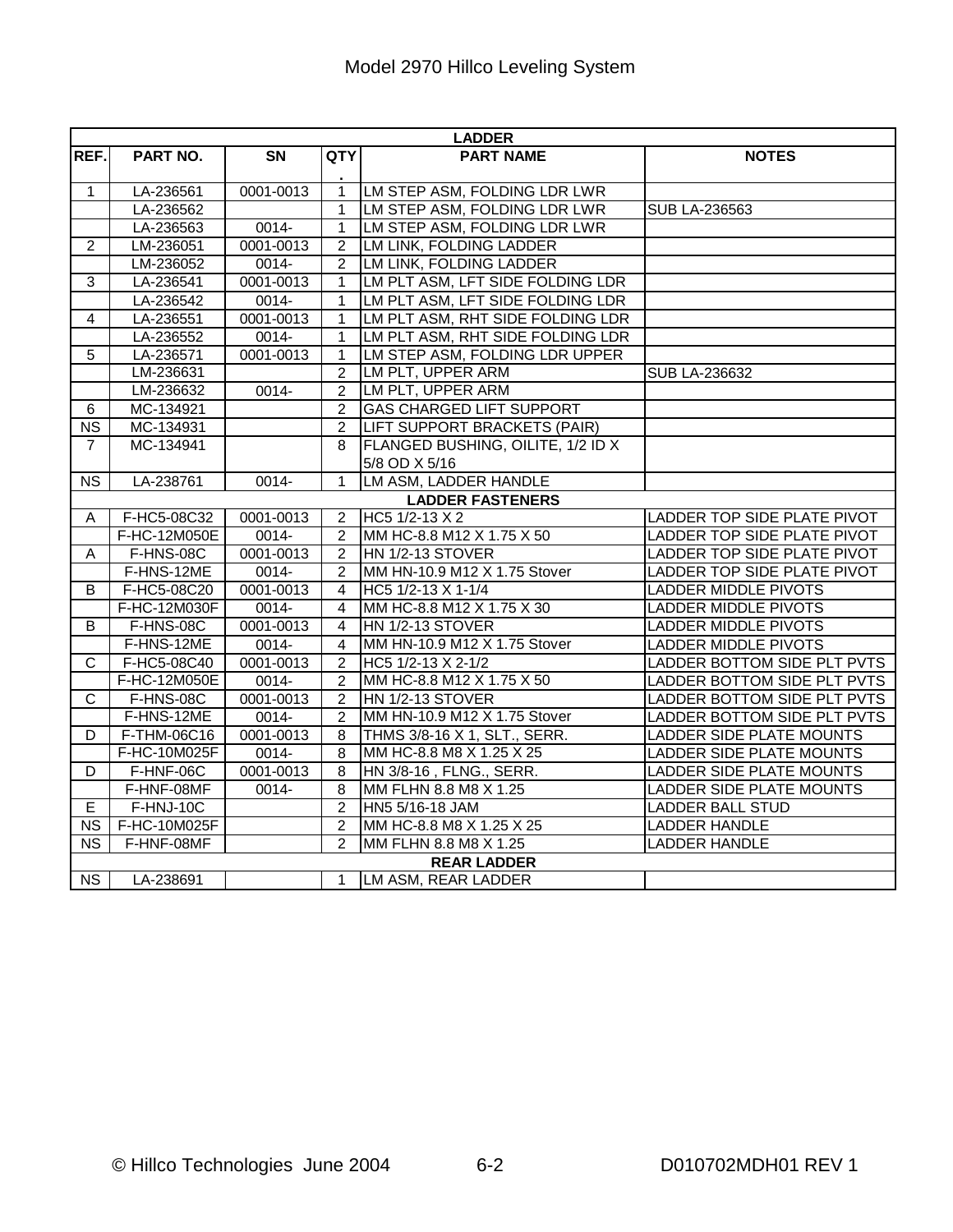# **7** *ELECTRICAL COMPONENTS*

![](_page_22_Figure_2.jpeg)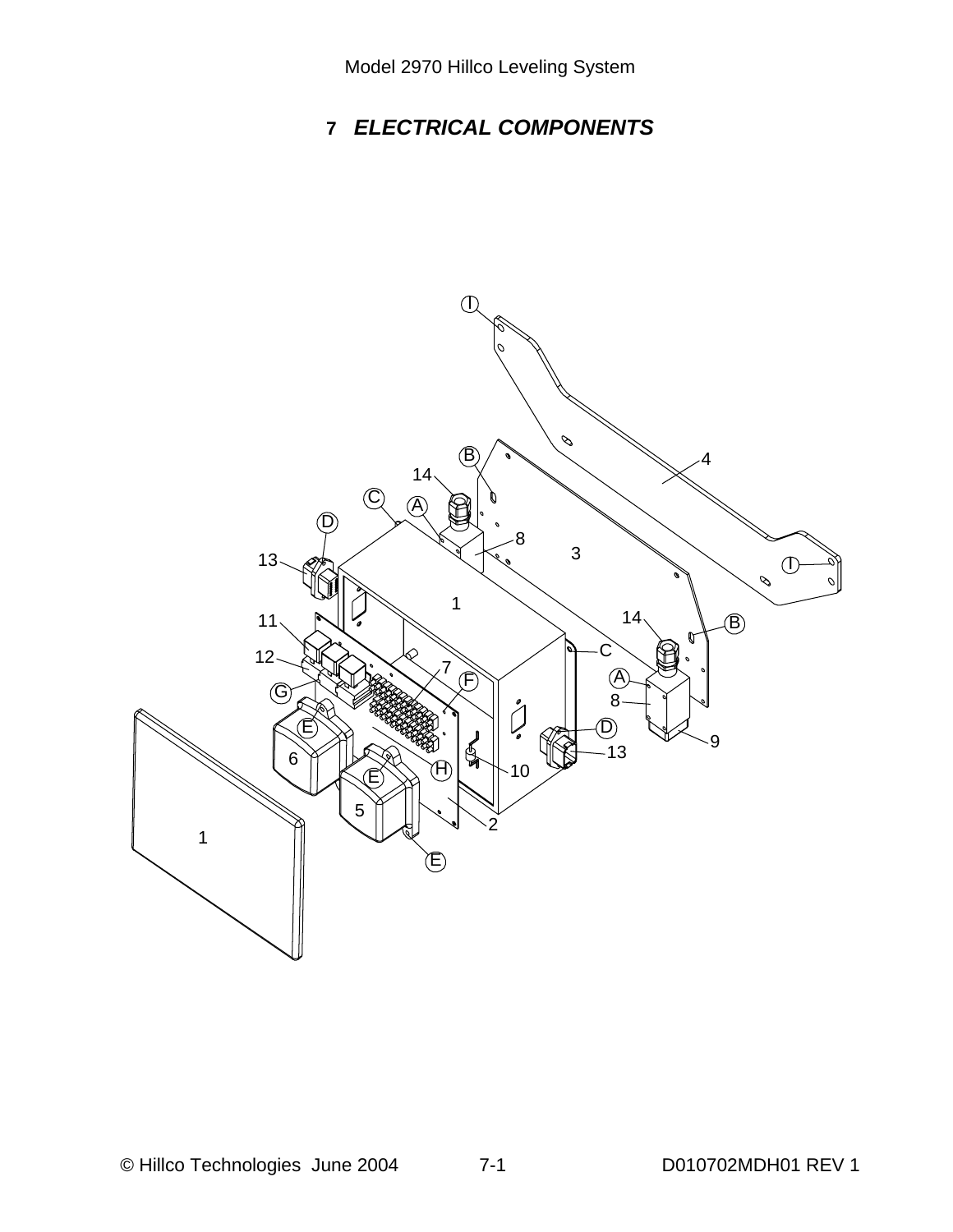|                         | <b>ELECTRICAL COMPONENTS</b> |           |                         |                                                      |                             |  |  |  |
|-------------------------|------------------------------|-----------|-------------------------|------------------------------------------------------|-----------------------------|--|--|--|
| REF.                    | PART NO.                     | <b>SN</b> | QTY.                    | <b>PART NAME</b>                                     | <b>DESCRIPTION</b>          |  |  |  |
| 1                       | LM-230501                    |           | 1                       | EM BOX, CONTROL                                      |                             |  |  |  |
| $\overline{2}$          | LM-229501                    |           | $\mathbf{1}$            | <b>EM PLATE, CONTROLLER MOUNT</b>                    |                             |  |  |  |
| $\overline{3}$          | LM-229491                    |           | $\mathbf{1}$            | EM PLATE, CONTROL BOX MOUNT                          |                             |  |  |  |
| $\overline{\mathbf{4}}$ | LM-234651                    |           | $\mathbf{1}$            | EM MOUNT, CONTROL BOX                                |                             |  |  |  |
| $\overline{5}$          | LA-237101                    |           | $\mathbf{1}$            | <b>CONTROLLER ASM, HIGH SPEED</b><br><b>LEVELING</b> |                             |  |  |  |
| 6                       | LA-237111                    |           | $\overline{1}$          | <b>CONTROLLER ASM, LOW SPEED</b><br>LEVELING         |                             |  |  |  |
| $\overline{7}$          | EC-100012                    |           | $\overline{2}$          | <b>STRIP, TERMINAL</b>                               |                             |  |  |  |
| 8                       | EC-100557                    |           | $\overline{2}$          | SWITCH, LIMIT, BODY                                  |                             |  |  |  |
| $\overline{9}$          | EC-100692                    |           | $\overline{2}$          | SWITCH, LIMIT, STRAIGHT<br>PLUNGER HEAD              |                             |  |  |  |
| 10                      | EC-133281                    |           | 8                       | DIODE, 6 AMP, 50 PIV, SILICON                        |                             |  |  |  |
| 11                      | EC-100010                    |           | $\overline{\mathbf{4}}$ | RELAY, AUTOMOTIVE                                    |                             |  |  |  |
| $\overline{12}$         | EC-100009                    |           | $\overline{4}$          | <b>BASE, RELAY, AUTOMOTIVE</b>                       |                             |  |  |  |
| $\overline{13}$         | EC-100555                    |           | $\overline{2}$          | RECEPTACLE, MT FLNG, 12 PIN                          |                             |  |  |  |
| <b>NS</b>               | EC-100018                    |           | 15                      | WIRE TIE, HEAVY DUTY                                 |                             |  |  |  |
| 14                      | EC-100186                    |           | 6                       | STRAIN RELIEF, PLASTIC, 1/2                          |                             |  |  |  |
|                         |                              |           |                         | <b>ELECTRICAL FASTENERS</b>                          |                             |  |  |  |
| REF.                    | PART NO.                     | SN        | QTY.                    | <b>PART NAME</b>                                     | <b>DESCRIPTION</b>          |  |  |  |
| A                       | F-PHMS-#10C28                |           | 8                       | PHMS #10-24 X 1-3/4                                  | <b>LIMIT SWITCH MOUNT</b>   |  |  |  |
| $\mathsf A$             | <b>F-HNF-#10C</b>            |           | $\overline{8}$          | HN #10-24, FLNG, SERR                                | <b>LIMIT SWITCH MOUNT</b>   |  |  |  |
| B                       | F-THMS-06C16                 |           | $\overline{2}$          | THMS 3/8-16 X 1, SLT, SERR                           | <b>MOUNT PLATE MOUNT</b>    |  |  |  |
| $\overline{B}$          | F-HNF-06C                    |           | $\overline{2}$          | HN 3/8-16, FLNG, SERR                                | <b>MOUNT PLATE MOUNT</b>    |  |  |  |
| $\overline{C}$          | F-THMS-04C12                 |           | $\overline{4}$          | THMS 1/4-20 X 3/4, SLT, SERR                         | <b>CONTROL BOX MOUNT</b>    |  |  |  |
| $\overline{\text{c}}$   | F-HNF-04C                    |           | $\overline{\mathbf{4}}$ | <b>HN 1/4-20, FLNG, SERR</b>                         | <b>CONTROL BOX MOUNT</b>    |  |  |  |
| D                       | F-THMS-04C12                 |           | $\overline{4}$          | THMS 1/4-20 X 3/4, SLT, SERR                         | <b>CONTROL BOX MPC</b>      |  |  |  |
| D                       | F-HNF-04C                    |           | $\overline{4}$          | HN 1/4-20, FLNG, SERR                                | CONTROL BOX MPC             |  |  |  |
| $\overline{\mathsf{E}}$ | F-THMS-04C08                 |           | $\overline{6}$          | THMS 1/4-20 X 1/2, SLT, SERR                         | <b>CONTROLLER MOUNT</b>     |  |  |  |
| F                       | F-PHMS-#6C12                 |           | $\overline{4}$          | PHMS #6-32 X 3/4                                     | <b>TERMINAL STRIP MOUNT</b> |  |  |  |
| $\overline{F}$          | F-HNF-#6C                    |           | $\overline{\mathbf{4}}$ | HN #6-32, FLNG, SERR                                 | <b>TERMINAL STRIP MOUNT</b> |  |  |  |
| G                       | F-PHMS-#6C12                 |           | $\overline{2}$          | PHMS #6-32 X 3/4                                     | <b>RELAY MOUNT</b>          |  |  |  |
| $\overline{\mathsf{G}}$ | F-HNF-#6C                    |           | $\overline{2}$          | HN #6-32, FLNG, SERR                                 | <b>RELAY MOUNT</b>          |  |  |  |
| $\overline{\mathsf{G}}$ | F-LWE-#6                     |           | $\overline{2}$          | LW #6, EXT STAR                                      | <b>RELAY MOUNT</b>          |  |  |  |
| H                       | F-PHMS-#6C12                 |           | $\mathbf{1}$            | PHMS #6-32 X 3/4                                     | <b>GROUND</b>               |  |  |  |
| $\overline{\mathsf{H}}$ | F-HNF-#6C                    |           | $\overline{2}$          | HN #6-32, FLNG, SERR                                 | <b>GROUND</b>               |  |  |  |
| $\mathbf{I}$            | F-HNF-10MF                   |           | $\overline{4}$          | MM FLHN 8.8 M10 X 1.50                               | EM MOUNT, CONTROL BOX       |  |  |  |
| $\mathbf{I}$            | F-HCF-10M025F                |           | 4                       | MM HC 8.8 M10 X 1.50 X 25, FLNG.,<br>SLT.            | EM MOUNT, CONTROL BOX       |  |  |  |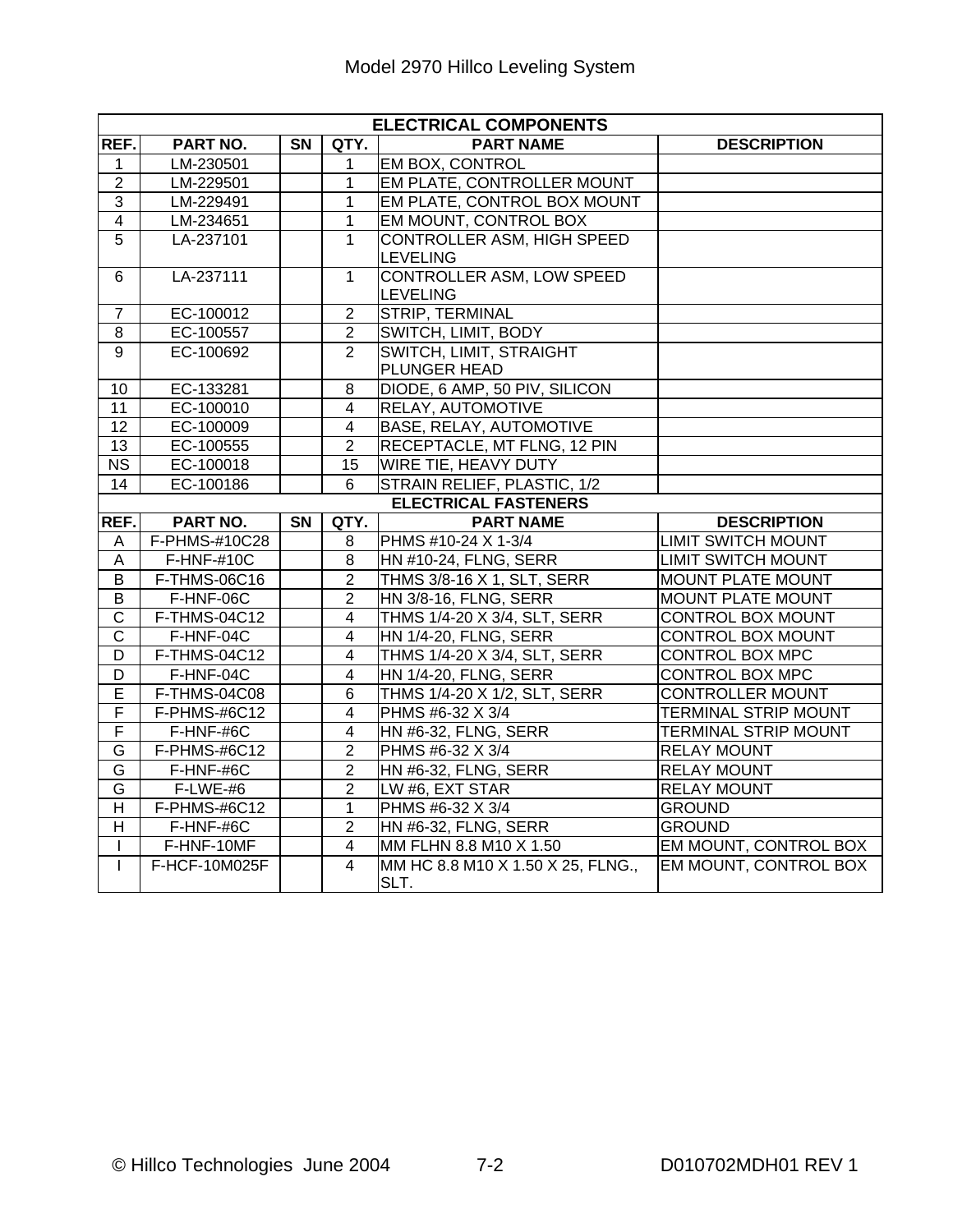# *ELECTRICAL CONNECTORS, WIRES AND CABLES*

![](_page_24_Figure_2.jpeg)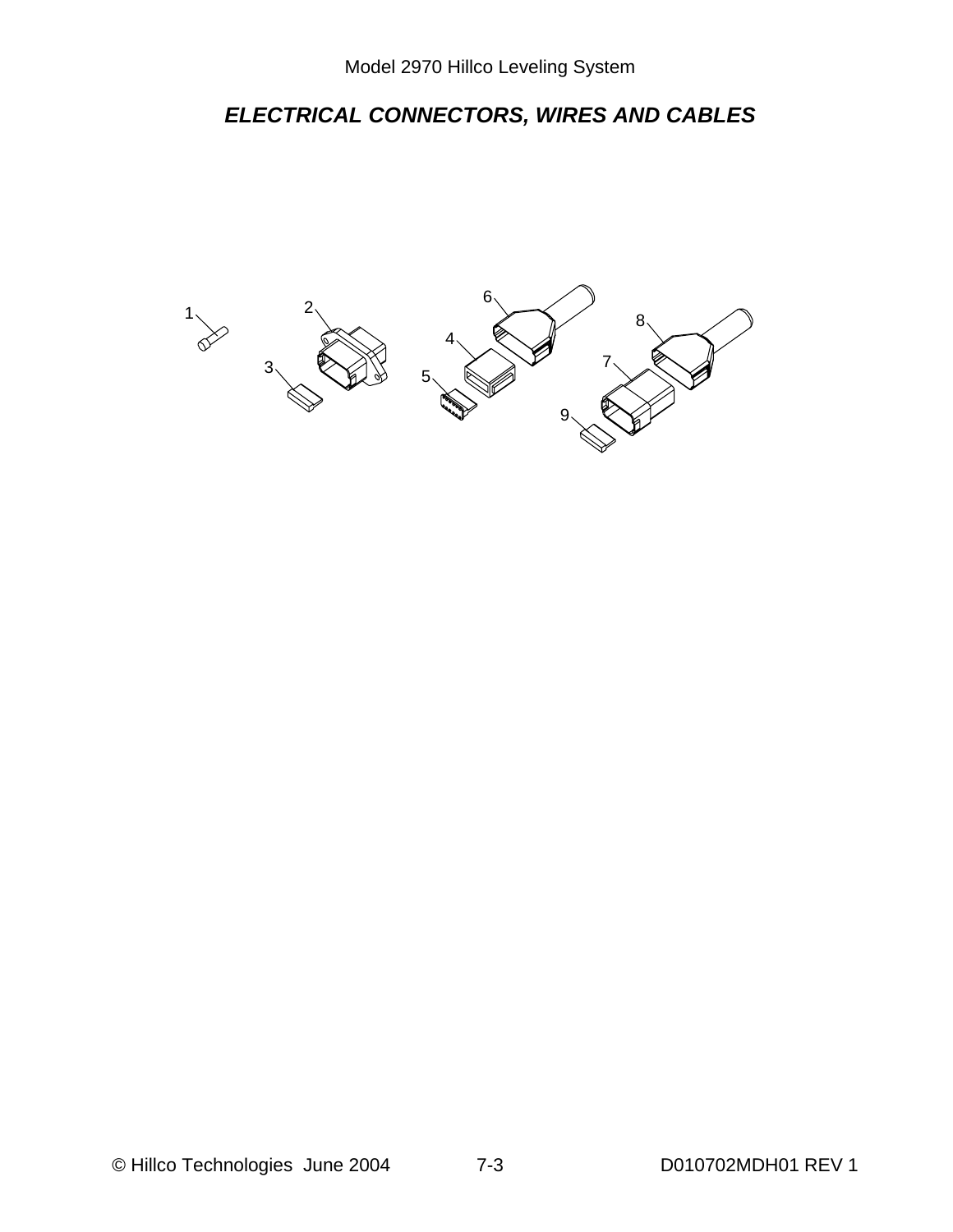|                        | ELECTRICAL CONNECTORS, WIRES AND CABLES |           |                |                              |                               |  |  |  |  |
|------------------------|-----------------------------------------|-----------|----------------|------------------------------|-------------------------------|--|--|--|--|
|                        |                                         |           |                | <b>ELECTRICAL CONNECTORS</b> |                               |  |  |  |  |
| REF.                   | PART NO.                                | <b>SN</b> | QTY.           | <b>PART NAME</b>             | <b>DESCRIPTION</b>            |  |  |  |  |
| <b>NS</b>              | EC-100165                               |           | 36             | SOCKET, ELECTRICAL           |                               |  |  |  |  |
| <b>NS</b>              | EC-100164                               |           | 29             | PIN, ELECTRICAL              |                               |  |  |  |  |
| 1                      | EC-100628                               |           | 12             | SEALING PLUG, 18 GA          |                               |  |  |  |  |
| $\overline{2}$         | EC-100555                               |           | $\overline{2}$ | RECEPTACLE, MT FLNG, 12 PIN  |                               |  |  |  |  |
| $\overline{3}$         | EC-100162                               |           | $\overline{2}$ | WEDGE, 12 PIN                |                               |  |  |  |  |
| <b>NS</b>              | EC-102021                               |           | $\overline{2}$ | MT FLNG GASKET, 12 PIN       |                               |  |  |  |  |
| 4                      | EC-100161                               |           | $\overline{3}$ | PLUG, 12 SOCKET              |                               |  |  |  |  |
| $\overline{5}$         | EC-100163                               |           | $\overline{3}$ | WEDGE, 12 SOCKET             |                               |  |  |  |  |
| $\overline{6}$         | EC-100167                               |           | $\overline{3}$ | BOOT, 12 SOCKET              |                               |  |  |  |  |
| $\overline{7}$         | EC-100555                               |           | 1              | RECEPTACLE, 12 PIN           |                               |  |  |  |  |
| $\overline{8}$         | EC-100166                               |           | 1              | BOOT, 12 PIN                 |                               |  |  |  |  |
| $\overline{9}$         | EC-100162                               |           | 1              | WEDGE, 12 PIN                |                               |  |  |  |  |
|                        |                                         |           |                | <b>WIRES AND CABLES</b>      |                               |  |  |  |  |
| REF.                   | PART NO.                                | <b>SN</b> | QTY.           | <b>PART NAME</b>             | <b>DESCRIPTION</b>            |  |  |  |  |
| <b>NS</b>              | LA-237011                               |           | 1              | <b>WIRE KIT, CONTROL BOX</b> |                               |  |  |  |  |
| <b>NS</b>              | LA-237021                               |           | 1              | <b>CABLE A</b>               | CONSOLE TO CONTROL BOX        |  |  |  |  |
| $\overline{\text{NS}}$ | LA-237031                               |           | 1              | <b>CABLE B</b>               | CONTROL BOX TO MANIFOLD       |  |  |  |  |
| <b>NS</b>              | LA-237041                               |           | 1              | CABLE C                      | LEFT LIMIT SWITCH TO CONTROL  |  |  |  |  |
|                        |                                         |           |                |                              | <b>BOX</b>                    |  |  |  |  |
| <b>NS</b>              | LA-237051                               |           | 1              | <b>CABLE D</b>               | RIGHT LIMIT SWITCH TO CONTROL |  |  |  |  |
|                        |                                         |           |                |                              | <b>BOX</b>                    |  |  |  |  |
| <b>NS</b>              | LA-237061                               |           | 1              | <b>CABLE E</b>               | <b>STACK VALVE HARNESS</b>    |  |  |  |  |
| <b>NS</b>              | LA-237071                               |           | 1              | <b>CABLE F</b>               | <b>MANIFOLD TO MULTI-PIN</b>  |  |  |  |  |
|                        |                                         |           |                |                              | <b>CONNECTOR</b>              |  |  |  |  |
| <b>NS</b>              | LA-237081                               |           | $\mathbf{1}$   | <b>CABLE G</b>               | <b>MANIFOLD TO MULTI-PIN</b>  |  |  |  |  |
|                        |                                         |           |                |                              | <b>CONNECTOR</b>              |  |  |  |  |
| <b>NS</b>              | LA-237091                               |           | $\mathbf{1}$   | <b>CABLE H</b>               | <b>MANIFOLD TO MULTI-PIN</b>  |  |  |  |  |
|                        |                                         |           |                |                              | <b>CONNECTOR</b>              |  |  |  |  |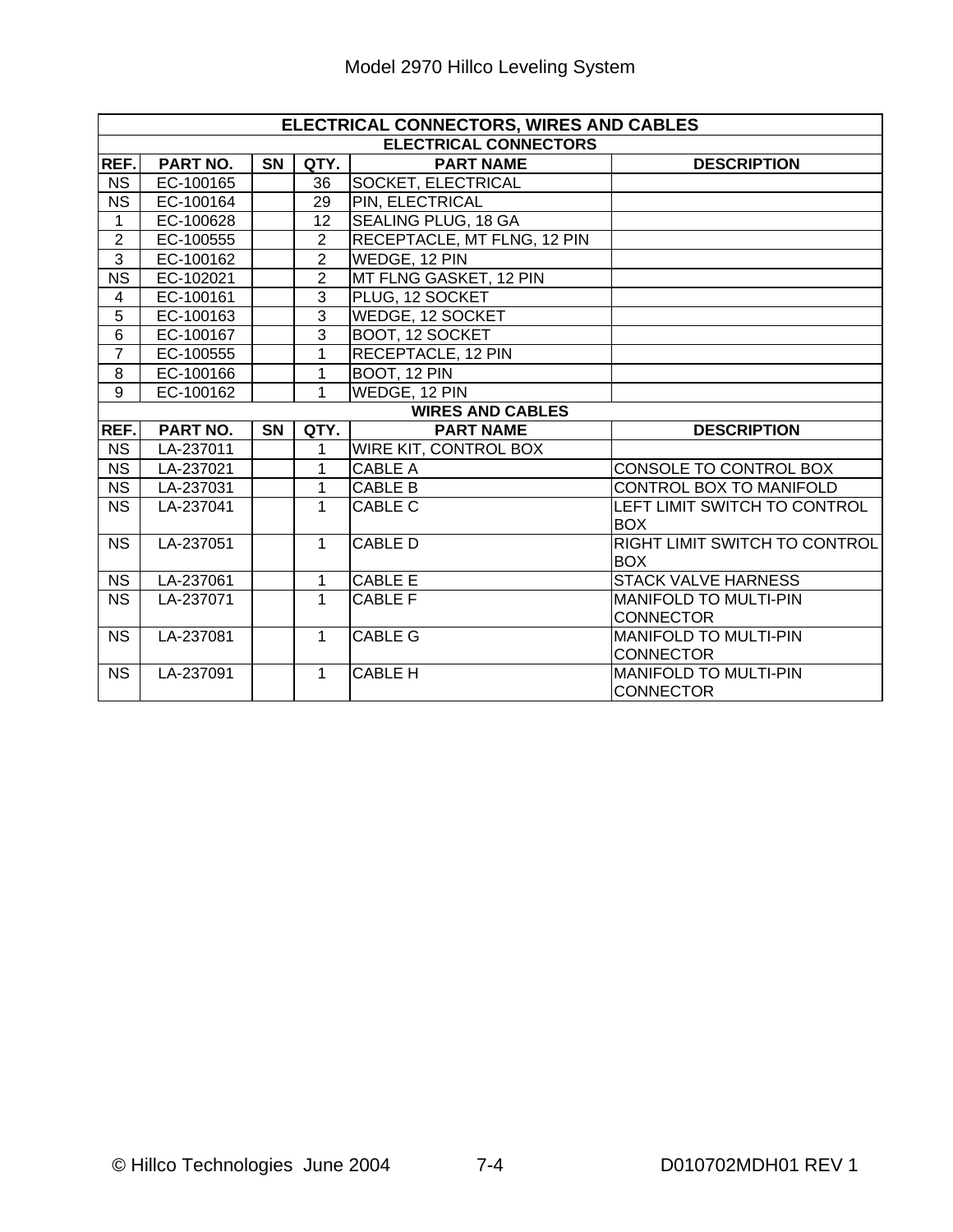# **8** *HYDRAULIC COMPONENTS*

# *MANIFOLD*

![](_page_26_Picture_3.jpeg)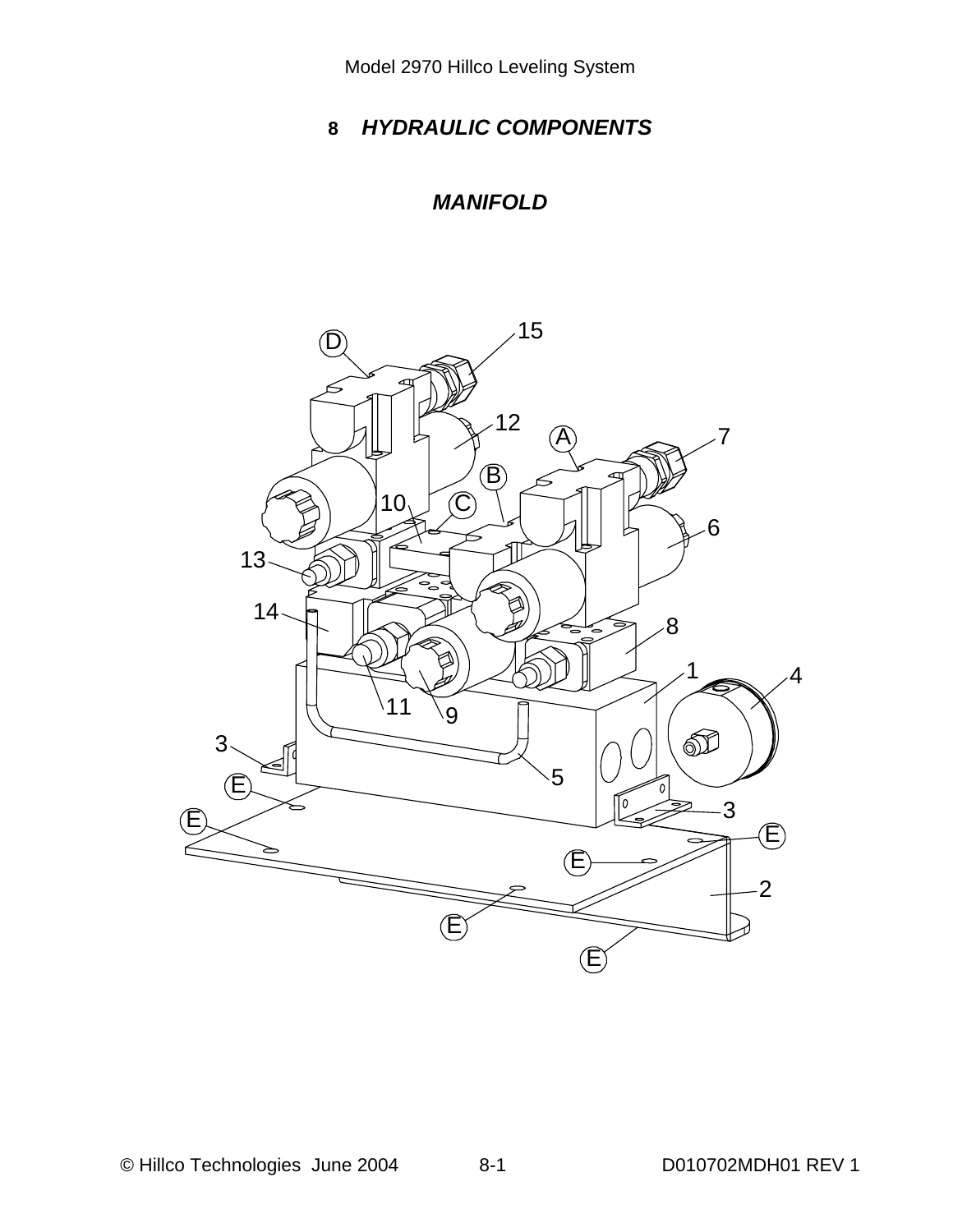| <b>MANIFOLD</b>      |              |    |                   |                                                               |                               |  |  |  |  |
|----------------------|--------------|----|-------------------|---------------------------------------------------------------|-------------------------------|--|--|--|--|
| REF.                 | PART NO.     | SN | QTY.              | <b>PART NAME</b>                                              | <b>DESCRIPTION</b>            |  |  |  |  |
| $\mathbf 1$          | HC-133141    |    | 1                 | 4-STATION MANIFOLD ASSEMBLY                                   |                               |  |  |  |  |
| $\overline{2}$       | LM-237211    |    | 1                 | HM MOUNT ASM, MANIFOLD                                        |                               |  |  |  |  |
| $\overline{3}$       | HC-131111    |    | 1                 | MANIFOLD MOUNT BRACKET KIT                                    |                               |  |  |  |  |
| <b>NS</b>            | HA-E-4MO     |    | 1                 | ADAPTER, HYDRAULIC                                            | #4 MORB PLUG                  |  |  |  |  |
| 4                    | HC-101019    |    | 1                 | <b>GAUGE, PRESSURE</b>                                        |                               |  |  |  |  |
| <b>NS</b>            | HA-S-10MO6FO |    | 1                 | ADAPTER, #10 ORB X #6 FORB, STR                               |                               |  |  |  |  |
| NS                   | HA-L-4FP6MO  |    | $\mathbf{1}$      | ADAPTER, #6 MORB X #4 FPT, 90                                 |                               |  |  |  |  |
| 5                    | MFL20-100721 |    | $\mathbf{1}$      | TUBE, MANIFOLD LOAD SENSE                                     |                               |  |  |  |  |
|                      |              |    |                   | <b>LOW SPEED STATION</b>                                      |                               |  |  |  |  |
| 6                    | HC-100969    |    | 1                 | VALVE, DIRECTIONAL CONTROL                                    | LOW SPEED                     |  |  |  |  |
| $\ddot{\phantom{1}}$ | HC-102052    |    | $\overline{2}$    | COIL, DIRECTIONAL CONTROL VALVE                               |                               |  |  |  |  |
| $\cdot$ .            | HC-101020    |    | 1                 | SEAL KIT, COIL O-RING                                         |                               |  |  |  |  |
| $\overline{7}$       | EC-100186    |    | 1                 | STRAIN RELIEF, 1/2 IN.                                        |                               |  |  |  |  |
| <b>NS</b>            | HC-100809    |    | $\mathbf 1$       | ORIFICE, LOW SPEED LEVEL                                      |                               |  |  |  |  |
| 8                    | HC-101264    |    | $\mathbf 1$       | <b>VALVE, COMPLETE LOAD SENSE</b>                             |                               |  |  |  |  |
| $\ddot{\phantom{1}}$ | HC-101021    |    | $\mathbf{1}$      | CARTRIDGE, LOAD SENSE VALVE                                   |                               |  |  |  |  |
| ٠.                   | HC-101022    |    | 1                 | HOUSING, LOAD SENSE VALVE                                     |                               |  |  |  |  |
|                      | HC-102082    |    | $\mathbf 1$       | SEAL KIT, LOAD SENSE O-RING                                   |                               |  |  |  |  |
| <b>NS</b>            | HC-101024    |    | $\mathbf 1$       | <b>SUBPLATE</b>                                               |                               |  |  |  |  |
| $\ddot{\phantom{1}}$ | HC-100338    |    | 1                 | SEAL KIT, SUB-PLATE O-RING                                    |                               |  |  |  |  |
|                      |              |    |                   | <b>HIGH SPEED STATION</b>                                     |                               |  |  |  |  |
| 9                    | HC-100969    |    | 1                 | VALVE, DIRECTIONAL CONTROL                                    | HIGH SPEED                    |  |  |  |  |
| $\ddot{\phantom{1}}$ | HC-102052    |    | $\overline{2}$    | COIL, DIRECTIONAL CONTROL VALVE                               |                               |  |  |  |  |
| $\ddot{\phantom{1}}$ | HC-101020    |    | 1                 | SEAL KIT, COIL O-RING                                         |                               |  |  |  |  |
| <b>NS</b>            | EC-100186    |    | 1                 | STRAIN RELIEF, 1/2 IN.                                        |                               |  |  |  |  |
| <b>NS</b>            | HC-100810    |    | 1                 | ORIFICE, HIGH SPEED LEVEL                                     |                               |  |  |  |  |
|                      |              |    |                   | <b>HEADER TRIM STATION #1</b>                                 |                               |  |  |  |  |
| 10                   | HC-101025    |    | 1                 | <b>COVER PLATE</b>                                            |                               |  |  |  |  |
| $\ddot{\phantom{1}}$ | HC-100338    |    | 1                 | SEAL KIT, SUB-PLATE O-RING                                    |                               |  |  |  |  |
| 11                   | HC-102317    |    | 1<br>$\mathbf{1}$ | VALVE, HEADER TRIM RELIEF                                     | <b>LEFT/RIGHT</b>             |  |  |  |  |
| $\ddot{\phantom{1}}$ | HC-101038    |    |                   | SEAL KIT, HEADER TRIM RELIEF<br><b>HEADER TRIM STATION #2</b> |                               |  |  |  |  |
| 12                   | HC-101030    |    | $\mathbf{1}$      | <b>VALVE, DIRECTIONAL CONTROL</b>                             | <b>HEADER TRIM</b>            |  |  |  |  |
|                      | HC-102052    |    | $\overline{2}$    | COIL, DIRECTIONAL CONTROL VALVE                               |                               |  |  |  |  |
| Ω,                   | HC-101020    |    | 1                 | SEAL KIT, COIL O-RING                                         |                               |  |  |  |  |
| $\cdots$<br>13       | HC-101264    |    | 1                 | VALVE, COMPLETE LOAD SENSE                                    |                               |  |  |  |  |
|                      | HC-101021    |    | 1                 | CARTRIDGE, LOAD SENSE VALVE                                   |                               |  |  |  |  |
| $\ddot{\phantom{1}}$ | HC-101022    |    | 1                 | HOUSING, LOAD SENSE VALVE                                     |                               |  |  |  |  |
| $\ddot{\phantom{1}}$ | HC-102082    |    | $\mathbf 1$       | SEAL KIT, LOAD SENSE O-RING                                   |                               |  |  |  |  |
| 14                   | HC-101034    |    | 1                 | VALVE, PILOT CHECK, A-B                                       |                               |  |  |  |  |
|                      | HC-101064    |    | 1                 | SEAL KIT, PILOT CHECK VALVE                                   |                               |  |  |  |  |
| 15                   | EC-100186    |    | 1                 | STRAIN RELIEF, 1/2 IN.                                        |                               |  |  |  |  |
| <b>NS</b>            | HC-100811    |    | 1                 | ORIFICE, HEADER TRIM                                          |                               |  |  |  |  |
| <b>NS</b>            | HC-101024    |    | $\mathbf 1$       | <b>SUBPLATE</b>                                               |                               |  |  |  |  |
| $\ddot{\phantom{1}}$ | HC-100338    |    | 1                 | SEAL KIT, SUB-PLATE O-RING                                    |                               |  |  |  |  |
|                      |              |    |                   | <b>FASTENERS</b>                                              |                               |  |  |  |  |
| A                    | HC-101259    |    | 1                 | <b>BOLT KIT</b>                                               | LOW SPEED STATION             |  |  |  |  |
| B                    | HC-101262    |    | 1                 | <b>BOLT KIT</b>                                               | <b>HIGH SPEED STATION</b>     |  |  |  |  |
| $\mathsf C$          | HC-103085    |    | 1                 | <b>BOLT KIT</b>                                               | <b>HEADER TRIM STATION #1</b> |  |  |  |  |
| D                    | HC-101261    |    | 1                 | <b>BOLT KIT</b>                                               | <b>HEADER TRIM STATION #2</b> |  |  |  |  |
| $\overline{E}$       | F-HCF-8M025F |    | 8                 | MM HC 8.8 M8 X 1.25 X 25, FLNG.                               | <b>MANIFOLD BRACKET</b>       |  |  |  |  |
| E                    | F-HNF-8MF    |    | 8                 | MM HN 8.8 M8 X 1.25, FLNG.                                    | <b>MANIFOLD BRACKET</b>       |  |  |  |  |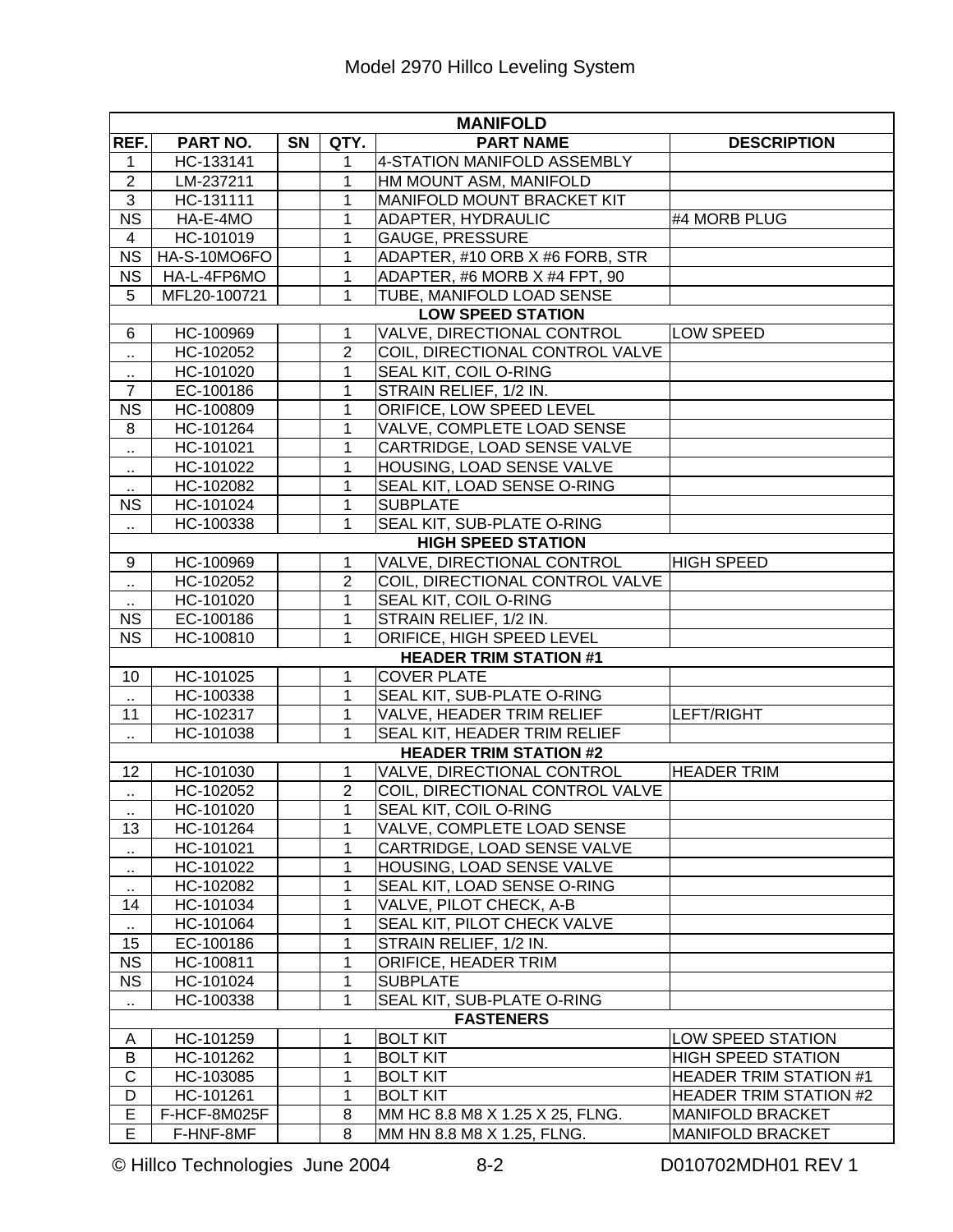![](_page_28_Figure_1.jpeg)

![](_page_28_Picture_2.jpeg)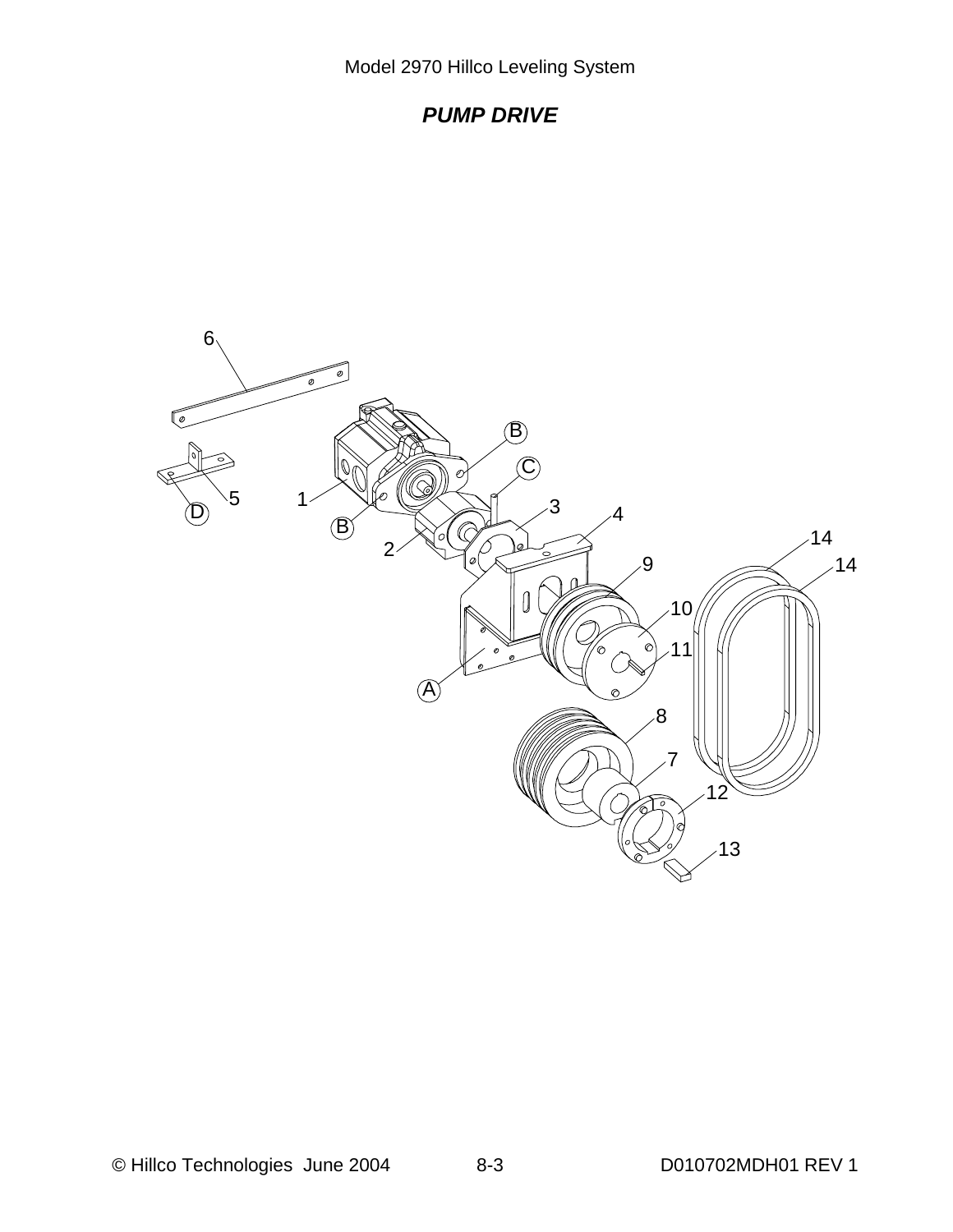| <b>PUMP DRIVE COMPONENTS</b> |               |           |                |                                                                       |                             |  |  |  |  |
|------------------------------|---------------|-----------|----------------|-----------------------------------------------------------------------|-----------------------------|--|--|--|--|
| REF.                         | PART NO.      | <b>SN</b> | QTY.           | <b>PART NAME</b>                                                      | <b>DESCRIPTION</b>          |  |  |  |  |
| 1                            | HC-133151     |           | 1              | PUMP, HYDRAULIC PFC-116                                               |                             |  |  |  |  |
| $\ddot{\phantom{a}}$         | HC-135231     |           | 1              | <b>SEAL KIT, PUMP</b>                                                 |                             |  |  |  |  |
| $\cdot$ .                    | HC-135241     |           | 1              | <b>SEAL, PUMP MAIN SHAFT</b>                                          |                             |  |  |  |  |
| $\ddot{\phantom{1}}$         | HC-135251     |           | $\overline{2}$ | <b>SEAL, PINTLE SHAFT</b>                                             |                             |  |  |  |  |
| $\ddot{\phantom{1}}$         | HC-103099     |           | 1              | COMPENSATOR, #2                                                       |                             |  |  |  |  |
| $\ddot{\phantom{1}}$         | HC-137061     |           | 1              | KEY, HYDRAULIC PUMP SHAFT                                             |                             |  |  |  |  |
| $\overline{2}$               | HC-133161     |           | 1              | ADAPTER, OVER-HUNG LOAD                                               | <b>HYDRAULIC PUMP</b>       |  |  |  |  |
| 3                            | LA-235271     |           | 1              | HM PUMP DR, MOUNT PLT ASM                                             |                             |  |  |  |  |
| $\overline{\mathbf{4}}$      | LA-235261     |           | 1              | HM PUMP DR, ASM                                                       |                             |  |  |  |  |
| 5                            | LA-235811     |           | 1              | HM PUMP DR, STIFFNER                                                  |                             |  |  |  |  |
| $\overline{6}$               | LM-235781     |           | 1              | HM FLT, BRACE                                                         |                             |  |  |  |  |
| $\overline{7}$               | LM-235281     |           | 1              | HM PUMP DR, HUB                                                       |                             |  |  |  |  |
| 8                            | MC-134321     |           | $\mathbf{1}$   | SHIEVE, 4 GROOVE, 8 IN.                                               |                             |  |  |  |  |
| $\overline{9}$               | MC-134501     |           | 1              | SHIEVE, 2 GROOVE, 7.5 IN.                                             |                             |  |  |  |  |
| 10                           | MC-134341     |           | 1              | <b>BUSHING, 1 IN., TAPER LOCK</b>                                     |                             |  |  |  |  |
| 11                           | LM-235291     |           | $\mathbf{1}$   | HM PUMP DR, OHLA KEY                                                  |                             |  |  |  |  |
| 12                           | MC-134351     |           | $\mathbf{1}$   | BUSHING, 3-1/2 IN., TAPER LOCK                                        |                             |  |  |  |  |
| 13                           | LM-236611     |           | $\mathbf{1}$   | KEY, 3-1/2 QD HUB                                                     |                             |  |  |  |  |
| 14                           | MC-134511     |           | $\overline{2}$ | <b>BELT, DRIVE</b>                                                    |                             |  |  |  |  |
|                              |               |           |                | <b>PUMP DRIVE FASTENERS</b>                                           |                             |  |  |  |  |
| REF.                         | PART NO.      | SN        | QTY.           | <b>PART NAME</b>                                                      | <b>DESCRIPTION</b>          |  |  |  |  |
| A                            | F-HCF-10M040E |           | 5              | MM HC 10.9 M10 X 1.50 X 40, FLNG.                                     | <b>HYDRAULIC PUMP MOUNT</b> |  |  |  |  |
| A                            | F-HNF-10ME    |           | $\overline{5}$ | MM HN 10.9 M10 X 1.50, FLNG.                                          | <b>HYDRAULIC PUMP MOUNT</b> |  |  |  |  |
| B                            | F-HCF-10M110E |           | $\overline{2}$ | MM HC 10.9 M10 X 1.50 X 110, FLNG. PUMP/OHLA TO BRACKET               |                             |  |  |  |  |
| B                            | F-HNF-10ME    |           | $\overline{2}$ | MM HN 10.9 M10 X 1.50, FLNG.<br>PUMP/OHLA TO BRACKET                  |                             |  |  |  |  |
| $\overline{C}$               | F-HNNF-12MF   |           | 1              | MM HN 8.8 M12 X 1.75, FLNG.,<br>PUMP BELT TENSIONER<br><b>INYLOCK</b> |                             |  |  |  |  |
| D                            | F-HCF-10M040F |           | 3              | MM HC 8.8 M10 X 1.5 X 40, FLNG.                                       | PUMP DRIVE STIFFNER         |  |  |  |  |
| D                            | F-HNF-10MF    |           | 3              | MM HN 8.8 M10 X 1.5, FLNG.                                            | PUMP DRIVE STIFFNER         |  |  |  |  |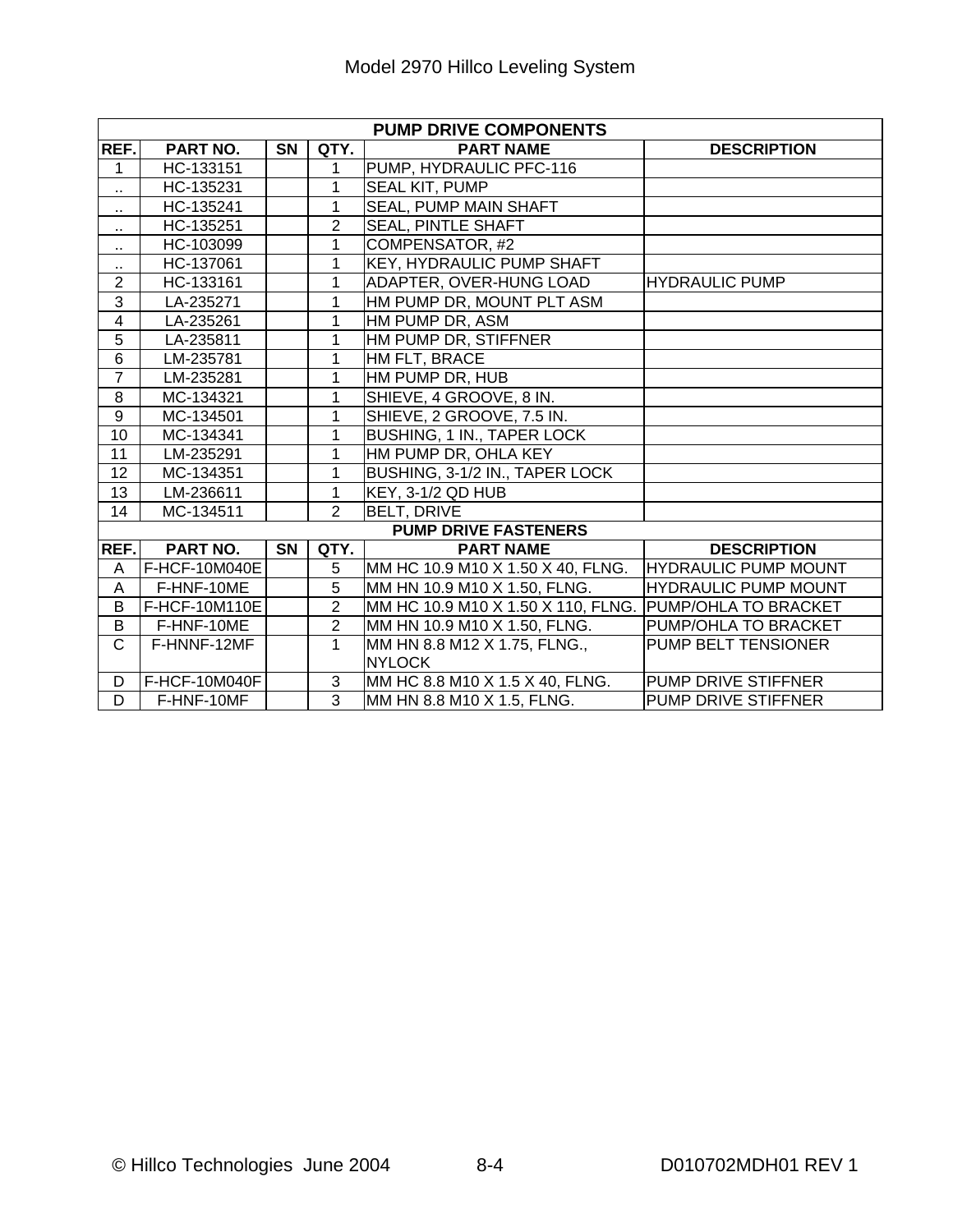# *HYDRAULIC CYLINDERS AND COMPONENTS*

![](_page_30_Figure_2.jpeg)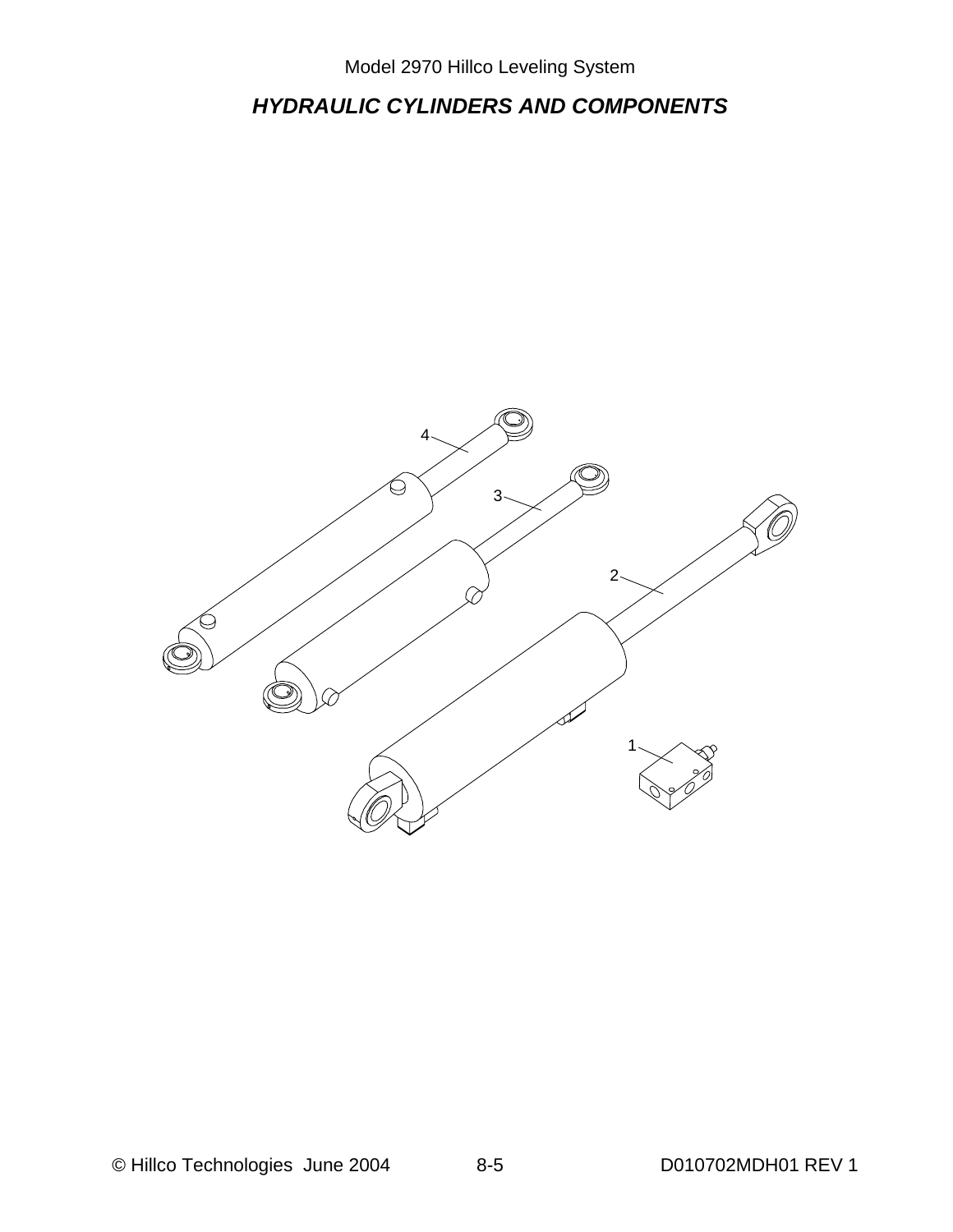| <b>HYDRAULIC CYLINDERS AND COMPONENTS</b>                                      |                           |                                        |                            |                                               |                          |  |  |  |
|--------------------------------------------------------------------------------|---------------------------|----------------------------------------|----------------------------|-----------------------------------------------|--------------------------|--|--|--|
| <b>COUNTERBALANCE VALVES AND CYLINDERS</b>                                     |                           |                                        |                            |                                               |                          |  |  |  |
| REF.                                                                           | PART NO.                  | <b>SN</b>                              | QTY.                       | <b>PART NAME</b>                              | <b>DESCRIPTION</b>       |  |  |  |
| 1                                                                              | HC-101265                 |                                        | $\overline{2}$             | <b>VALVE, COUNTER BALANCE</b>                 |                          |  |  |  |
| $\ddotsc$                                                                      | HC-102125                 |                                        | $\overline{1}$             | <b>BODY, COUNTERBALANCE VALVE</b>             |                          |  |  |  |
| а                                                                              | HC-102068                 |                                        | $\mathbf{1}$               | CARTRIDGE, COUNTERBALANCE                     |                          |  |  |  |
|                                                                                |                           |                                        |                            | <b>VALVE</b>                                  |                          |  |  |  |
| $\ddot{\phantom{1}}$                                                           | HC-100805                 |                                        | $\mathbf{1}$               | KIT, SEAL, COUNTERBALANCE                     | <b>BUNA (STANDARD)</b>   |  |  |  |
|                                                                                |                           |                                        |                            | <b>VALVE</b>                                  |                          |  |  |  |
| $\overline{2}$                                                                 | HC-103227                 |                                        | 2                          | <b>CYLINDER, MAIN LEVELING</b>                |                          |  |  |  |
| а                                                                              | $\overline{HC}$ -134251   |                                        | $\overline{1}$             | KIT, SEAL, MAIN LEVELING                      |                          |  |  |  |
|                                                                                |                           |                                        |                            | <b>CYLINDER</b>                               |                          |  |  |  |
| 3                                                                              | HC-101842                 |                                        | 1                          | <b>CYLINDER, MASTER</b>                       |                          |  |  |  |
| HC-134201<br>KIT, SEAL, MASTER CYLINDER<br>1<br>Ω,                             |                           |                                        |                            |                                               |                          |  |  |  |
| $\overline{4}$                                                                 | HC-100706                 | $\mathbf{1}$<br><b>CYLINDER, SLAVE</b> |                            |                                               |                          |  |  |  |
| KIT, SEAL, SLAVE CYLINDER<br>$\mathbf{1}$<br>HC-134191<br>$\ddot{\phantom{1}}$ |                           |                                        |                            |                                               |                          |  |  |  |
|                                                                                |                           |                                        |                            | <b>HYDRAULIC COMPONENTS</b>                   |                          |  |  |  |
| <b>NS</b>                                                                      | HC-101843                 |                                        | $\mathbf{1}$               | CODE 62 SLT FLNG CONNECTOR                    | HYDRO HIGH PRESSURE FWD  |  |  |  |
|                                                                                |                           |                                        |                            | KIT WITH O-RINGS                              | <b>PROPULSION</b>        |  |  |  |
|                                                                                | HC-134911                 |                                        | $\mathbf{1}$               | O-RING, CODE 62 CONNECTOR                     |                          |  |  |  |
| <b>NS</b>                                                                      | HC-101843<br>$\mathbf{1}$ |                                        | CODE 62 SLT FLNG CONNECTOR | <b>HYDRO HIGH PRESSURE</b>                    |                          |  |  |  |
|                                                                                |                           |                                        |                            | KIT WITH O-RINGS                              | <b>REAR PROPULSION</b>   |  |  |  |
| $\sim$                                                                         | HC-134911                 |                                        | $\mathbf{1}$               | O-RING, CODE 62 CONNECTOR                     |                          |  |  |  |
| <b>NS</b>                                                                      | MC-135171                 |                                        | $\overline{2}$             | CLAMP, HEAVY DUTY, 1.75                       | <b>HYDROSTAT HOSES</b>   |  |  |  |
| <b>NS</b>                                                                      | MC-135181                 |                                        | $\overline{2}$             | PLATE, COVER, HEAVY DUTY HOSE HYDROSTAT HOSES |                          |  |  |  |
|                                                                                |                           |                                        |                            | <b>CLAMP</b>                                  |                          |  |  |  |
| <b>NS</b>                                                                      | MC-135191                 |                                        | 2                          | PLATE, WELD, HEAVY DUTY HOSE                  | <b>HYDROSTAT HOSES</b>   |  |  |  |
|                                                                                |                           |                                        |                            | <b>CLAMP</b>                                  |                          |  |  |  |
| <b>NS</b>                                                                      | MC-135201                 |                                        | $\overline{4}$             | <b>BOLT, HEAVY DUTY HOSE CLAMP</b>            | <b>HYDROSTAT HOSES</b>   |  |  |  |
| <b>HYDRAULIC FASTENERS</b>                                                     |                           |                                        |                            |                                               |                          |  |  |  |
|                                                                                | NS   F-HCF-12M130F        |                                        | $\overline{4}$             | MM HC 8.8 12M X 1.75 X 130, FLNG.             | <b>HYDRO HOSE CLAMPS</b> |  |  |  |
| NS                                                                             | F-HNF-12MF                |                                        | $\overline{4}$             | MM HN 8.8 12M X 1.75, FLNG.                   | <b>HYDRO HOSE CLAMPS</b> |  |  |  |
| <b>NS</b>                                                                      | F-HC5-04C16               |                                        | $\overline{4}$             | HC5 1/4-20 X 1                                | <b>GREASE HOSES</b>      |  |  |  |
| <b>NS</b>                                                                      | F-HN5-04C                 |                                        | $\overline{4}$             | HN5 1/4-20                                    | <b>GREASE HOSES</b>      |  |  |  |
| $\overline{\text{NS}}$                                                         | F-LW-04                   |                                        | $\overline{4}$             | $1/4$ LW                                      | <b>GREASE HOSES</b>      |  |  |  |
| <b>NS</b>                                                                      | MC-100768                 |                                        | $\overline{4}$             | 1/2 R/C HOSE CLAMP                            | <b>GREASE HOSES</b>      |  |  |  |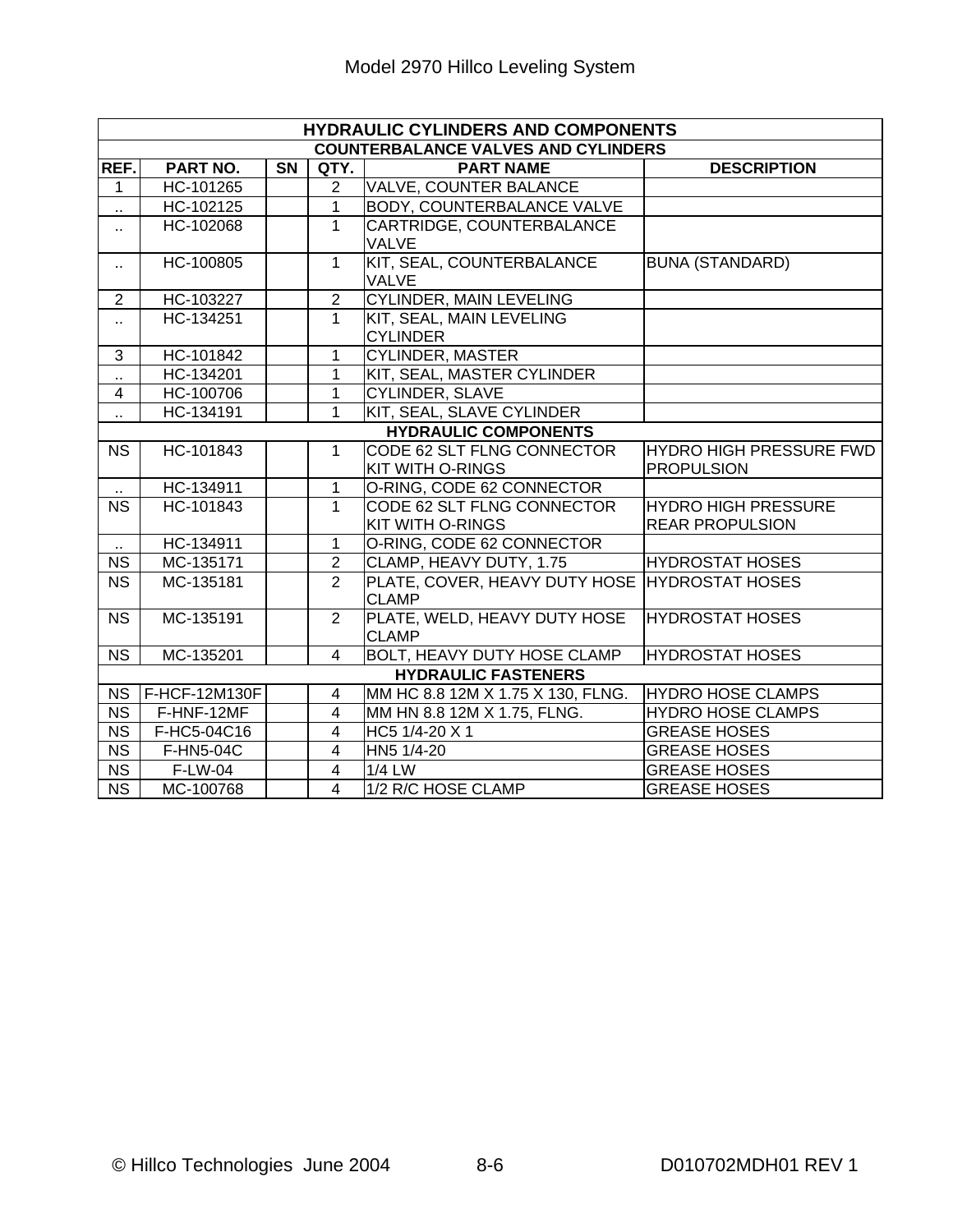# *HYDRAULIC HOSES*

| REF.                               | PART NO.  | <b>SN</b> | QTY.           | <b>PART NAME</b>                                            | <b>WHERE USED</b>                         |  |  |  |  |  |
|------------------------------------|-----------|-----------|----------------|-------------------------------------------------------------|-------------------------------------------|--|--|--|--|--|
| <b>BULKHEAD MOUNT TO CYLINDERS</b> |           |           |                |                                                             |                                           |  |  |  |  |  |
| <b>NS</b>                          | LA-134071 |           | 1              | 1/2 100R2 25-1/2 IN #8FORS X #8FORS 45                      | <b>MAIN LEVELING CYL RIGHT</b>            |  |  |  |  |  |
|                                    |           |           |                |                                                             | ROD TO BULKHEAD #1 LEFT                   |  |  |  |  |  |
| <b>NS</b>                          | LA-134071 |           | $\mathbf{1}$   | 1/2 100R2 25-1/2 IN #8FORS X #8FORS 45                      | MAIN LEVELING CYL LEFT                    |  |  |  |  |  |
|                                    |           |           |                |                                                             | ROD TO BULKHEAD #2 LEFT                   |  |  |  |  |  |
| <b>NS</b>                          | LA-134081 |           | $\mathbf{1}$   | 1/2 100R2 33-1/2 IN #8FORS X #8 FORS 45                     | POCV #2 RIGHT TO                          |  |  |  |  |  |
|                                    |           |           |                |                                                             | <b>BULKHEAD #2 RIGHT</b>                  |  |  |  |  |  |
| <b>NS</b>                          | LA-134081 |           | $\mathbf{1}$   | 1/2 100R2 33-1/2 IN #8FORS X #8 FORS 45                     | POCV #2 LEFT TO BULKHEAD                  |  |  |  |  |  |
|                                    |           |           |                |                                                             | #1 LEFT                                   |  |  |  |  |  |
| <b>NS</b>                          | LA-134101 |           | 1              | 1/4 100R2 34-1/2 IN #4 FORS X #4 FORS 45                    | POCV #4 LEFT TO BULKHEAD                  |  |  |  |  |  |
|                                    |           |           |                |                                                             | #5 LEFT                                   |  |  |  |  |  |
| <b>NS</b>                          | LA-134101 |           | $\mathbf{1}$   | 1/4 100R2 34-1/2 IN #4 FORS X #4 FORS 45                    | POCV #4 RIGHT TO                          |  |  |  |  |  |
|                                    |           |           |                |                                                             | <b>BULKHEAD #5 RIGHT</b>                  |  |  |  |  |  |
| <b>NS</b>                          | LA-134121 |           | $\mathbf 1$    | 1/4 100R2 63-1/2 IN #4 FORS X #4 FORS 45                    | <b>MASTER ROD TO BULKHEAD</b>             |  |  |  |  |  |
|                                    |           |           |                |                                                             | #3 RIGHT                                  |  |  |  |  |  |
| <b>NS</b>                          | LA-134111 |           | $\mathbf{1}$   | 1/4 100R2 53-1/2 IN #4 FORS X #4 FORS 45                    | <b>MASTER BASE TO BULKHEAD</b>            |  |  |  |  |  |
|                                    |           |           |                |                                                             | #4 RIGHT                                  |  |  |  |  |  |
| <b>NS</b>                          | LA-224021 |           | $\mathbf{1}$   | 1/4 100R2 29 IN #4 FORS X #4 FORS 45                        | POCV #3 RIGHT TO                          |  |  |  |  |  |
|                                    |           |           |                |                                                             | <b>BULKHEAD #1 RIGHT</b>                  |  |  |  |  |  |
| <b>NS</b>                          | LA-134091 |           | $\mathbf 1$    | 1/4 100R2 31 IN #4 FORS X #4 FORS 90                        | POCV #3 LEFT TO BULKHEAD                  |  |  |  |  |  |
|                                    |           |           |                |                                                             | #2 LEFT                                   |  |  |  |  |  |
| <b>NS</b>                          | LA-134481 |           | 1              | 1/4 100R2 269 IN #4 FORS 45 X #6 MORB                       | <b>BULKHEAD #3 TO SLAVE ROD</b>           |  |  |  |  |  |
| <b>NS</b>                          | LA-134491 |           | $\mathbf{1}$   | 1/4 100R2 251 IN # 4 FORS 45 X #6 MORB                      | <b>BULKHEAD #4 TO SLAVE</b>               |  |  |  |  |  |
|                                    |           |           |                |                                                             | <b>BASE</b>                               |  |  |  |  |  |
|                                    |           |           |                | <b>GREASE HOSES</b>                                         |                                           |  |  |  |  |  |
| <b>NS</b>                          | LA-134151 |           | 1              | 3/16 R1 GREASE HOSE 66-1/2 IN 1/8 MPT X 1/8 MPT             | BULKHEAD #1 TO MSTR ROD                   |  |  |  |  |  |
| <b>NS</b>                          | LA-134521 |           | $\mathbf{1}$   | 3/16 R1 GREASE HOSE 19-1/2 IN 1/8 MPT X 1/8 MPT             | <b>BULKHEAD #2 TO MSTR BASE</b>           |  |  |  |  |  |
| <b>NS</b>                          | LA-134131 |           | $\mathbf{1}$   | 3/16 R1 GREASE HOSE 40 IN 1/8 MPT X 1/8 MPT                 | <b>BULKHEAD #3 TO MAIN</b>                |  |  |  |  |  |
|                                    |           |           |                |                                                             | LEVELING CYL RIGHT BASE                   |  |  |  |  |  |
| <b>NS</b>                          | LA-134161 |           | 1              | 3/16 R1 GREASE HOSE 83 IN 1/8 MPT X 1/8 MPT                 | <b>BULKHEAD #4 TO MAIN</b>                |  |  |  |  |  |
|                                    |           |           |                |                                                             | LEVELING CYL LEFT BASE                    |  |  |  |  |  |
| <b>NS</b>                          | LA-134141 |           | $\mathbf{1}$   | 3/16 R1 GREASE HOSE 63-1/2 IN 1/8 MPT X 1/8 MPT             | MAIN LEVELING PIN TO                      |  |  |  |  |  |
|                                    |           |           |                |                                                             | <b>BULKHEAD #5</b>                        |  |  |  |  |  |
|                                    |           |           |                | <b>BRAKES</b>                                               |                                           |  |  |  |  |  |
| <b>NS</b>                          | LA-130371 |           | 1              | #4 TITE FLEX W / #4 FORS X #4 MORS (31 IN)                  | <b>BRAKE HOSE RIGHT</b>                   |  |  |  |  |  |
| <b>NS</b>                          | LA-130371 |           | 1              | #4 TITE FLEX W / #4 FORS X #4 MORS (31 IN)                  | <b>BRAKE HOSE LEFT</b>                    |  |  |  |  |  |
| <b>NS</b>                          | HA-133131 |           | $\overline{2}$ | <b>TEFLON O-RING</b>                                        | <b>ABOVE BRAKE HOSES</b>                  |  |  |  |  |  |
|                                    |           |           |                | <b>BULKHEAD MOUNT TO MANIFOLD</b>                           |                                           |  |  |  |  |  |
| <b>NS</b>                          | LA-134801 |           | 1              | 1/4 100R2 HOSE 114-1/2 IN #6 FORS X #4 FORS 45              | TRIM VALVE PORT A TO                      |  |  |  |  |  |
|                                    |           |           |                |                                                             | <b>BULKHEAD#3</b>                         |  |  |  |  |  |
| N <sub>S</sub>                     | LA-134801 |           | 1.             | 1/4 100R2 HOSE 114-1/2 IN #6 FORS X #4 FORS 45              | TRIM VALVE PORT B TO                      |  |  |  |  |  |
|                                    |           |           |                |                                                             | <b>BULKHEAD#4</b>                         |  |  |  |  |  |
| <b>NS</b>                          | LA-134811 |           | 1              | 1/2 100R2 HOSE 109 IN #8 FORS X #8 FORS                     | LEVELING VALVE PORT A TO                  |  |  |  |  |  |
|                                    |           |           |                |                                                             | <b>BULKHEAD #1</b>                        |  |  |  |  |  |
| NS.                                | LA-134811 |           | 1              | 1/2 100R2 HOSE 109 IN #8 FORS X #8 FORS                     | LEVELING VALVE PORT B TO                  |  |  |  |  |  |
|                                    |           |           |                |                                                             | <b>BULKHEAD #2</b>                        |  |  |  |  |  |
|                                    |           |           |                | <b>MANIFOLD TO PUMP</b>                                     |                                           |  |  |  |  |  |
| <b>NS</b>                          | LA-134821 |           | 1              | 1/4 100R2 HOSE 167 IN #4 FORS X #4 FORS 90                  | <b>LOAD SENSE LINE</b>                    |  |  |  |  |  |
| <b>NS</b>                          | LA-134831 |           | 1              | 3/4 100R2 HOSE 167 IN #10 FORS X #10 FORS                   | PRESSURE PUMP TO MAN.                     |  |  |  |  |  |
| <b>NS</b>                          | LA-134841 |           | 1              | 3/4 100R1 HOSE 39-1/2 IN #10 FORS X #12 FORS 90             | <b>RETURN LINE</b>                        |  |  |  |  |  |
| <b>NS</b>                          | LA-134851 |           | 1              | 1/4 100R2 HOSE 281 IN #4 FORS X #6 FORS 90                  | COUNTERBALANCE DRAIN                      |  |  |  |  |  |
|                                    |           |           |                | <b>PUMP</b>                                                 |                                           |  |  |  |  |  |
| <b>NS</b>                          | LA-134861 |           | 1              | 1 100R1 HOSE 66-1/2 IN #16 FORS X #16 FORS                  | PUMP SUCTION                              |  |  |  |  |  |
| <b>NS</b>                          | LA-134871 |           | 1              | 3/8 100R2 HOSE 65-1/2 IN #6 FORS X #6 FORS 90               | PUMP CASE DRAIN TO                        |  |  |  |  |  |
|                                    |           |           |                | <b>HYDROSTAT</b>                                            |                                           |  |  |  |  |  |
|                                    |           |           | $\overline{2}$ |                                                             |                                           |  |  |  |  |  |
| <b>NS</b>                          | LA-130781 |           |                | 1 100R15 91 IN CODE 62 SLT FLNG 180DEG X #16<br><b>FORS</b> | <b>HYDROSTAT FRONT AND</b><br><b>REAR</b> |  |  |  |  |  |
| <b>NS</b>                          | LA-134181 |           | 1              | 3/4 100R1 HOSE 58-1/2 IN #12 MORS X #12 FORS 45             | <b>HYDRO MOTOR CASE DRAIN</b>             |  |  |  |  |  |
|                                    |           |           |                |                                                             |                                           |  |  |  |  |  |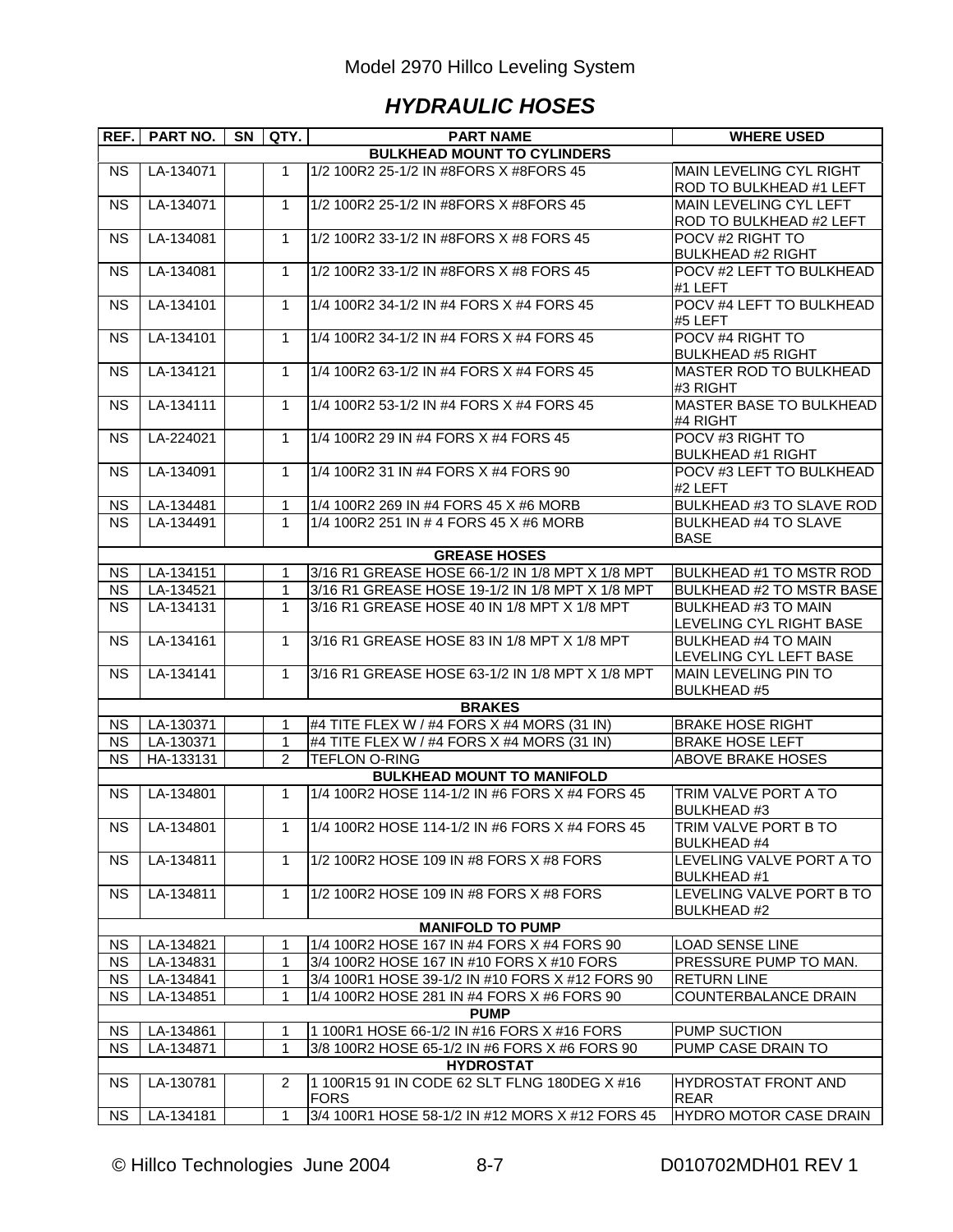# *HYDRAULIC ADAPTERS*

| REF.                   | PART NO.         | SN               | QTY.           | <b>PART NAME</b>                                          | <b>WHERE USED</b>                                    |
|------------------------|------------------|------------------|----------------|-----------------------------------------------------------|------------------------------------------------------|
|                        |                  |                  |                | <b>BULKHEAD MOUNT</b>                                     |                                                      |
| <b>NS</b>              | HA-J-8MF8MF      |                  | 1              | #8MORS X #8MORS BULKHEAD RUN TEE                          | <b>BULKHEAD MNT #1 (FRONT)</b>                       |
| $\overline{\text{NS}}$ | HA-J-8F          |                  | $\mathbf{1}$   | #8 ORS STR THREAD BULKHEAD LOCKNUT                        | ON BULKHEAD TEE                                      |
| <b>NS</b>              | HA-K-8MF8FF      |                  | $\mathbf{1}$   | #8 ORS SWIVEL NUT BRANCH TEE                              | <b>BULKHEAD MNT #1</b>                               |
| <b>NS</b>              | HA-S-8FF4MF      |                  | 1              | #8FORS X #4MORS REDUCER                                   | <b>BULKHEAD MNT#1</b>                                |
| <b>NS</b>              | HA-N-8FF         |                  | 1              | #8 ORS NUT                                                | <b>BULKHEAD MNT#1</b>                                |
| $\overline{\text{NS}}$ | HA-J-8MF8MF      |                  | 1              | #8MORS X #8MORS BULKHEAD RUN TEE                          | <b>BULKHEAD MNT#2</b>                                |
| <b>NS</b>              | HA-J-8F          |                  | 1              | #8 ORS STR THREAD BULKHEAD LOCKNUT                        | ON BULKHEAD TEE                                      |
| $\overline{\text{NS}}$ | HA-M-8F          |                  | 1              | #8 ORS SWIVEL NUT RUN TEE                                 | <b>BULKHEAD MNT #2</b>                               |
| $\overline{\text{NS}}$ | HA-L-8FF8MF      |                  | 1              | #8 FORS X #8 MORS 90 DEG                                  | <b>BULKHEAD MNT #2</b>                               |
| <b>NS</b>              | HA-S-8FF4MF      |                  | 1              | #8FORS X #4MORS REDUCER                                   | <b>BULKHEAD MNT #2</b>                               |
| <b>NS</b>              | HA-N-8FF         |                  | 1              | #8 ORS NUT                                                | <b>BULKHEAD MNT #2</b>                               |
| <b>NS</b>              | HA-J-4MF4MF      |                  | 1              | #4MORS X #4MORS BULKHEAD RUN TEE                          | <b>BULKHEAD MNT#3</b>                                |
| $\overline{\text{NS}}$ | HA-J-4F          |                  | $\mathbf{1}$   | #4 ORS STR THREAD BULKHEAD LOCKNUT                        | ON BULKHEAD TEE                                      |
| $\overline{\text{NS}}$ | HA-L-4FF4MF      |                  | $\mathbf{1}$   | #4 FORS X #4 MORS 90 DEG                                  | <b>BUILKHEAD MNT#3</b>                               |
| <b>NS</b>              | HA-J-4MF4MF      |                  | 1              | #4MORS X #4MORS BULKHEAD RUN TEE                          | <b>BULKHEAD MNT#4</b>                                |
| $\overline{\text{NS}}$ | $HA-J-4F$        |                  | $\mathbf{1}$   | #4 ORS STR THREAD BULKHEAD LOCKNUT                        | ON BULKHEAD TEE                                      |
| <b>NS</b>              | HA-L-4FF4MF      |                  | 1              | #4 FORS X #4 MORS 90 DEG                                  | <b>BUILKHEAD MNT #4</b>                              |
| <b>NS</b>              | HA-J-4MF4MF      |                  | $\mathbf{1}$   | #4MORS X #4MORS X #4MORS BULKHEAD<br><b>RUN TEE</b>       | <b>BULKHEAD MNT #5</b>                               |
| <b>NS</b>              | HA-J-4F          |                  | 1              | #4 ORS STR THREAD BULKHEAD LOCKNUT                        | ON BULKHEAD TEE                                      |
| <b>NS</b>              | HA-L-4FF4MF      |                  | $\mathbf{1}$   | #4 FORS X #4 MORS 90 DEG                                  | <b>BUILKHEAD MNT #5</b>                              |
|                        |                  |                  |                | <b>MAIN CYLINDERS</b>                                     |                                                      |
| <b>NS</b>              | HA-L-8FF8MF      |                  | 2              | #8 FORS X #8 MORS 90 DEG                                  | POCV #2 LEFT AND RIGHT                               |
| <b>NS</b>              | HA-S-8MF8MO      |                  | $\overline{2}$ | #8 MORB X #8 MORS STR.                                    | POCV #2 LEFT AND RIGHT                               |
| <b>NS</b>              | HC-135761        | 0014-            | $\overline{c}$ | 1/4-28 X 1/8 FPT 45 DEG                                   | <b>LEV CYL BASES</b>                                 |
| <b>NS</b>              | HA-L-8MF8MO      |                  | 2              | #8 MORS X #8 MORB 90 DEG                                  | <b>LEFT AND RIGHT MAIN</b><br>LEVELING CYLINDERS ROD |
| <b>NS</b>              | HA-L-4MF6MO      |                  | 2              | #4 MORS X #6 MORB 90 DEG                                  | POCV #4 LEFT AND RIGHT                               |
| <b>NS</b>              | HA-L-4MF8MO      |                  | $\overline{2}$ | $\#4$ MORS X #8 MORB 90 DEG                               | POCV #3 LEFT AND RIGHT                               |
| <b>NS</b>              | HA-L-8MO8MO      |                  | $\overline{2}$ | $\#$ 8 MORB X #8 MORB 90 DEG                              | LEFT AND RIGHT PILOT OP<br>CHECK VALVE #1            |
|                        |                  |                  |                | TRIM AND MASTER CYLINDERS                                 |                                                      |
| <b>NS</b>              | HA-L-4MF6MO      |                  | $\overline{c}$ | #4 MORS X #6 MORB 90 DEG                                  | MSTR CYL ROD AND BASE                                |
| <b>NS</b>              | HC-135031        |                  | $\mathbf{1}$   | QUICK CPLR, FEMALE #6FORB W/ 1/4 BODY TRIM SLAVE ROD PORT |                                                      |
| <b>NS</b>              | HC-135041        |                  | 1              | QUICK CPLR, MALE #6FORB W/ 1/4 BODY                       | TRIM SLAVE BUTT PORT                                 |
| <b>NS</b>              | HC-135031        |                  | $\mathbf{1}$   | QUICK CPLR, FEMALE #6FORB W/ 1/4 BODY                     | HOSE LA-134491 TO SLAVE<br><b>BUTT PORT</b>          |
| <b>NS</b>              | HC-135041        |                  | $\mathbf{1}$   | QUICK CPLR, MALE #6FORB W/ 1/4 BODY                       | HOSE LA-134481 TO SLV ROD<br>PORT                    |
| <b>NS</b>              | HA-L-2FP2MP      | $0001 -$<br>0013 | 1              | 1/8MPT 90 ST EL                                           | <b>MASTER BASE</b>                                   |
| <b>NS</b>              | HC-135771        | 0014-            | 1              | 1⁄4-28 X 1/8 FPT, 90                                      | <b>MASTER BASE</b>                                   |
| <b>NS</b>              | HA-L-6MO6MO      |                  | $\mathbf{1}$   | #6MORB X #6MORB 90 DEG                                    | TRIM SLAVE ROD PORT                                  |
| <b>NS</b>              | HA-L-6MO6MO      |                  | 2              | #6 MORB X #6 MORB 90 DEG                                  | TRIM SLV BUTT & ROD PORT                             |
|                        |                  |                  |                | <b>PUMP ADAPTERS</b>                                      |                                                      |
| NS.                    | HA-S-12MO16MF    |                  | 1              | 12 MORB X 16 MORS STR.                                    | PUMP SUCTION                                         |
| <b>NS</b>              | <b>HA-M-16-O</b> |                  | 1              | #16 ORS SWIVEL NUT RUN TEE                                | PUMP SUCTION AT RESVR                                |
| <b>NS</b>              | HA-S-10MO10MF    |                  | 1              | 10 MORB X 10 MORS STR.                                    | PUMP PRESSURE                                        |
| <b>NS</b>              | HA-T-6MO6MF      |                  | 1              | #6 MORB X #6 MORS STR THREAD RUN TEE                      | <b>CASE DRAIN AT RESEVOIR</b>                        |
| <b>NS</b>              | HA-L-4MO4MF      |                  | 1              | 4 MORB X 4 MORS 90                                        | PUMP LOAD SENSE                                      |
| <b>NS</b>              | HA-T-6MO6MF      |                  | 1              | #6 MORB X #6 MORS STR THREAD RUN TEE PUMP CASE DRAIN      |                                                      |
| <b>NS</b>              | HA-C-6FF         |                  | 1              | #6 FORS CAP                                               | PUMP CASE DRAIN AT RESVR                             |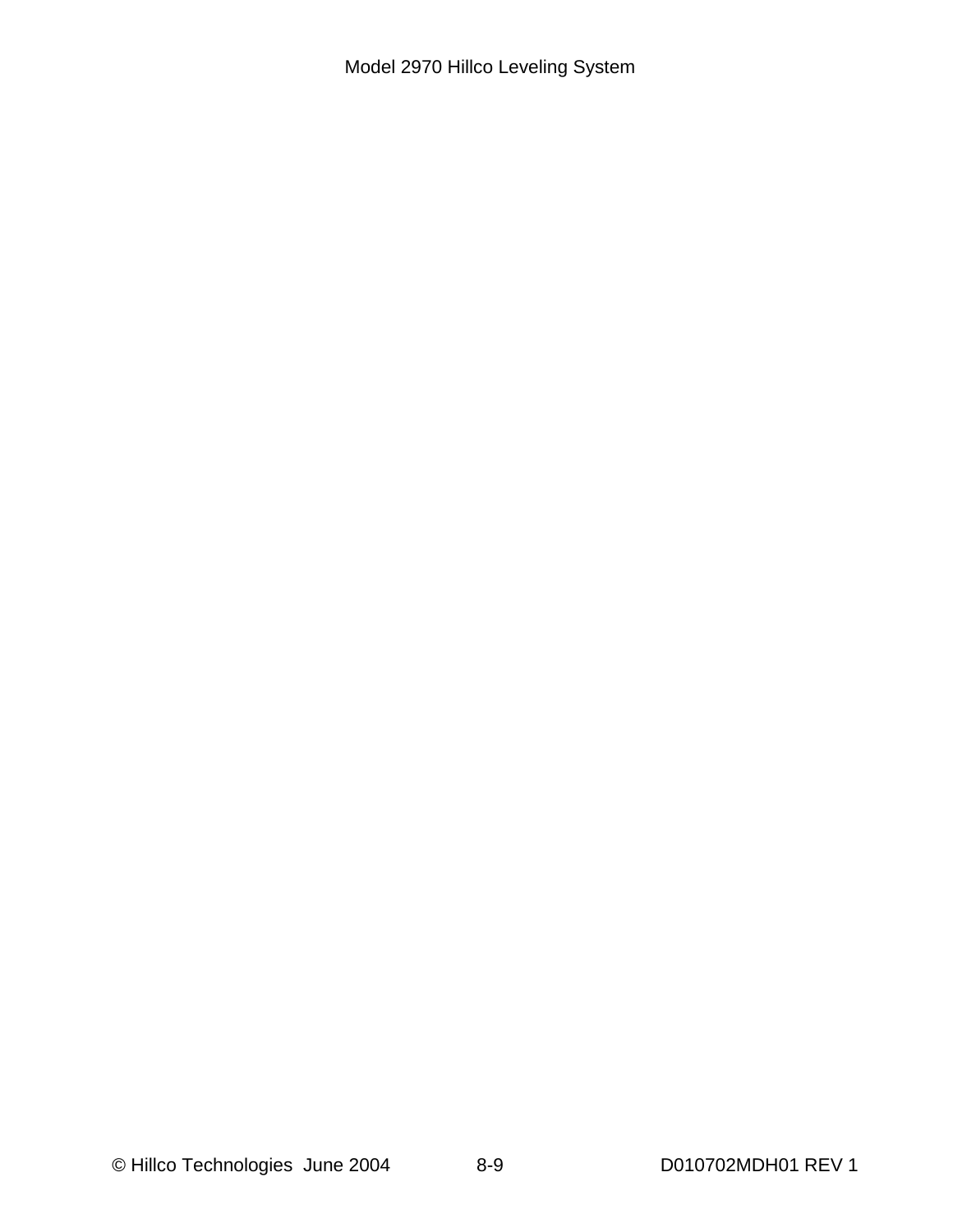## *HYDRAULIC ADAPTERS (CONTINUED)*

| REF.                     | <b>PART NO.</b> | <b>SN</b> | QTY.           | <b>PART NAME</b>                              | <b>WHERE USED</b>                                   |  |  |  |  |
|--------------------------|-----------------|-----------|----------------|-----------------------------------------------|-----------------------------------------------------|--|--|--|--|
| <b>MANIFOLD ADAPTERS</b> |                 |           |                |                                               |                                                     |  |  |  |  |
| <b>NS</b>                | HA-S-10MJ10MF   |           | 1              | 10 MORB X 10 MORS STR.                        | <b>PRESSURE IN</b>                                  |  |  |  |  |
| <b>NS</b>                | HA-L-10FF10MF   |           | 1              | 10 FORS X 10 MORS 90                          | <b>PRESSURE IN</b>                                  |  |  |  |  |
| <b>NS</b>                | HA-L-4FF4MF     |           | 1              | 4 MORS X 4 FORS 90                            | <b>LOAD SENSE</b>                                   |  |  |  |  |
| <b>NS</b>                | HA-P-8MO        |           | 4              | 8 MORB HEX PLUG                               | A & B PORT PLUGS                                    |  |  |  |  |
| <b>NS</b>                | HA-P-10MO       |           | 1              | 10 MORB HEX PLUG                              | T PLUG                                              |  |  |  |  |
| <b>NS</b>                | HA-S-10MF10MO   |           | 1              | 10 MORB X 10 MORS STR.                        | <b>TANK OUT</b>                                     |  |  |  |  |
| <b>NS</b>                | HA-L-10FF10MF   |           | 1              | 10 FORS X 10 MORS 90                          | TANK OUT                                            |  |  |  |  |
| <b>NS</b>                | HA-L-8MF8MO     |           | $\overline{2}$ | #8 MORB X #8 MORS 90                          | LEV A&B                                             |  |  |  |  |
| <b>NS</b>                | HA-L-4FP4MP     |           | $\mathbf{1}$   | 1/4 MPT 90 STREET EL (GOLD                    | PRESSURE GUAGE                                      |  |  |  |  |
|                          | PLATED)         |           |                |                                               |                                                     |  |  |  |  |
| <b>NS</b>                | HA-S-8MO6MF     |           | 2              | #8MORB X #6MORS STR.                          | TRIM A & B                                          |  |  |  |  |
| <b>NS</b>                | HA-L-6FF6MF     |           | 2              | #6FORS X #6MORS 90                            | TRIM A & B                                          |  |  |  |  |
| <b>NS</b>                | <b>HA-K-12F</b> |           | 1              | #12 ORS SWIVEL NUT RUN TEE IRETURN LINE       |                                                     |  |  |  |  |
|                          |                 |           |                | <b>BRAKES</b>                                 |                                                     |  |  |  |  |
| <b>NS</b>                | HA-S-4FF4MJ     | 0001-0013 | $\overline{2}$ | 4 FORS X 4 MJIC STR.                          | LEFT AND RIGHT BRAKE                                |  |  |  |  |
| <b>NS</b>                | HA-S-4MF4MJ     | 0001-013  | $\mathfrak{p}$ | 4 MORS X 4 MJIC STR.                          | LEFT AND RIGHT BRAKE                                |  |  |  |  |
|                          |                 |           |                | <b>HEADER LIFT CYLINDERS</b>                  |                                                     |  |  |  |  |
| <b>NS</b>                | HA-L-8FF8MF     |           | 1              | #8 FORS X #8 MORS 90 DEG                      | <b>HEADER LIFT CYLINDER HOSE</b><br><b>BULKHEAD</b> |  |  |  |  |
|                          |                 |           |                | <b>GREASE FITTINGS</b>                        |                                                     |  |  |  |  |
| <b>NS</b>                | HA-S-2MN2FP     |           | 5              | 1/8" NPSM X 1/8" FPT                          | <b>GREASE BULKHEAD MOUNT</b>                        |  |  |  |  |
|                          |                 |           |                | <b>BULKHEAD CONNECTOR</b>                     |                                                     |  |  |  |  |
| <b>NS</b>                | HA-NJ-2FN       |           | 5              | 1/8" NPSM BULKHEAD LOCKNUT BULKHEAD CONNECTOR |                                                     |  |  |  |  |
| <b>NS</b>                | F-PZS-04F       |           | $\overline{2}$ | 1/4-28 STRAIGHT ZERK                          | <b>ALL GREASE LINES</b>                             |  |  |  |  |
| <b>NS</b>                | HA-L-2FP2MP     |           | 1              | 1/8 MPT 90 STREET EL                          | <b>MAIN PIVOT PIN</b>                               |  |  |  |  |
| <b>NS</b>                | HA-F-2FP2MP     | 0001-0013 | 2              | 1/8" MPT X 1/8" FPT 45 DEG                    | LEVELING CYLINDER BASES                             |  |  |  |  |
|                          |                 |           |                | <b>HYDROSTAT ADAPTERS</b>                     |                                                     |  |  |  |  |
| <b>NS</b>                | HA-134791       |           | 2              | CODE 62 X #16 ORS 90<br><b>DEGREE</b>         | <b>HYDROSTAT LINES</b>                              |  |  |  |  |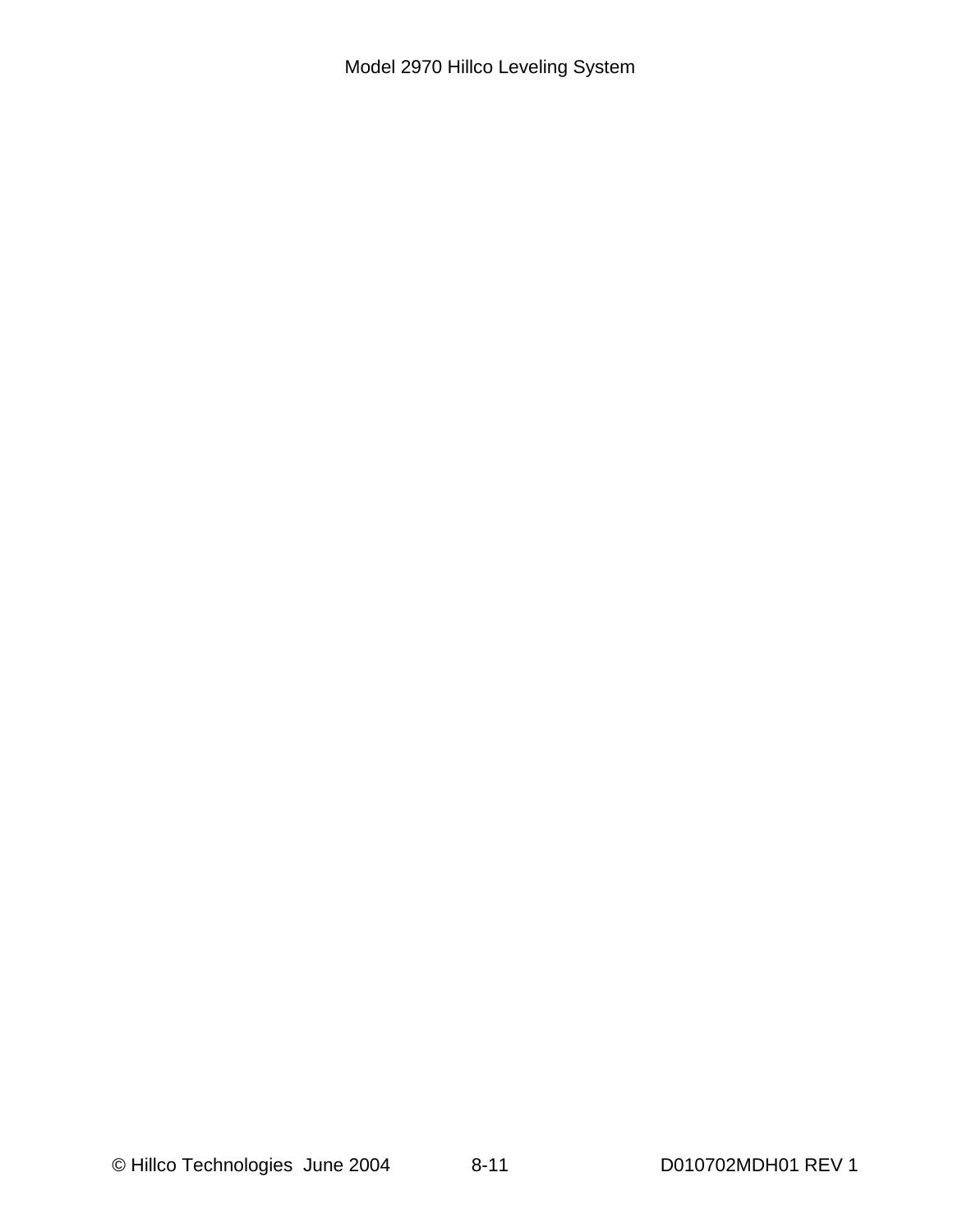# **9** *LITERATURE AND SAFETY LABELS*

| <b>LITERATURE AND SAFETY LABELS</b> |                 |           |                |                            |                                 |  |  |  |
|-------------------------------------|-----------------|-----------|----------------|----------------------------|---------------------------------|--|--|--|
| <b>REF</b>                          | <b>PART NO.</b> | <b>SN</b> | QTY.           | <b>PART NAME</b>           | <b>DESCRIPTION</b>              |  |  |  |
|                                     |                 |           |                |                            |                                 |  |  |  |
| <b>NS</b>                           | D-010725CLA01   |           | 1              | MANUAL, INSTALLATION       |                                 |  |  |  |
| <b>NS</b>                           | D-010726CLA01   |           | 1              | MANUAL, OPERATOR'S         |                                 |  |  |  |
| <b>NS</b>                           | D-010702MDH01   |           | 1              | <b>PARTS BOOK</b>          |                                 |  |  |  |
| NS.                                 | LL20-100786     |           | 1              | LABEL, SAFETY              | <b>WARNING, ELECTRONIC</b>      |  |  |  |
|                                     |                 |           |                |                            | <b>CRUSHING HAZARD</b>          |  |  |  |
| NS.                                 | LL20-100785     |           | 1              | LABEL, SAFETY              | CAUTION, MOVING STEP            |  |  |  |
| <b>NS</b>                           | LL20-100782     |           | 1              | LABEL, SAFETY              | CAUTION, LEVELING SYSTEM CAB    |  |  |  |
| <b>NS</b>                           | LL20-100784     |           | $\overline{2}$ | LABEL, SAFETY              | DANGER, PINCH POINT             |  |  |  |
| <b>NS</b>                           | LL20-100787     |           | $\overline{2}$ | LABEL, SAFETY              | <b>CAUTION, LEVELING SYSTEM</b> |  |  |  |
|                                     |                 |           |                |                            | <b>HAZARD</b>                   |  |  |  |
| <b>NS</b>                           | LL20-100788     |           | 5              | LABEL, SAFETY              | DANGER, HYDRAULIC HAZARD        |  |  |  |
| <b>NS</b>                           | LL20-100783     |           | 6              | LABEL, SAFETY              | DANGER, CRUSHING HAZARD         |  |  |  |
| <b>NS</b>                           | LL-133731       |           | 1              | LABEL, GREASE 10 HRS       | <b>REAR AXLE</b>                |  |  |  |
| <b>NS</b>                           | LL-133731       |           | $\overline{2}$ | LABEL, GREASE 10 HRS       | <b>OVERCARRIAGE</b>             |  |  |  |
| <b>NS</b>                           | LL-133741       |           | 1              | LABEL, GREASE 50 HRS       | RH TRANS SIDE PLT               |  |  |  |
| <b>NS</b>                           | LL-133731       |           | $\overline{2}$ | LABEL, GREASE 10 HRS       | MAIN LEV CYL BOTTOM RH AND      |  |  |  |
|                                     |                 |           |                |                            | LH.                             |  |  |  |
| <b>NS</b>                           | LL-133731       |           | 1              | LABEL, GREASE 10 HRS       | <b>OVERHUNG LOAD ADAPTER</b>    |  |  |  |
| <b>NS</b>                           | LL20-100790     |           | 1              | <b>SERIAL NUMBER PLATE</b> |                                 |  |  |  |
| <b>NS</b>                           | LL-134551       |           | $\mathcal{P}$  | DECAL, HILLCO 2000 SERIES  | <b>BLACK</b>                    |  |  |  |
|                                     |                 |           |                | <b>LEVELING SYSTEM</b>     |                                 |  |  |  |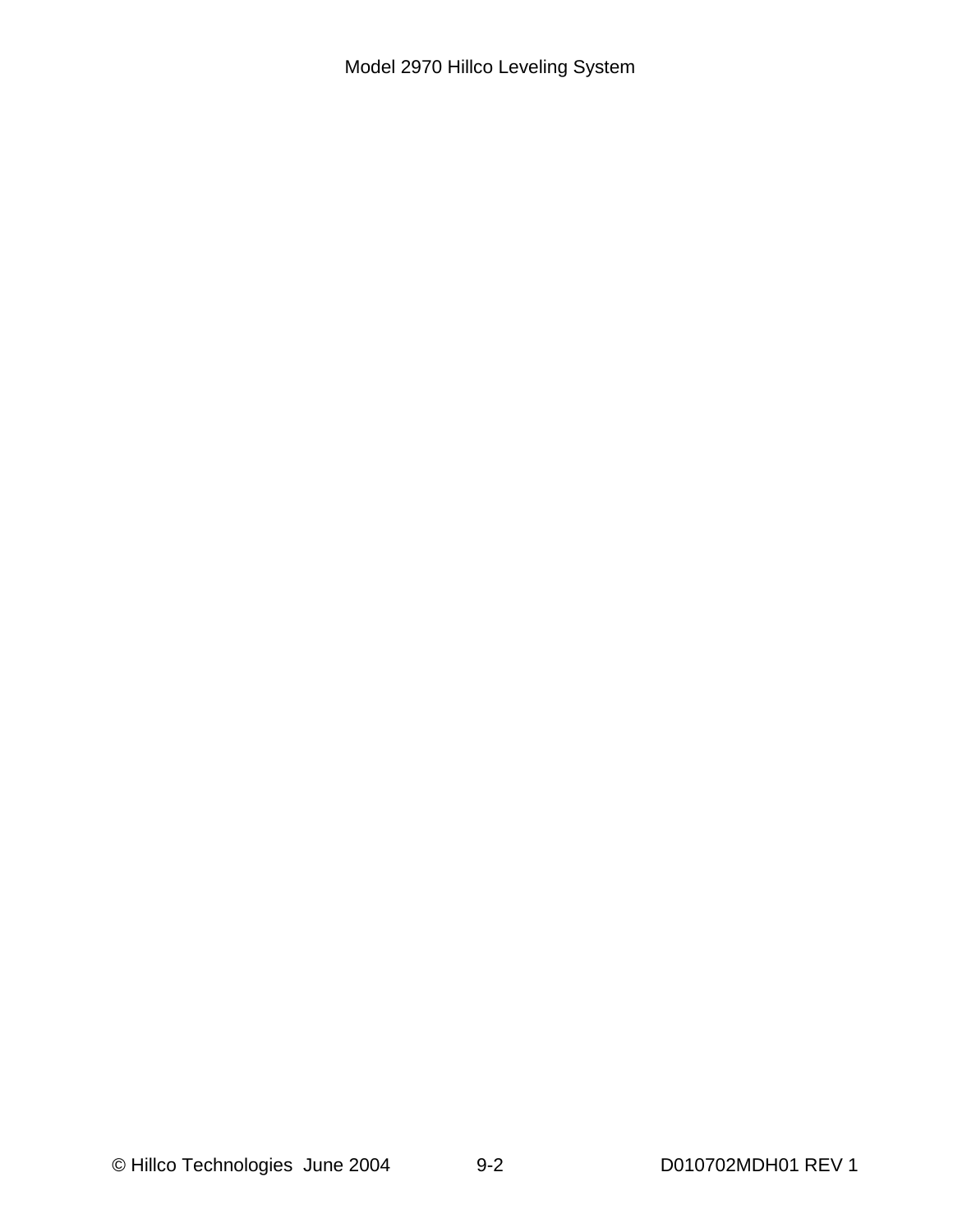# **10** *PART NUMBER INDEX*

| <b>PART NO.</b> | <b>PAGE</b>        | <b>PART NO.</b>            | <b>PAGE</b>           | <b>PART NO.</b>      | <b>PAGE</b>    |
|-----------------|--------------------|----------------------------|-----------------------|----------------------|----------------|
| D-010702MDH01   | 9-1                | F-HCF-24M100E              | 4-1                   | HA-L-6FF6MF          | $8 - 9$        |
| D-010725CLA01   | $9 - 1$            | F-HCF-8M025F               | $3-3, 8-1$            | HA-L-6MO6MO          | 8-8            |
| D-010726CLA01   | $9 - 1$            | F-HN-12MF                  | $2 - 7$               | HA-L-8FF8MF          | $8 - 8$        |
| EC-100009       | $7 - 1$            | F-HN5-04C                  | $8-5$                 | HA-L-8FF8MF          | 8-9            |
| EC-100010       | $7 - 1$            | <b>F-HN8-12C</b>           | $3-3$                 | HA-L-8MF8MO          | $8-8, 8-9$     |
| EC-100012       | $7 - 1$            | <b>F-HNF-#10C</b>          | $7 - 1$               | HA-L-8MO8MO          | 8-8            |
| EC-100018       | $7 - 1$            | F-HNF-#6C                  | $7 - 1$               | <b>HA-M-16-O</b>     | $8 - 8$        |
| EC-100161       | $\overline{7} - 3$ | F-HNF-04C                  | $2 - 7, 3 - 3, 7 - 1$ | HA-M-8F              | 8-8            |
| EC-100162       | $7 - 3$            | F-HNF-06C                  | 6-1, 7-1              | HA-N-8FF             | $8 - 8$        |
| EC-100163       | $7 - 3$            | F-HNF-10ME                 | $2 - 7, 3 - 3, 8 - 3$ | HA-NJ-2FN            | $8-9$          |
| EC-100164       | $7-3$              | F-HNF-10MF                 | $2-7, 3-3, 7-1, 8-3$  | <b>HA-P-10MO</b>     | $8-9$          |
| EC-100165       | $7 - 3$            | F-HNF-12ME                 | $2 - 7$               | HA-P-8MO             | $8-9$          |
| EC-100166       | $7 - 3$            | F-HNF-12MF                 | $2 - 7, 8 - 5$        | HA-S-10MF10MO        | 8-9            |
| EC-100167       | $7 - 3$            | F-HNF-16ME                 | $2 - 7, 3 - 3, 5 - 1$ | HA-S-10MJ10MF        | $8 - 9$        |
| EC-100186       | $7-1, 8-1$         | F-HNF-8MF                  | $8-1$                 | HA-S-10MO10MF        | 8-8            |
| EC-100555       | $7-1, 7-3$         | F-HNJ-10C                  | $6-1$                 | <b>HA-S-12MO16MF</b> | $8 - 8$        |
| EC-100557       | $7 - 1$            | F-HNN-8ME                  | $2 - 7$               | HA-S-2MN2FP          | 8-9            |
| EC-100628       | $7 - 3$            | F-HNNF-12MF                | $8-3$                 | HA-S-4FF4MJ          | 8-9            |
| EC-100692       | $7 - 1$            | <b>F-HNS-08C</b>           | $6-1$                 | HA-S-4MF4MJ          | $8 - 9$        |
| EC-102021       | $7-3$              | F-HNS-12ME                 | $4-1$                 | HA-S-8FF4MF          | $8 - 8$        |
| EC-133281       | $7 - 1$            | F-HNS-16ME                 | $2 - 7$               | HA-S-8MF8MO          | $8 - 8$        |
|                 |                    |                            |                       |                      |                |
| F-CB-10M030F    | $2 - 7$            | F-HNSF-12ME<br>F-HNSF-16ME | 4-1                   | HA-S-8MO6MF          | 8-9            |
| F-CB-12M040F    | $2 - 7$            |                            | $5 - 1$               | HA-T-6MO6MF          | $8 - 8$        |
| F-EB-04C20      | $2 - 7, 3 - 3$     | F-HNSF-24ME                | $4-1$                 | HC-100338            | $8 - 1$        |
| F-FHS-8M015E    | 2-7                | $F-LW-04$                  | $8-5$                 | HC-100706            | $2 - 1, 8 - 5$ |
| F-FHS-8M025E    | $2 - 7$            | F-LWE-#6                   | $7 - 1$               | HC-100805            | $8 - 5$        |
| F-FWF-06020     | 3-3                | F-MB-14NR40                | $2 - 7$               | HC-100809            | $8 - 1$        |
| F-FWH-10        | $3-3, 5-1$         | <b>F-MB-18NR24</b>         | 4-1                   | HC-100810            | $8 - 1$        |
| F-FWH-10M       | $2 - 7$            | F-PHMS-#10C28              | $7 - 1$               | HC-100811            | $8 - 1$        |
| F-FWH-12M       | $2 - 7$            | F-PHMS-#6C12               | $7 - 1$               | HC-100969            | $8 - 1$        |
| F-HC-10M020F    | $2 - 7$            | F-PR-05X20                 | $2 - 7$               | HC-101019            | $8 - 1$        |
| F-HC-10M030F    | $2 - 7$            | F-PZS-02                   | $2 - 7$               | HC-101020            | $8 - 1$        |
| F-HC-10M070F    | $2 - 7$            | F-PZS-04F                  | $8 - 9$               | HC-101021            | $8 - 1$        |
| F-HC-12M080E    | $4 - 1$            | F-SHC-10M020E              | $3-3$                 | HC-101022            | $8 - 1$        |
| F-HC-16M050E    | $5 - 1$            | F-THM-06C16                | $6-1$                 | HC-101024            | $8 - 1$        |
| F-HC-16M140E    | $2 - 7$            | <b>F-THMS-04C08</b>        | $7 - 1$               | HC-101025            | $8 - 1$        |
| F-HC-16M190E    | $5-1$              | F-THMS-04C12               | $7 - 1$               | HC-101034            | $8 - 1$        |
| F-HC-16M250E    | $5 - 1$            | <b>F-THMS-06C16</b>        | $\overline{7}$ -1     | HC-101038            | $8 - 1$        |
| F-HC5-04C16     | $8-5$              | F-UDS-#7X06                | $3-3$                 | HC-101064            | $8 - 1$        |
| F-HC5-08C20     | $6 - 1$            | HA-133131                  | $8 - 7$               | HC-101259            | 8-1            |
| F-HC5-08C32     | $6 - 1$            | HA-134791                  | $8 - 9$               | HC-101261            | $8 - 1$        |
| F-HC5-08C40     | $6 - 1$            | HA-C-6FF                   | 8-8                   | HC-101262            | $8 - 1$        |
| F-HC8-12C240    | $3 - 3$            | HA-E-4MO                   | $8 - 1$               | HC-101264            | $8 - 1$        |
| F-HCF-10M020F   | $2 - 7, 3 - 3$     | HA-F-2FP2MP                | 8-9                   | HC-101265            | 3-1, 8-5       |
| F-HCF-10M025F   | $3-3.7-1$          | HA-J-4F                    | $8-8$                 | HC-101842            | 3-1, 8-5       |
| F-HCF-10M040E   | $8-3$              | HA-J-4MF4MF                | 8-8                   | HC-101843            | 8-5            |
| F-HCF-10M040F   | $3-3, 8-3$         | HA-J-8F                    | $8-8$                 | HC-102025            | $8-5$          |
| F-HCF-10M060E   | $2 - 7$            | HA-J-8MF8MF                | 8-8                   | HC-102052            | 8-1            |
| F-HCF-10M110E   | 8-3                | <b>HA-K-12F</b>            | $8-9$                 | HC-102068            | $8-5$          |
| F-HCF-12M025F   | $3 - 3$            | HA-K-8MF8FF                | $8 - 8$               | HC-102082            | $8 - 1$        |
| F-HCF-12M040E   | $4 - 1$            | HA-L-10FF10MF              | 89                    | HC-102125            | 8-5            |
| F-HCF-12M050E   | $2 - 7$            | HA-L-2FP2MP                | 8-9                   | HC-102317            | 8-1            |
| F-HCF-12M130F   | $8-5$              | HA-L-4FF4MF                | 8-8, 8-9              | HC-103085            | $8 - 1$        |
| F-HCF-16M050E   | $2 - 7$            | HA-L-4FP10MO               | $8 - 1$               | HC-103227            | $3-1, 8-5$     |
| F-HCF-16M060E   | $2 - 7, 3 - 3$     | HA-L-4FP4MP                | 8-9                   | HC-131111            | 8-1            |
| F-HCF-16M070E   | $3-3$              | HA-L-4MF6MO                | $8-8$                 | HC-133141            | $8 - 1$        |
| F-HCF-16M110E   | $3 - 3$            | HA-L-4MF8MO                | $8 - 8$               | HC-133151            | $8 - 3$        |
| F-HCF-24M070E   | $4 - 1$            | HA-L-4MO4MF                | 8-8                   | HC-133161            | 8-3            |